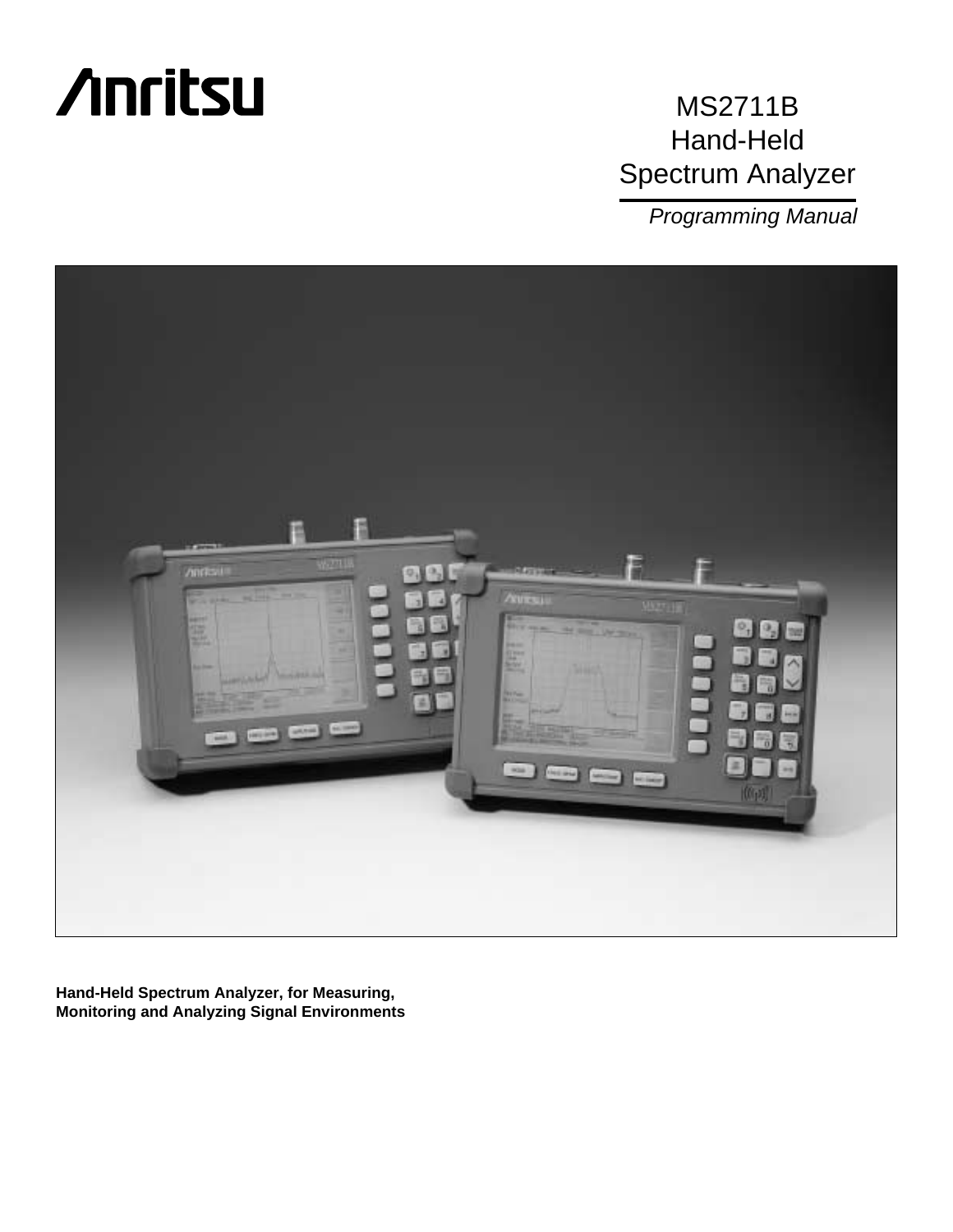#### **WARRANTY**

The Anritsu product(s) listed on the title page is (are) warranted against defects in materials and workmanship for one year from the date of shipment.

Anritsu's obligation covers repairing or replacing products which prove to be defective during the warranty period. Buyers shall prepay transportation charges for equipment returned to Anritsu for warranty repairs. Obligation is limited to the original purchaser. Anritsu is not liable for consequential damages.

#### **LIMITATION OF WARRANTY**

The foregoing warranty does not apply to Anritsu connectors that have failed due to normal wear. Also, the warranty does not apply to defects resulting from improper or inadequate maintenance by the Buyer, unauthorized modification or misuse, or operation outside the environmental specifications of the product. No other warranty is expressed or implied, and the remedies provided herein are the Buyer's sole and exclusive remedies.

#### **TRADEMARK ACKNOWLEDGEMENTS**

MS-DOS, Windows, and Windows for Workgroups are registered trademarks of the Microsoft Corporation.

#### **NOTICE**

Anritsu Company has prepared this manual for use by Anritsu Company personnel and customers as a guide for the proper installation, operation, and maintenance of Anritsu Company equipment and computer programs. The drawings, specifications, and information contained herein are the property of Anritsu Company, and any unauthorized use or disclosure of these drawings, specifications, and information is prohibited; they shall not be reproduced, copied, or used in whole or in part as the basis for manufacture or sale of the equipment or software programs without the prior written consent of Anritsu Company.

#### **UPDATES**

Updates to this manual, if any, may be downloaded from the Anritsu internet site at: http://www.us.anritsu.com.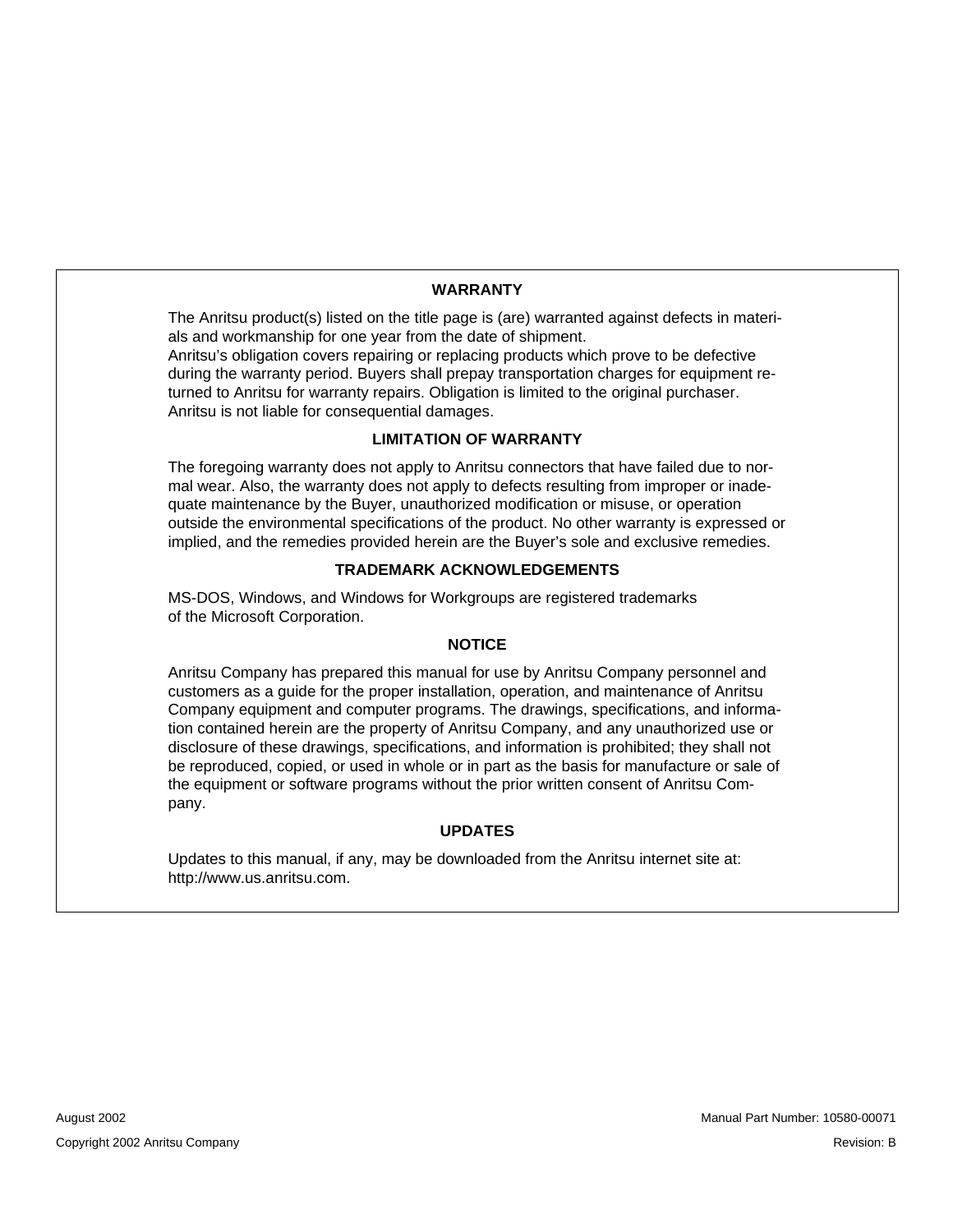# **New Table of Contents**

| Select Measurement Mode - Control Byte #3 (0x03) 7                     |  |
|------------------------------------------------------------------------|--|
|                                                                        |  |
|                                                                        |  |
|                                                                        |  |
|                                                                        |  |
|                                                                        |  |
|                                                                        |  |
|                                                                        |  |
|                                                                        |  |
|                                                                        |  |
|                                                                        |  |
|                                                                        |  |
|                                                                        |  |
|                                                                        |  |
|                                                                        |  |
|                                                                        |  |
|                                                                        |  |
|                                                                        |  |
|                                                                        |  |
|                                                                        |  |
|                                                                        |  |
|                                                                        |  |
|                                                                        |  |
|                                                                        |  |
|                                                                        |  |
|                                                                        |  |
| Automatically Save Runtime Setup - Control Byte #64 (0x40) 30          |  |
|                                                                        |  |
| Enter Remote Mode Immediately- Control Byte #70 (0x46) 31              |  |
|                                                                        |  |
|                                                                        |  |
| Set Field Strength Measurement - Control Byte #84 (0x54) 33            |  |
|                                                                        |  |
|                                                                        |  |
| Set Adjacent Channel Power Ratio (ACPR) - Control Byte #87 (0x57). 34  |  |
| Read Adjacent Channel Power Ratio (ACPR) - Control Byte #88 (0x58). 35 |  |
|                                                                        |  |
| Measure OCC BW dB Down - Control Byte #97 (0x61) 36                    |  |
|                                                                        |  |
|                                                                        |  |
|                                                                        |  |
|                                                                        |  |
|                                                                        |  |
|                                                                        |  |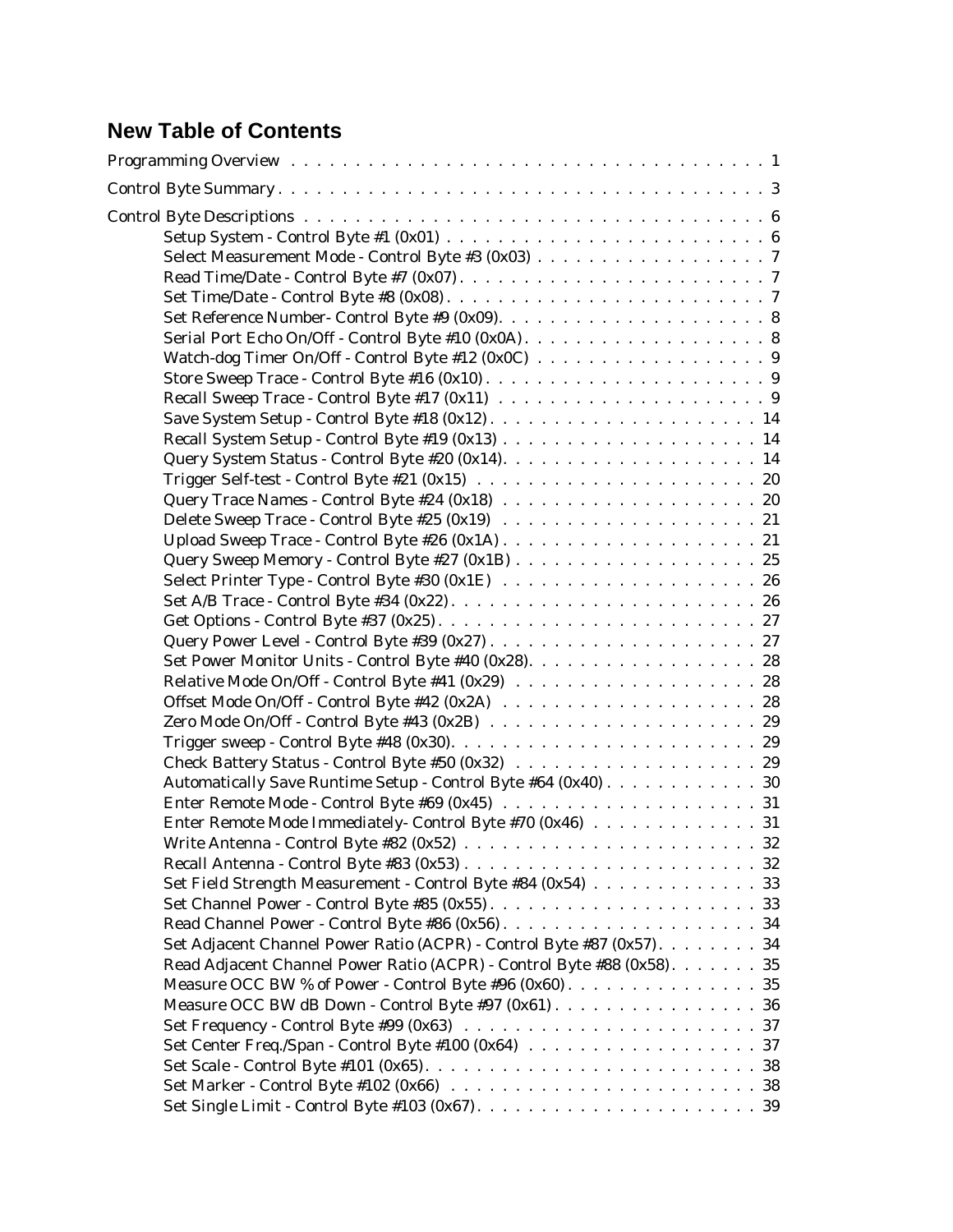| Set Resolution Bandwidth - Control Byte #106 (0x6A) 40   |
|----------------------------------------------------------|
|                                                          |
|                                                          |
|                                                          |
|                                                          |
|                                                          |
| Set AM/FM Demodulation - Control Byte #112 (0x70) 42     |
|                                                          |
| Set Return Sweep Time - Control Byte #114 (0x72). 44     |
| Set Reference Level Offset - Control Byte #115 (0x73) 44 |
|                                                          |
|                                                          |
|                                                          |
|                                                          |
|                                                          |
| Set Normalization ON/OFF - Control Byte #131 (0x83) 48   |
| Set TG Frequency Offset-Control Byte #151 (0x97) 48      |
| Set TG Output Power Level- Control Byte #152 (0x98). 48  |
|                                                          |
| Read Main Serial Number - Control Byte #221 (0xDD). 49   |
| Read ASCII Serial Number - Control Byte #225 (0xE1) 49   |
|                                                          |
|                                                          |
|                                                          |
|                                                          |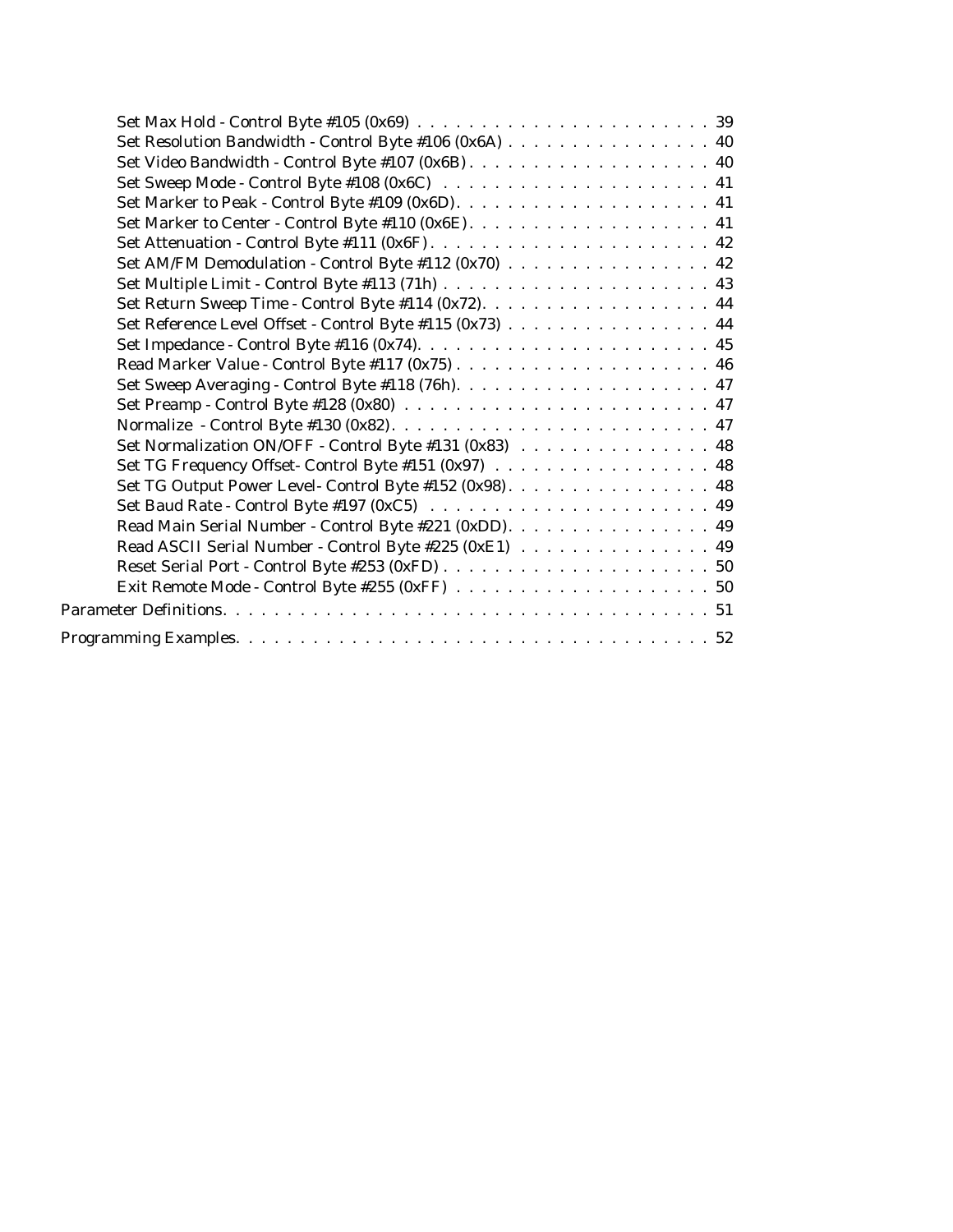## <span id="page-4-0"></span>**Programming Overview**

NOTE: This programming manual is written exclusively for the Anritsu Model MS2711B with firmware version 2.00 or higher. For information on firmware upgrades, contact your local Anritsu Service Center. Commands listed in this manual for the Anritsu MS2711B are not all backward-compatible with the MS2711, MS2711A or Anritsu Site Master models.

## **General Description**

The MS2711B has three modes of operation: single-sweep, continuous-sweep and remote mode. Single-sweep and continuous-sweep modes are selected by pressing the **SINGLE/CONT** front panel key. In single-sweep mode, the unit completes one sweep and then halts, waiting for the command to continue. During this hold time, the unit goes into a power saving mode to conserve battery life. In continuous-sweep mode, the unit sweeps without halting.

A serial command sent to the MS2711B serial port while the unit is in single- or continuous-sweep mode causes the MS2711B to enter remote mode. In remote mode, the MS2711B stops sweeping entirely and attends to the serial port. The MS2711B indicates remote mode by displaying the word REMOTE on the front panel display.

Once in remote mode, control bytes and associated data can be sent to the MS2711B to command the unit to perform various functions and activities. The MS2711B responds with data or feedback as necessary. Remote mode supports all features accessible from the keypad except the printer, which requires connection to the same 9-pin connector on the MS2711B connector panel.

Remote mode can be exited by pressing the **ESCAPE/CLEAR** front panel key or by sending the Exit Remote control byte #255 (0xFF) command. When the remote session is terminated, the MS2711B resumes normal operation in the same sweep mode it was in before entering remote mode.

## **Interface Cable Installation**

The MS2711B is a DTE-type serial device. Communication between the MS2711B and a PC is accomplished over a null modem serial cable provided with the MS2711B (Anritsu part number 800-441). Connect the cable to the Serial Interface connector on the MS2711B Test Connector Panel and to the appropriate COM port connector on the PC.

## **Serial Communication Parameters**

The MS2711B begins communication at 9600 bps when first powered on. It uses no parity bits, 8 data bits, and 1 stop bit (N-8-1). No hardware handshaking is used. The Set Baud Rate Control Byte #197 (0xC5) serial command can be used to change the baud rate to 19,200, 38,400, 56,000 or 115,200. An invalid setting returns the rate to 9600.

## **Communications Error Checking**

Since there is no hardware handshaking, byte level error handling must be done by the controlling program. Use the expected number of response bytes (listed in the control byte description section of this manual) when waiting for feedback from the MS2711B. For data streams going to the MS2711B, the "watch dog timer" protects against interrupted transmissions by aborting a control byte sequence if the inter-byte time limit is exceeded.

## **Parameter Validation**

The MS2711B validates input parameters for each control byte sequence. If the input parameters are out of range or invalid, the MS2711B notifies the computer by sending Parameter Error Byte #224 (0xE0). The MS2711B discards the received data and waits for the next control byte.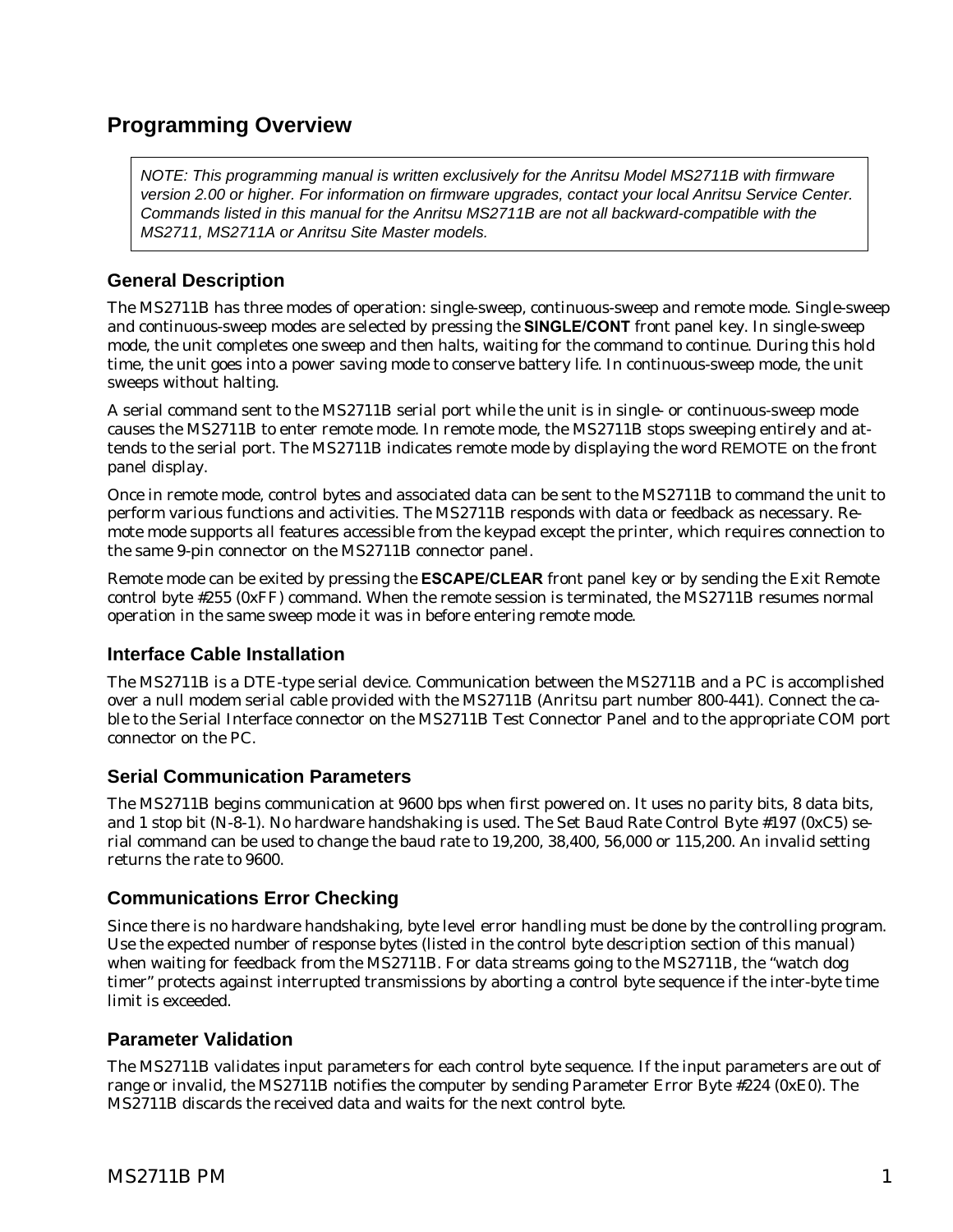## **Entering Remote Mode**

Send the Enter Remote Mode Byte #69 (0x45) to the MS2711B to enter remote mode at the end of the current sweep. Send the Enter Remote Mode Immediately byte #70 (0x46) to enter remote mode in the middle of a sweep.

The MS2711B's serial port buffer is one byte wide. No internal buffer exists, so waiting for the response from the unit is essential. If the MS2711B is not in remote mode, sending a second byte overwrites the original byte commanding it to enter remote mode. If control byte #69 is sent, the MS2711B will enter remote mode at the end of the current sweep. If control byte #70 is sent, the unit will enter remote mode as soon as it receives the byte. This means that data stored for the current sweep may be incomplete. Once a response string is received from the MS2711B, the unit is ready to accept additional control bytes.

## **Exiting Remote Mode**

To exit remote mode, send the Exit Remote Control byte #255 (0xFF) to the MS2711B. The MS2711B sends a response byte of 255 (0xFF) then exits remote mode. Remote mode can also be exited by pressing the **ES-CAPE/CLEAR** front panel key.

## **Remote Mode Changes to MS2711B Operating Parameters**

System parameters changed during remote mode remain changed for normal operation after the unit exits remote mode. However, the changes are not automatically written to the non-volatile EEPROM. Turning off the MS2711B power erases the changed settings.

To retain the changes, the setup must be saved to one of the setup memory locations. Use either the run-time setup location 0, (which holds the power-on defaults) or one of the nine other setup locations. Control byte #64 (0x40) sets the auto-save flag which commands the MS2711B to automatically save the changes to the run-time setup location upon exiting remote mode. See the MS2711B User's Guide or information in this manual on control byte  $#18 (0x12)$  for further details.

## **Write Cycle Limitation of EEPROM**

The EEPROM, used to store calibrations, setups and traces has a guaranteed lifetime of at least 100,000 write cycles and an unlimited number of read cycles. The write cycle limitation is for a specific location. For example, setup #1 can be stored 100,000 times and setup #2 can be stored 100,000 times, etc. Because of this, the MS2711B does not automatically store the changed system parameters to the EEPROM. Be aware of the EEPROM write cycle limitation when programming the MS2711B and keep the number of write cycles to a minimum.

## **Documentation Conventions**

Throughout this manual, the following conventions will be observed:

## **Numeric Representation**

Hexadecimal numbers are represented with the prefix 0x. For example, the decimal number 255 is represented in hexadecimal as 0xFF.

Binary numbers are represented with the suffix b. For example, the decimal number 2 is represented in binary as 10b.

Decimal numbers are represented with the prefix # when referring to a control byte (command byte) and without a prefix or suffix in all other cases.

## **Bit Positions**

When enumerating bits in a byte, bit 0 will always be the least significant bit (LSB).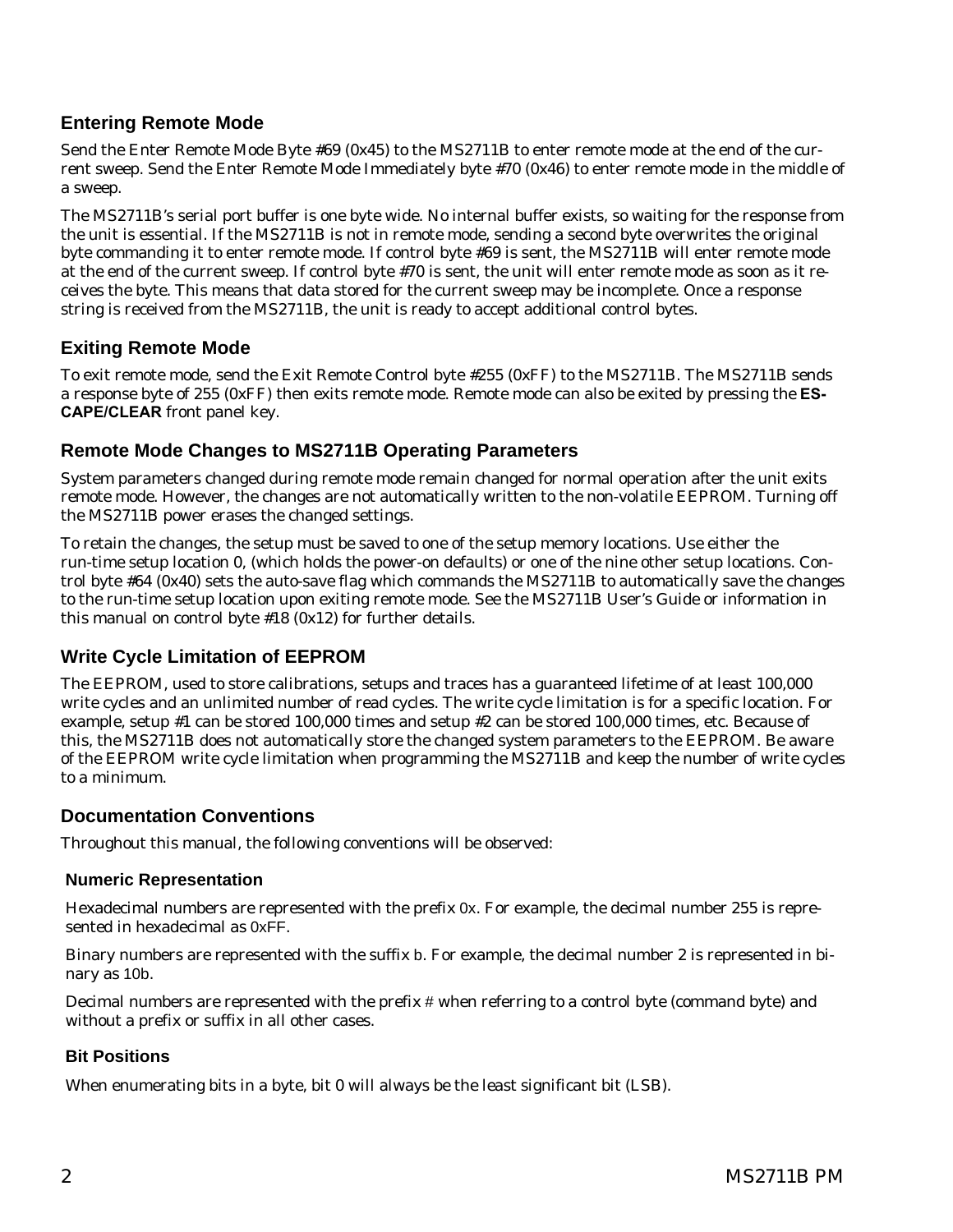# <span id="page-6-0"></span>**Control Byte Summary**

| <b>Control</b><br>Byte # | <b>Name</b>                 | <b>Description</b>                                                                           | <b>WD Timer?</b> |
|--------------------------|-----------------------------|----------------------------------------------------------------------------------------------|------------------|
| 1(0x01)                  | Setup System                | Sets system status flags and switches                                                        | Yes              |
| 3(0x03)                  | Select Measurement Mode     | Sets measurement mode                                                                        | Yes              |
| 7 (0x07)                 | Read Time/Date              | Reads time and date from the real time clock                                                 |                  |
| 8 (0x08)                 | Set Time/Date               | Sets the real time clock time and date                                                       | Yes              |
| 9(0x09)                  | Set Reference Number        | Sets reference number for a sweep trace                                                      | Yes              |
| 10 (0x0A)                | Serial Port Echo On/Off     | Allows synchronization of the Spectrum Analyzer and request from<br>computer for sweep trace | Yes              |
| 12 (0x0C)                | Watch-dog Timer On/Off      | Enable or disable the watch-dog timer                                                        |                  |
| 16 (0x10)                | Store Sweep Trace           | Save current trace data to EEPROM                                                            | Yes              |
| 17 (0x11)                | Recall Sweep Trace          | Queries the MS2711B for sweep trace data                                                     | Yes              |
| 18 (0x12)                | Save System Setup           | Save current system setup parameters to EEPROM                                               | Yes              |
| 19 (0x13)                | Recall System Setup         | Recall system setup parameters from EEPROM                                                   | Yes              |
| 20 (0x14)                | <b>Query System Status</b>  | Queries the MS2711B for current system settings                                              |                  |
| 21 (0x15)                | <b>Trigger Self-Test</b>    | Triggers a self-test                                                                         |                  |
| 24 (0x18)                | Query Trace Names           | Returns list of all saved traces                                                             |                  |
| 25 (0x19)                | Delete Sweep Trace          | Delete single or all stored sweep traces                                                     | Yes              |
| 26 (0x1A)                | <b>Upload Sweep Trace</b>   | Uploads a sweep trace to the MS2711B                                                         | Yes              |
| 27 (0x1B)                | Query Sweep Memory          | Queries percentage of memory available for trace storage                                     |                  |
| 30 (0x1E)                | Select Printer Type         | Select printer type                                                                          | Yes              |
| 34 (0x22)                | Set A/B Trace               | Set up A and B trace definitions                                                             | Yes              |
| 37 (0x25)                | <b>Get Options</b>          | Queries the options installed and returns a list as an ASCII string.                         |                  |
| 39 (0x27)                | Query Power Level           | Return Power Level at Detector Port                                                          |                  |
| 40 (0x28)                | Set Power Monitor Units     | Set Power Monitor display units                                                              | Yes              |
| 41 (0x29)                | Set Relative Mode           | Enable or disable Power Monitor Relative Mode                                                | Yes              |
| 42 (0x2A)                | Set Offset Mode             | Enable or disable Power Monitor Offset Mode                                                  | Yes              |
| 43 (0x2B)                | Set Zero Mode               | Enable or disable Power Monitor Zeroing Mode                                                 | Yes              |
| 48 (0x30)                | <b>Trigger Sweep</b>        | Starts the next sweep                                                                        |                  |
| 50 (0x32)                | <b>Check Battery Status</b> | Return smart battery status                                                                  |                  |
| 64 (0x40)                | Auto Save Runtime Setup     | Automatically save the runtime setup when exiting remote mode                                |                  |
| 69 (0x45)                | Enter Remote Mode           | Enters remote mode at the end of the sweep and returns model<br>number and firmware version  |                  |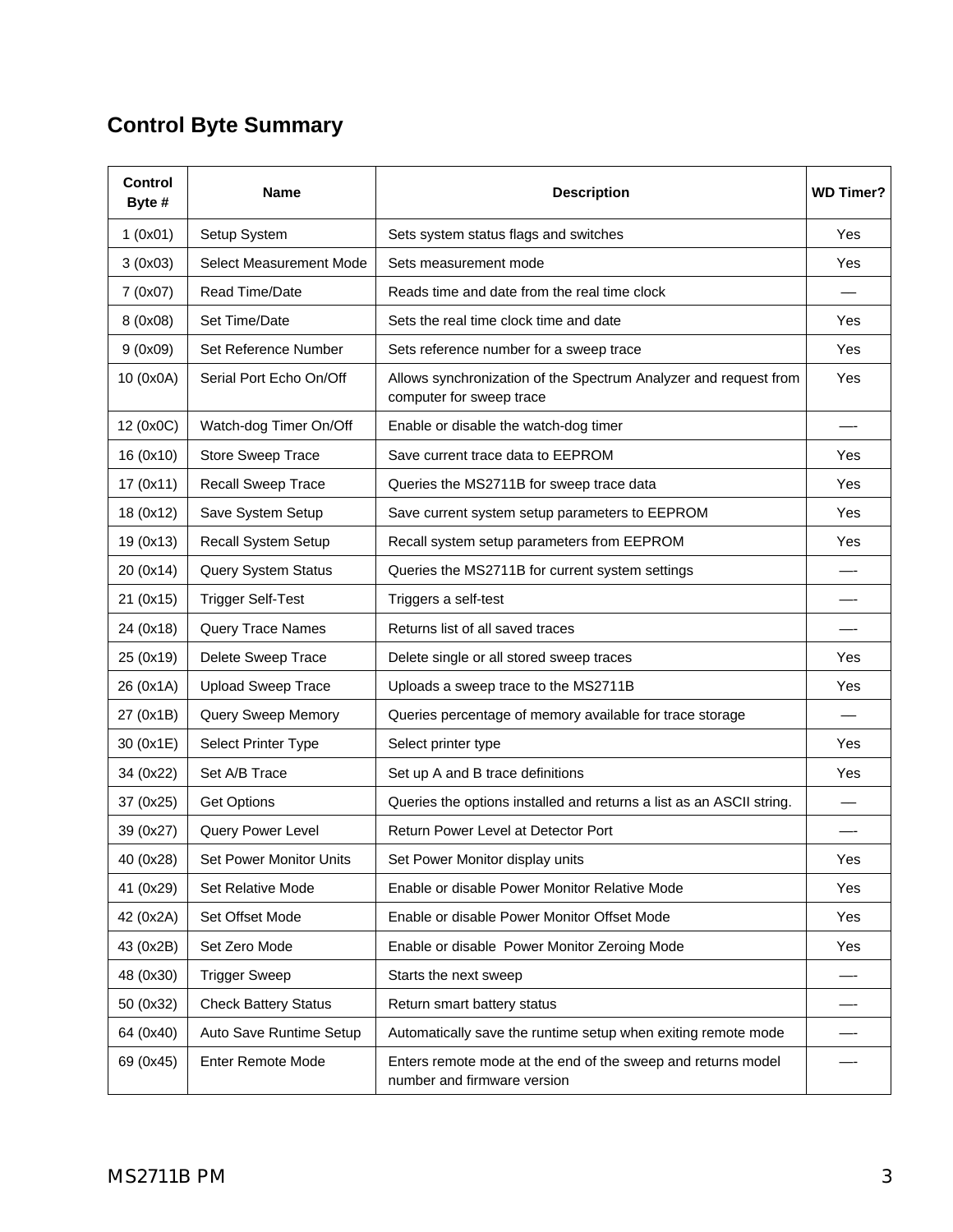| Control<br>Byte # | Name                                    | <b>Description</b>                                                                  | <b>WD Timer?</b> |
|-------------------|-----------------------------------------|-------------------------------------------------------------------------------------|------------------|
| 70 (0x46)         | <b>Enter Remote Mode</b><br>Immediately | Enters remote mode immediately and returns the model number<br>and firmware version |                  |
| 82 (0x52)         | Write Antenna                           | Recieves an Antenna via the serial port                                             | Yes              |
| 83 (0x53)         | Recall Antenna                          | Sends an Antenna via the serial port                                                | Yes              |
| 84 (0x54)         | Set Field Strength<br>Measurement       | Enables/disables and defines the field strength measurement                         | Yes              |
| 85 (0x55)         | Set Channel Power                       | Enables/disables and defines the channel power measurement                          | Yes              |
| 86 (0x56)         | <b>Read Channel Power</b>               | Returns the result of the channel power measurement                                 | Yes              |
| 87 (0x57)         | Set Adjacent Channel<br>Power Ratio     | Enables/disables and defines the adjacent channel power mea-<br>surement            | Yes              |
| 88 (0x58)         | Read Adjacent Channel<br>Power Ratio    | Returns the result of the adjacent channel power measurement                        | Yes              |
| 96 (0x60)         | Measure OCC BW % of<br>Power            | Measure OCC BW with % of Power method                                               | Yes              |
| 97 (0x61)         | Measure OCC BW dB<br>Down               | Measure OCC BW with dB down method                                                  | Yes              |
| 99 (0x63)         | Set Frequency                           | Sets the frequency range                                                            | Yes              |
| 100 (0x64)        | Set Center Freq./Span                   | Sets the center frequency and frequency span                                        | Yes              |
| 101 (0x65)        | Set Scale                               | Sets the graph boundaries                                                           | Yes              |
| 102 (0x66)        | Set Marker                              | Sets an individual marker                                                           | Yes              |
| 103 (0x67)        | Set Single Limit                        | Set position and on/off status of the single limit line                             | Yes              |
| 105 (0x69)        | Set Max Hold                            | Enable or disable Max Hold                                                          | Yes              |
| 106 (0x6A)        | Set Resolution Bandwidth                | Sets the resolution bandwidth                                                       | Yes              |
| 107 (0x6B)        | Set Video Bandwidth                     | Sets the video bandwidth                                                            | Yes              |
| 108 (0x6C)        | Set Sweep Mode                          | Sets the sweep mode                                                                 | Yes              |
| 109 (0x6D)        | Set Marker to Peak                      | Sets specified marker to peak measurement                                           | Yes              |
| 110 (0x6E)        | Set Marker to Center                    | Sets the specified marker to the center frequency                                   | Yes              |
| 111 (0x6F)        | Set Attenuation                         | Sets the attenuation for the Spectrum Analyzer                                      | Yes              |
| 112 (0x70)        | Set AM/FM Demodulation                  | Sets the AM/FM demodulation state, type, and volume                                 | Yes              |
| 113 (0x71)        | Set Multiple Limit                      | Sets the postion and status of a limit segment                                      | Yes              |
| 114 (0x72)        | Set Return Sweep Time                   | Enables/disables returning the current sweep time                                   | Yes              |
| 115 (0x73)        | Set Reference Level Offset              | Set the value of the reference level offset.                                        | Yes              |
| 116 (0x74)        | Set Impedance                           | Set the impedance and the loss value due to an adapter.                             | Yes              |
| 117 (0x75)        | Read Marker Value                       | Return the frequency location and value of the specified marker.                    | Yes              |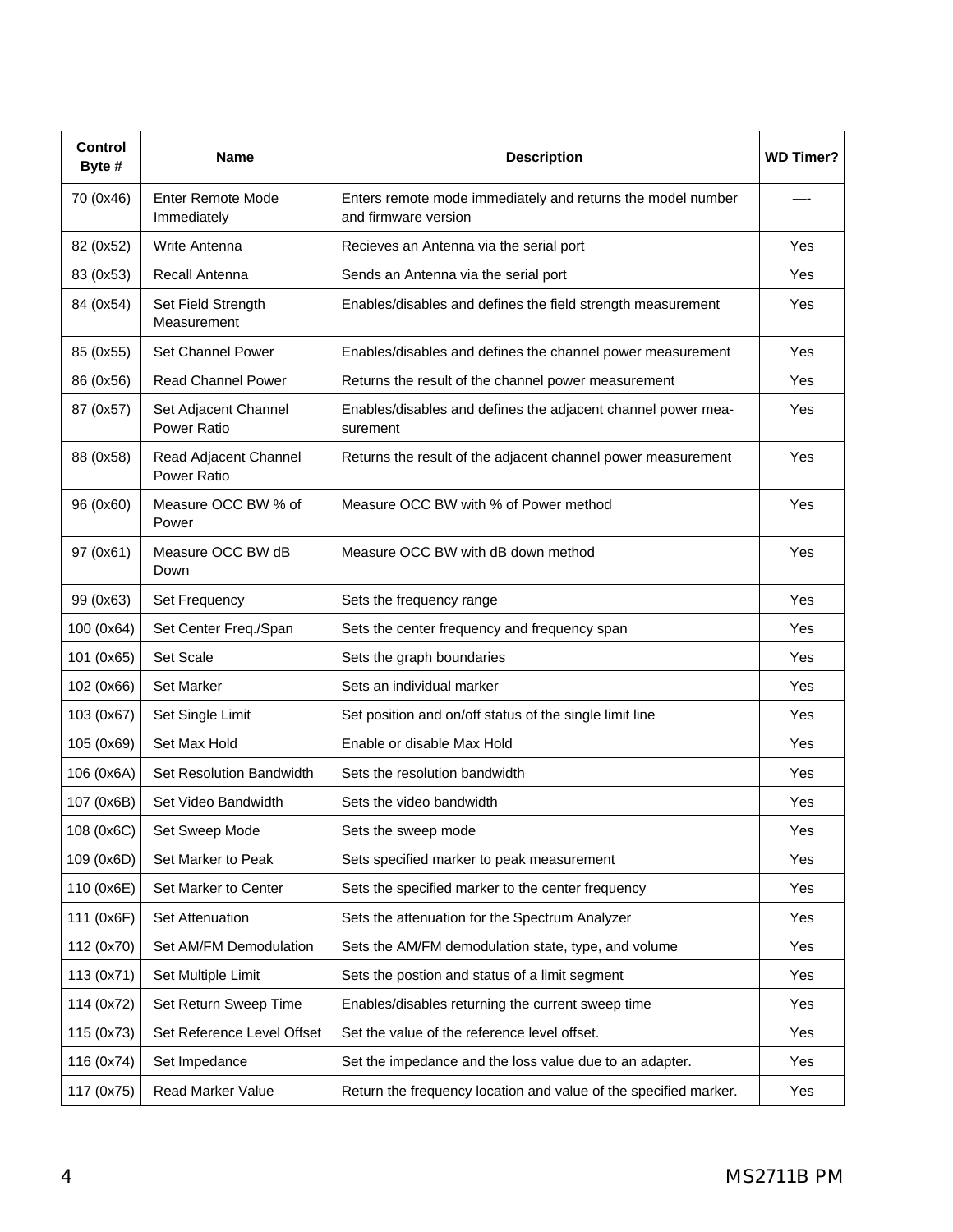| <b>Control</b><br>Byte # | <b>Name</b>                     | <b>Description</b>                                                                    | <b>WD Timer?</b> |
|--------------------------|---------------------------------|---------------------------------------------------------------------------------------|------------------|
| 118 (0x76)               | Set Sweep Averaging             | Sets the number of sweeps to average                                                  | Yes              |
| 128 (0x80)               | Set Preamp                      | Sets preamplifier parameters                                                          | Yes              |
| 130 (0x82)               | Normalize                       | Uses current sweep data as normalization data                                         |                  |
| 131 (0x83)               | Set Normalization On/Off        | Enables/disables a current normalization                                              | Yes              |
| 151 (0x97)               | Set TG Frequency Offset         | Set the TG frequency offset value.                                                    | Yes              |
| 152 (0x98)               | Set TG Output Power Level       | Set the TG output power level value in increments of 0.1 dB                           | Yes              |
| 197 (0xC5)               | Set Baud Rate                   | Set baud rate for communications between the MS2711B and the<br>PC.                   | Yes              |
| 221 (0xDD)               | <b>Read Main Serial Number</b>  | Returns the MS2711B serial number                                                     |                  |
| 225 (0xE1)               | <b>Read ASCII Serial Number</b> | Returns the MS2711B serial number in ASCII                                            |                  |
| 253 (0xFD)               | <b>Reset Serial Port</b>        | Clears the serial input buffer and prepares the MS2711B to pro-<br>cess a new command |                  |
| 255 (0xFF)               | Exit remote mode                | End serial communications                                                             |                  |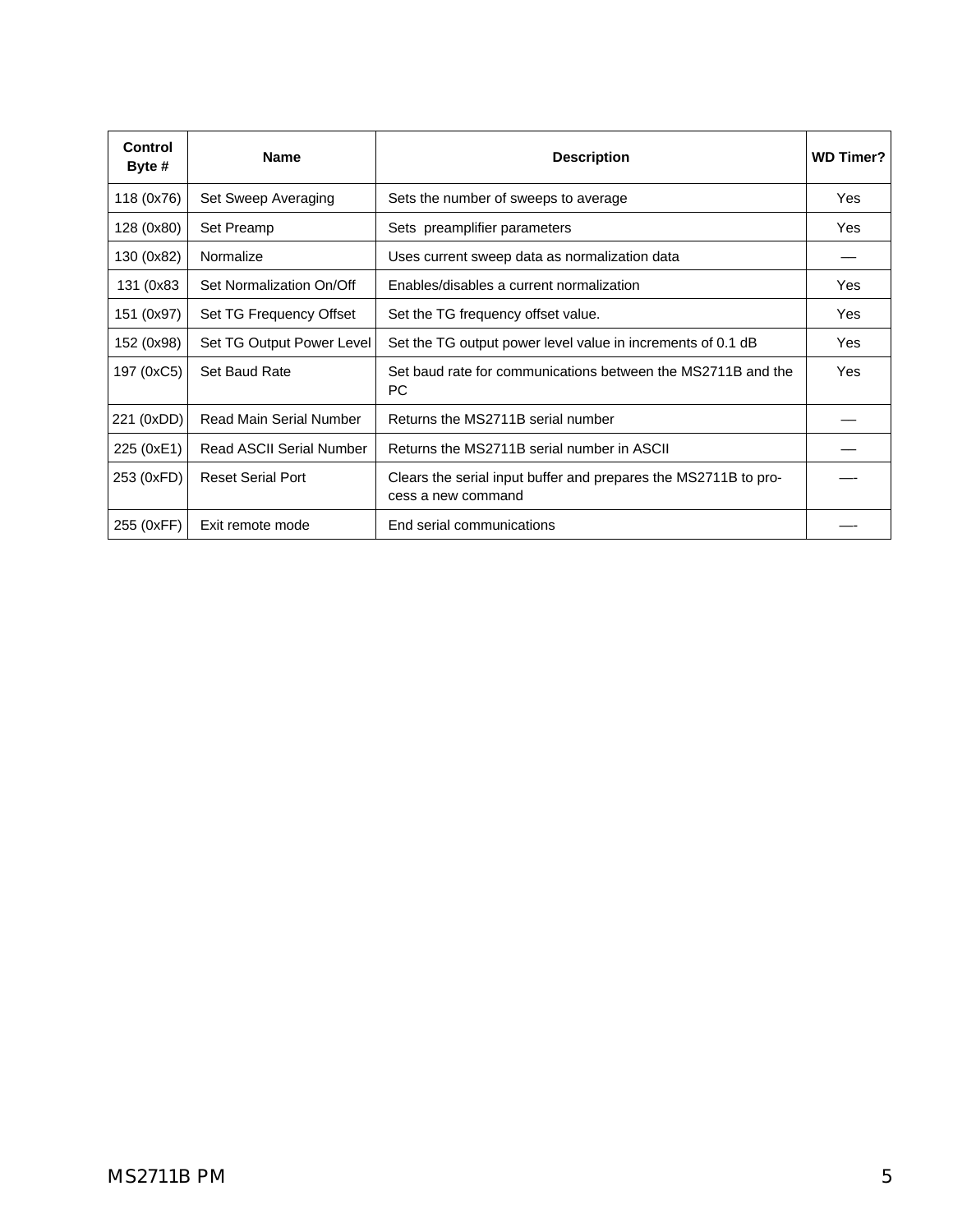## <span id="page-9-0"></span>**Control Byte Descriptions**

## **Setup System - Control Byte #1 (0x01)**

**Description:** Sets system status flags and switches. The current value of the flags can be obtained by executing command #20, Query System Setup, and parsing the values from the appropriate bytes. The MS2711B acts on the entire byte. So, the state of each of the bits must be defined every time the command is issued.

> See control byte #20 (0x14) response bytes 267 and 271 for current MS2711B configuration.

| Bit #          | Value                                 | <b>Current State</b>                             | <b>Description</b>                                                                                                                                                                                                                                                                                                                                                                                             |
|----------------|---------------------------------------|--------------------------------------------------|----------------------------------------------------------------------------------------------------------------------------------------------------------------------------------------------------------------------------------------------------------------------------------------------------------------------------------------------------------------------------------------------------------------|
| $\Omega$       | <b>RBW Coupling</b>                   | Control byte #20, response<br>byte 271, bit 2    | Auto = adjust RBW as span is adjusted<br>Manual = $RBW$ is set independently of<br>span (use command #106)                                                                                                                                                                                                                                                                                                     |
| 1              | <b>VBW Coupling</b>                   | Control byte #20, response<br>byte 271, bit 3    | Auto = adjust VBW as RBW is adjusted<br>Manual = $VBW$ is set independently of<br>RBW (use command #107)                                                                                                                                                                                                                                                                                                       |
| 2              | <b>LCD Backlight</b><br><b>Status</b> | Control byte #20, response<br>byte 267, bit 7    | Turn backlight ON or OFF.                                                                                                                                                                                                                                                                                                                                                                                      |
| $3 - 4$        | Amplitude<br><b>Units</b>             | Control byte #20, response<br>byte 267, bits 3-4 | Units in which power levels are displayed<br>(dBm, dBV, dBmV, dBµV)                                                                                                                                                                                                                                                                                                                                            |
| $5-6$          | Detection Al-<br>gorithm              | Control byte #20, response<br>byte 267, bits 5-6 | How the measured value for a given dis-<br>play point is calculated.<br>Positive Peak: the value is the maximum<br>of all measured values at the frequencies<br>associated with the display point<br>Average: the value is the arithmetic<br>mean of all measured values at associ-<br>ated frequencies<br>Negative Peak: the value is the mini-<br>mum of all measured values at associ-<br>ated frequencies. |
| $\overline{7}$ | Attenuation<br>Coupling               | Control byte #20, response<br>byte 271, bit 4    | Auto = adjust attenuation as reference<br>level is adjusted<br>Manual = attenuation is set independ-<br>ently of reference level (use command<br>#111)                                                                                                                                                                                                                                                         |

#### **Bytes to Follow:** 1 byte

1) Status byte

bit  $0 = RBW$  Coupling (to span) (1b = auto 0b = manual)

bit  $1 = VBW$  Coupling (to RBW) (1b = auto 0b = manual)

bit  $2 = LCD$  Back Light ON/OFF  $(1b = ON \t 0b = OFF)$ 

- bits  $3-4 =$  Amplitude units  $(00b =$ dBm  $01b =$ dBV  $10b =$ dBmV  $11b =$ dB $\mu$ V)
- bits  $5-6$  = Detection algorithm (00b = pos peak  $01b$  = average  $10b$  = neg peak)

bit 7 = Attenuation Coupling (to ref level) (1b = auto 0b = manual) **MS2711B Returns:** 1 byte

255 (0xFF) Operation Complete Byte

238 (0xEE) Time-out Error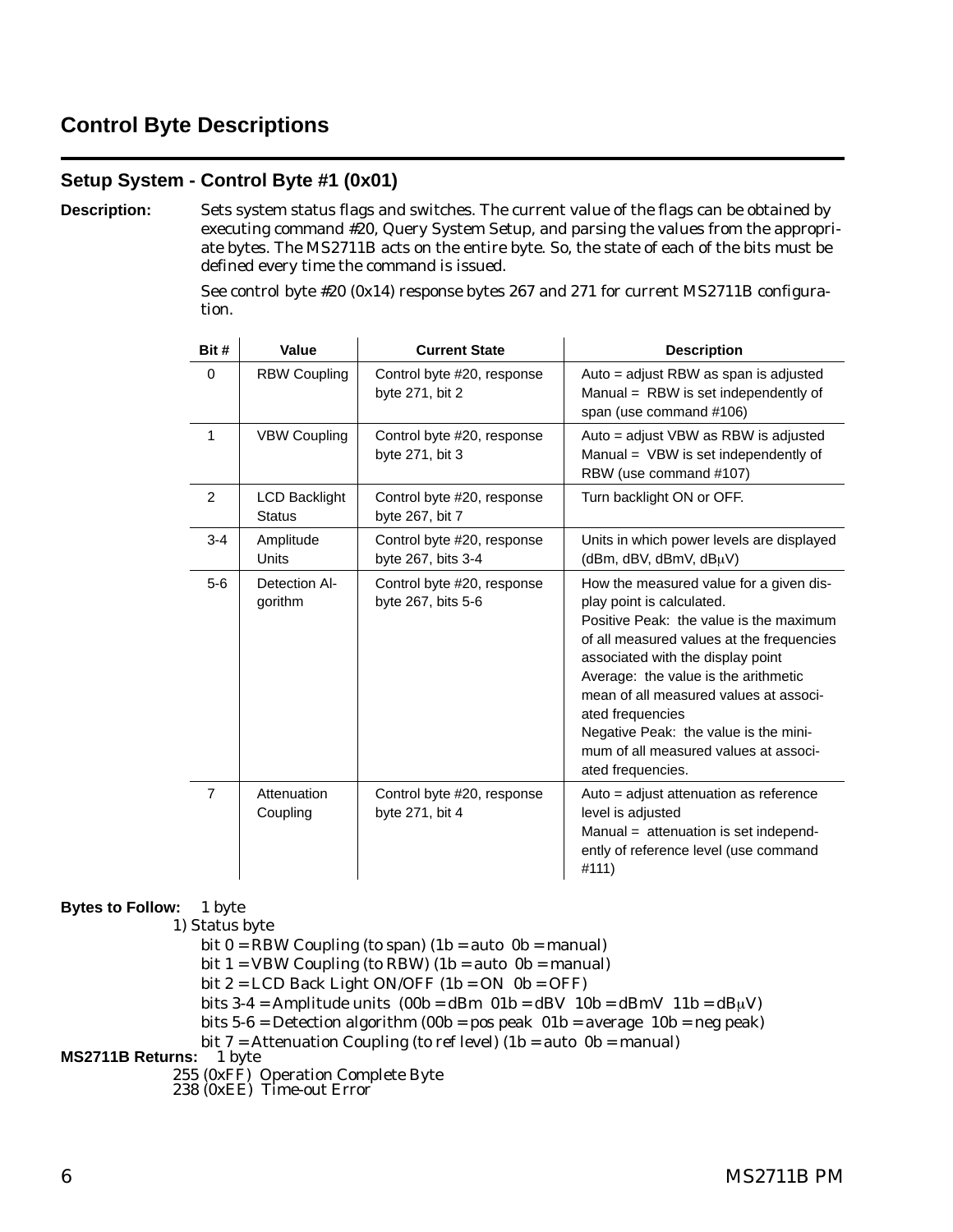#### <span id="page-10-0"></span>**Select Measurement Mode - Control Byte #3 (0x03)**

| <b>Description:</b>     | Sets measurement mode of the MS2711B.                                                                                      |  |  |
|-------------------------|----------------------------------------------------------------------------------------------------------------------------|--|--|
|                         | Note that Tracking Generator and Tracking Generator - Fast Tune Modes are available<br>only with option 20.                |  |  |
|                         | See control byte #20 response byte 1 for current MS2711B mode.                                                             |  |  |
| <b>Bytes to Follow:</b> | 1 byte                                                                                                                     |  |  |
| 1)                      | <b>Measurement Mode</b>                                                                                                    |  |  |
|                         | 0x30 : Spectrum Analyzer Mode                                                                                              |  |  |
|                         | 0x40 : Power Monitor Mode                                                                                                  |  |  |
|                         | 0x60 : Tracking Generator Mode                                                                                             |  |  |
|                         | 0x61 : Tracking Generator – Fast Tune Mode                                                                                 |  |  |
| MS2711B Returns: 1 byte |                                                                                                                            |  |  |
|                         | 1) 255 (0xFF) Operation Complete Byte<br>224 (0xE0) Parameter Error: Invalid Measurement Mode<br>238 (0xEE) Time-out Error |  |  |

## **Read Time/Date - Control Byte #7 (0x07)**

**Description:** Reads the current time and date from the real time clock. This Time/Date is stamped into all stored sweeps (for users' reference). The real time clock time and date can be set using control byte #8. **Bytes to Follow:** 0 bytes **MS2711B Returns:** 7 bytes 1) Hour 2) Minute 3) Month 4) Day 5) Year (Higher Byte) 6) Year (Lower Byte)

## 7) Daylight Saving ON/OFF  $(0x01 = ON \t0x00 = OFF)$

## **Set Time/Date - Control Byte #8 (0x08)**

**Description:** Sets the real time clock time and date.

This Time/Date is stamped into all stored sweeps (for users' reference). Current time and date can be found by using control byte #7.

#### **Bytes to Follow:** 7 bytes

- 1) Hour
- 2) Minute
- 3) Month
- 4) Day
- 5) Year (Higher Byte)
- 6) Year (Lower Byte)
- 7) Daylight Saving ON/OFF  $(0x01 = ON \t0x00 = OFF)$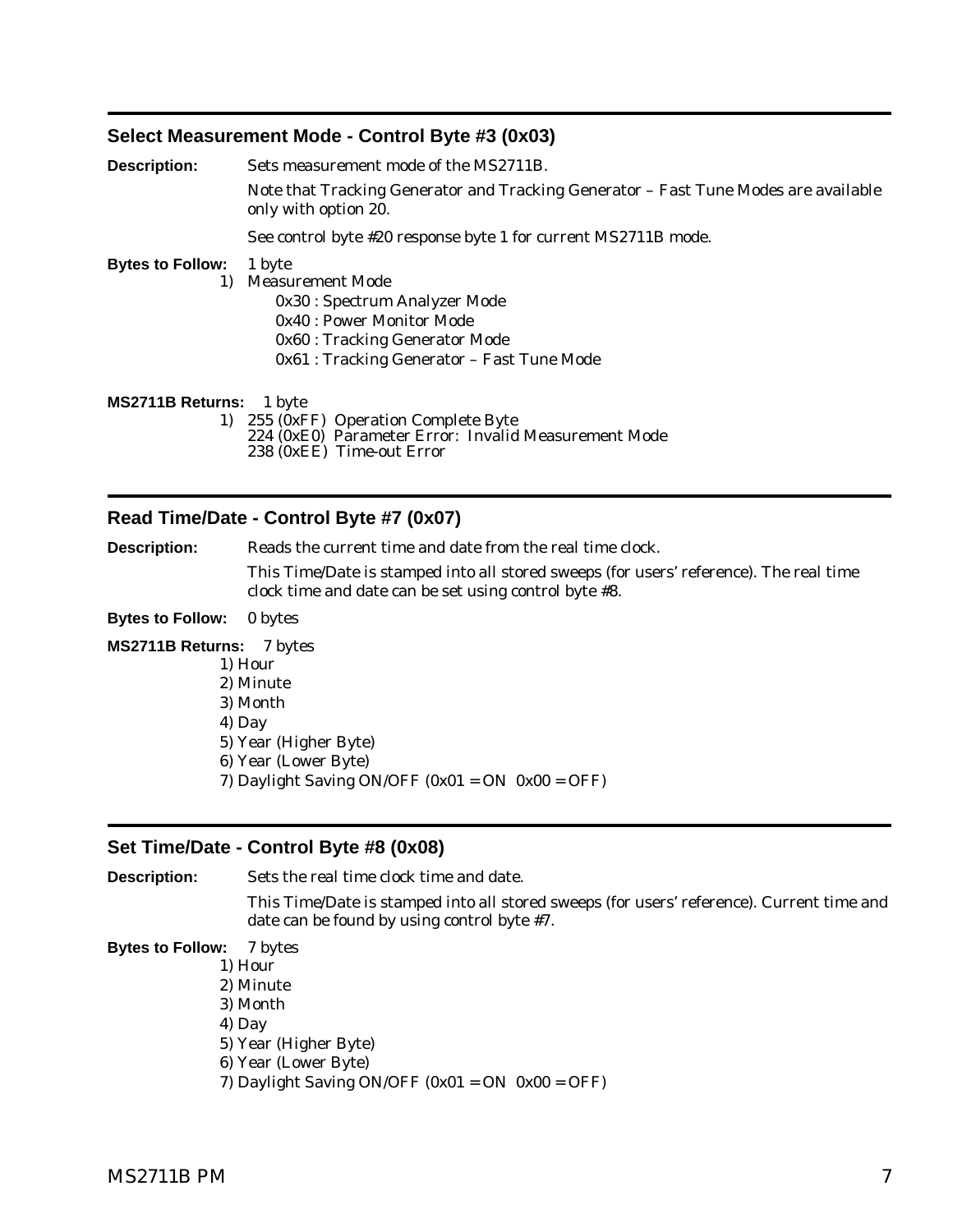#### <span id="page-11-0"></span>**MS2711B Returns:** 1 byte

1) 255 (0xFF) Operation Complete Byte

238 (0xEE) Time-out Error

#### **Set Reference Number- Control Byte #9 (0x09)**

**Description:** The reference number is also known as the trace name. It is any combination of 16 letters, numbers , spaces and the characters "-", ",", "." and "/". This command stores a trace name with the sweep trace.

> The current reference number is found by recalling trace 0 and examining response bytes 39 to 54.

#### **Bytes to Follow:** 16 bytes

1-16) Reference number/trace name (ASCII text string)

#### **MS2711B Returns:** 1 byte

1) 255 (0xFF) Operation Complete Byte 238 (0xEE) Time-out Error

#### **Serial Port Echo On/Off - Control Byte #10 (0x0A)**

**Description:** Sets the serial port echo ON/OFF. This activates once the MS2711B exits from the remote mode.

> When Serial Port Echo is ON, the unit is in single-sweep mode. At the end of every sweep a Sweep Complete Byte (control byte #192) is sent. The unit performs another sweep when it receives a Sweep Trigger Byte (control byte #48).

> Serial Port Echo status can't be saved to nor recalled from a setup. It must be re-set after the unit is power-cycled. The default value is OFF.

Serial Port Echo allows run-time handshaking between the MS2711B and the computer in the following sequence:

- 1. Enter remote mode. Set Serial Port Echo ON. Exit remote mode.
- 2. The MS2711B sweeps once and then sends the Sweep Complete Byte.
- 3. When the Sweep Complete Byte is received, enter remote mode.
- 4. Recall sweep 0 (last sweep trace in RAM).
- 5. Exit remote mode.
- 6. Send Sweep Triggering Byte #48 and wait for the next sweep cycle.
- 7. Repeat steps 2-6.

#### **Bytes to Follow:** 1 byte

1) Serial Port Echo Status 0x00: OFF 0x01: ON

**MS2711B Returns:** 1 byte

1) 255 (0xFF) Operation Complete Byte

224 (0xE0) Parameter Error: Invalid serial port echo status 238 (0xEE) Time-out Error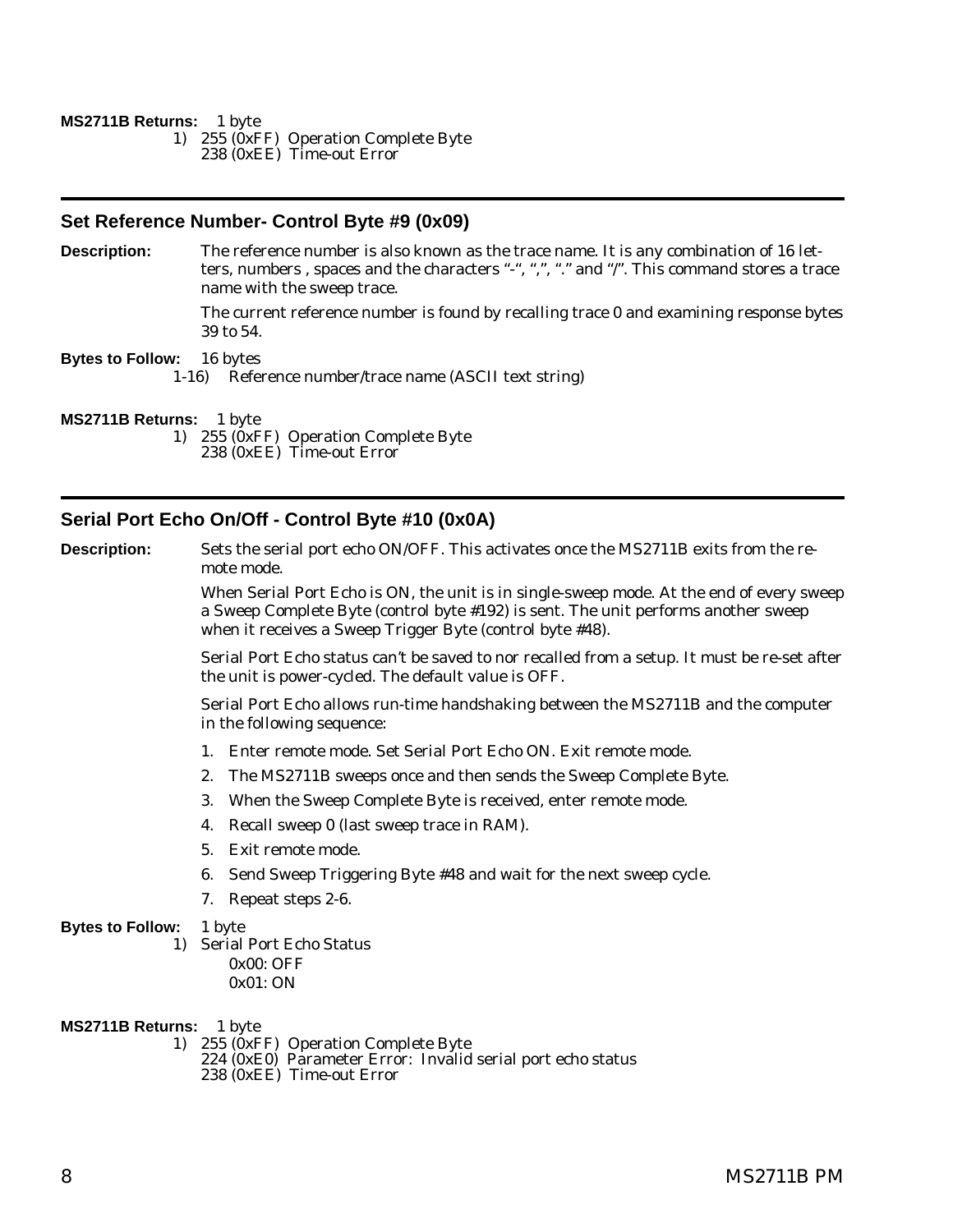## <span id="page-12-0"></span>**Watch-dog Timer On/Off - Control Byte #12 (0x0C)**

| Description:            | Enables or disables the Watch-Dog timer.                                                                                                                                                                                                                                                                                                                                                                                                                                                                                     |
|-------------------------|------------------------------------------------------------------------------------------------------------------------------------------------------------------------------------------------------------------------------------------------------------------------------------------------------------------------------------------------------------------------------------------------------------------------------------------------------------------------------------------------------------------------------|
|                         | The MS2711B incorporates a Watch-Dog Timer for higher reliability in serial communi-<br>cation. In selected control bytes (see Control Byte Summary), the MS2711B checks for<br>the time interval between each byte received from the computer, if the Watch-Dog is en-<br>abled. If the time interval exceeds the set time limit (0.5 sec), the MS2711B notifies the<br>computer by sending Time-out Byte #238 (0xEE). The MS2711B discards the data it just<br>received and then waits for the next control byte sequence. |
|                         | This setting cannot be saved to nor recalled from a setup. It must be re-set after the unit<br>is power-cycled. The default value is OFF.                                                                                                                                                                                                                                                                                                                                                                                    |
| <b>Bytes to Follow:</b> | 1 byte<br>1) Watch-Dog timer ON/OFF<br>$0x00 = OFF$<br>$0x01 = ON$                                                                                                                                                                                                                                                                                                                                                                                                                                                           |
| MS2711B Returns: 1 byte | 1) 255 (0xFF) Operation Complete Byte<br>224 (0xE0) Parameter Error: Invalid watch-dog timer status                                                                                                                                                                                                                                                                                                                                                                                                                          |

## **Store Sweep Trace - Control Byte #16 (0x10)**

**Description:** Saves current trace to the next available memory location.

## **Bytes to Follow:** 0 bytes

#### **MS2711B Returns:** 5 bytes

1-4) Time/Date Stamp (in long integer format)

5) Operation result: 255 (0xFF) Operation Complete Byte 224 (0xE0) Out of Memory (Memory Full) 238 (0xEE) Time-out Error

## **Recall Sweep Trace - Control Byte #17 (0x11)**

| <b>Description:</b>           | Queries the MS2711B for sweep trace data.                                                                                                                         |  |
|-------------------------------|-------------------------------------------------------------------------------------------------------------------------------------------------------------------|--|
|                               | For data formats, refer to the footnotes listed beside the return bytes. The associated de-<br>scriptions are located at the end of the control byte description. |  |
|                               | <b>NOTE:</b> This command is not backward compatible with the corresponding MS2711A<br>command.                                                                   |  |
| <b>Bytes to Follow:</b><br>1) | 1 byte<br><b>Sweep Number</b><br>0 - Last sweep trace before entering remote mode (sweep trace in RAM)                                                            |  |

1- 200 = Specific saved sweep number (stored sweeps in Flash memory)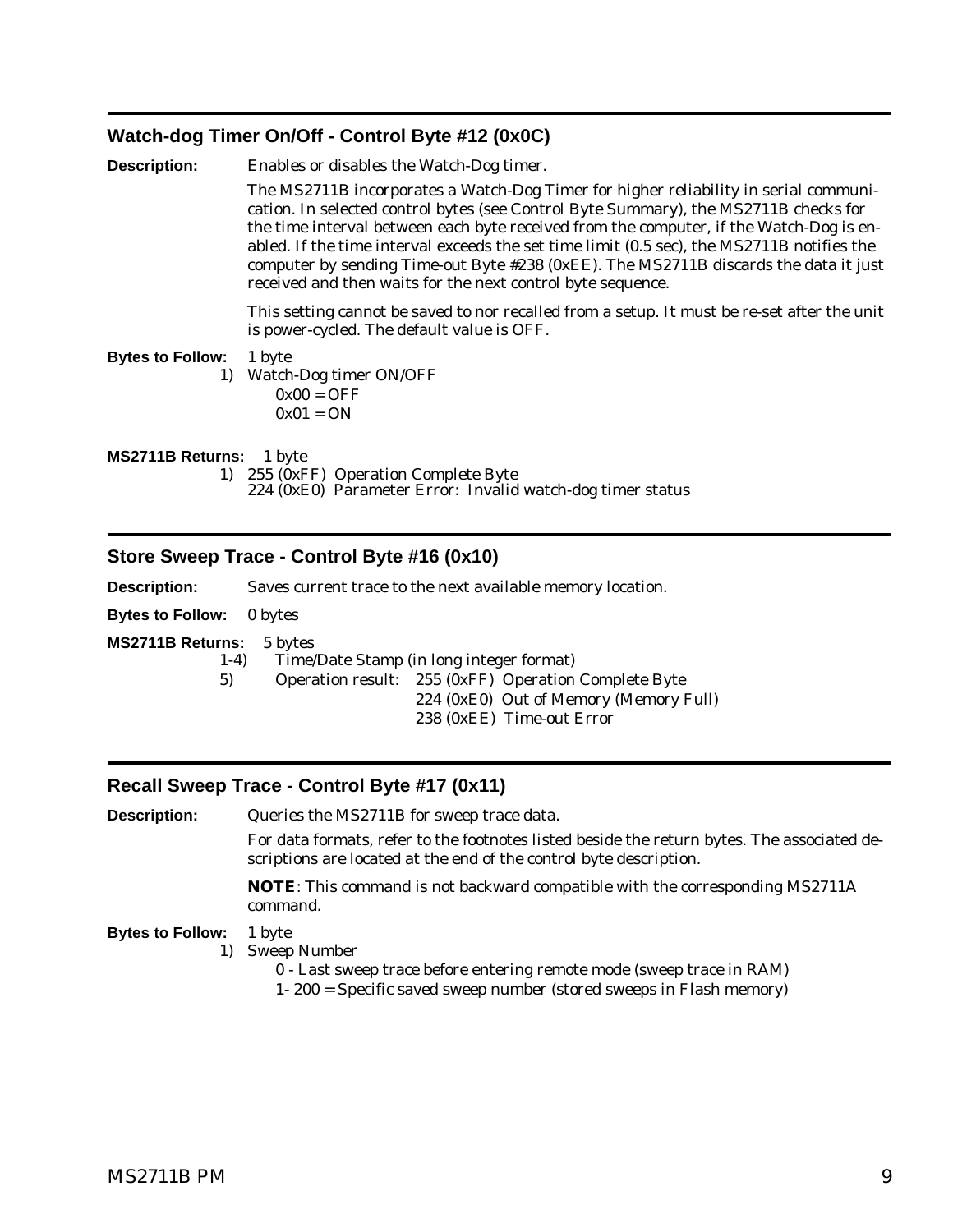#### **MS2711B Returns**

**(for valid sweeps):** 1950 bytes

- 1-2) # of following bytes (1948 for a valid sweep)
- 3-4) Model ID (0x0B for the MS2711B)
- 5-11) Model Number (7 bytes in ASCII)
- 12-15) Software Version (4 bytes in ASCII)
- 16) Measurement Mode1
- 17-20) Time/Date (long integer format6)
- 21-30) Date in String Format (mm/dd/yyyy)
- 31-38) Time in String Format (hh:mm:ss)
- 39-54) Reference Number/Trace Name (16 bytes in ASCII)
- 55-56) # data points (400)
- 57) Start Frequency (in Hz) (highest byte)
- 58) Start Frequency (in Hz)
- 59) Start Frequency (in Hz)
- 60) Start Frequency (in Hz) (lowest byte)
- 61) Stop Frequency (in Hz) (highest byte)
- 62) Stop Frequency (in Hz)
- 63) Stop Frequency (in Hz)
- 64) Stop Frequency (in Hz) (lowest byte)
- 65) Center Frequency (in Hz) (highest byte)
- 66) Center Frequency (in Hz)
- 67) Center Frequency (in Hz)
- 68) Center Frequency (in Hz) (lowest byte)
- 69) Frequency Span (in Hz) (highest byte)
- 70) Frequency Span (in Hz)
- 71) Frequency Span (in Hz)
- 72) Frequency Span (in Hz) (lowest byte)
- 73) Minimum Frequency Step Size (in Hz) (highest byte)
- 74) Minimum Frequency Step Size (in Hz)
- 75) Minimum Frequency Step Size (in Hz)
- 76) Minimum Frequency Step Size (in Hz) (lowest byte)
- 77) Ref Level2 (highest byte)
- 78) Ref Level
- 79) Ref Level
- 80) Ref Level (lowest byte)
- 81) Scale per div3 (highest byte)
- 82) Scale per div
- 83) Scale per div
- 84) Scale per div (lowest byte)
- 85) Frequency Marker 14 (higher byte)
- 86) Frequency Marker 1 (lower byte)
- 87) Frequency Marker 24 (higher byte)
- 88) Frequency Marker 2 (lower byte)
- 89) Frequency Marker 34 (higher byte)
- 90) Frequency Marker 3 (lower byte)
- 91) Frequency Marker 44 (higher byte)
- 92) Frequency Marker 4 (lower byte)
- 93) Frequency Marker 54 (higher byte)
- 94) Frequency Marker 5 (lower byte)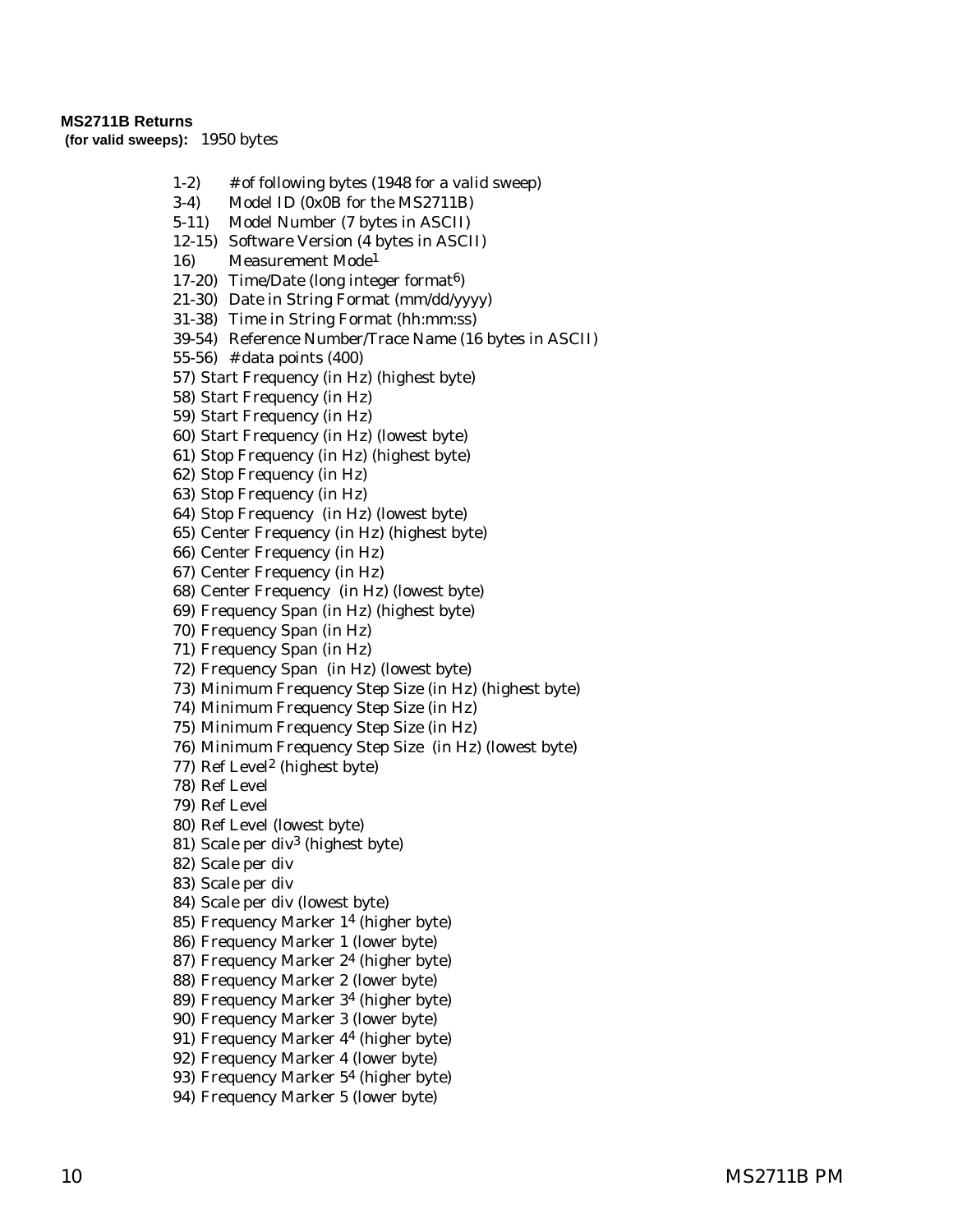- 95) Frequency Marker 64 (higher byte)
- 96) Frequency Marker 6 (lower byte)
- 97) Single Limit<sup>2</sup> (highest byte)

98) Single Limit

- 99) Single Limit
- 100) Single Limit (lowest byte)
- 101) Multiple Upper Limit 1 Start X (Frequency in Hz) (highest byte)
- 102) Multiple Upper Limit 1 Start X (Frequency in Hz)
- 103) Multiple Upper Limit 1 Start X (Frequency in Hz)
- 104) Multiple Upper Limit 1 Start X (Frequency in Hz) (lowest byte)
- 105) Multiple Upper Limit 1 Start Y (Power Level<sup>2</sup>) (highest byte)
- 106) Multiple Upper Limit 1 Start Y (Power Level2)
- 107) Multiple Upper Limit 1 Start Y (Power Level2)
- 108) Multiple Upper Limit 1 Start Y (Power Level<sup>2</sup>) (lowest byte)
- 109) Multiple Upper Limit 1 End X (Frequency in Hz) (highest byte)
- 110) Multiple Upper Limit 1 End X (Frequency in Hz)
- 111) Multiple Upper Limit 1 End X (Frequency in Hz)
- 112) Multiple Upper Limit 1 End X (Frequency in Hz) (lowest byte)
- 113) Multiple Upper Limit 1 End Y (Power Level2) (highest byte)
- 114) Multiple Upper Limit 1 End Y (Power Level2)
- 115) Multiple Upper Limit 1 End Y (Power Level2)
- 116) Multiple Upper Limit 1 End Y (Power Level2) (lowest byte)

117-260) Multiple Upper Limits 2-5, Multiple lowest Limits 1-5 (see bytes 101-116 for format)

- 261) RBW Setting (Frequency in Hz) (highest byte)
- 262) RBW Setting (Frequency in Hz)
- 263) RBW Setting (Frequency in Hz)
- 264) RBW Setting (Frequency in Hz) (lowest byte)
- 265) VBW Setting (Frequency in Hz) (highest byte)
- 266) VBW Setting (Frequency in Hz)
- 267) VBW Setting (Frequency in Hz)
- 268) VBW Setting (frequency in Hz) (lowest byte)
- 269) OCC BW Method  $(0x00 = % of power, 0x01 = dB down)$
- 270) OCC BW % Value (0-99) (highest byte)
- 271) OCC BW % Value (0-99)
- 272) OCC BW % Value (0-99)
- 273) OCC BW % Value (0-99) (lowest byte)
- 274) OCC BW dBc (0–120) (highest byte)
- 275) OCC BW dBc (0–120)
- 276) OCC BW dBc (0–120)
- 277) OCC BW dBc (0–120) (lowest byte)
- 278) Attenuation3 (highest byte)
- 279) Attenuation
- 280) Attenuation
- 281) Attenuation (lowest byte)
- 282-297) Antenna Name (16 bytes in ASCII)
- 298) Reference Level Offset2 (highest byte)
- 299) Reference Level Offset
- 300) Reference Level Offset
- 301) Reference Level Offset (lowest byte)
- 302) Impedance7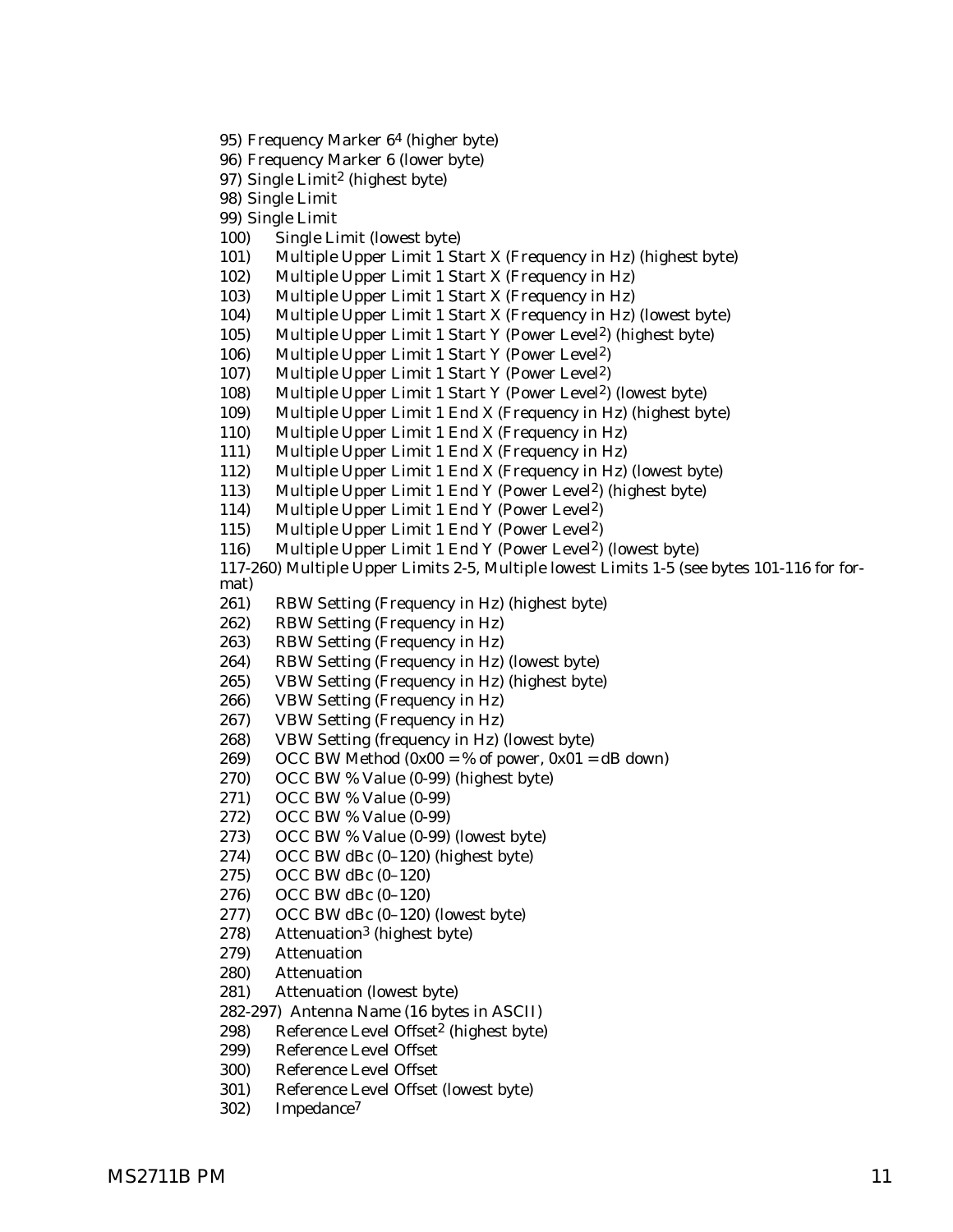- 303) Impedance Loss3 (highest byte)
- 304) Impedance Loss
- 305) Impedance Loss
- 306) Impedance Loss (lowest byte)
- 307) TG Frequency Offset<sup>5</sup> (highest byte)
- 308) TG Frequency Offset
- 309) TG Frequency Offset
- 310) TG Frequency Offset (lowest byte)
- 311) TG Output Power Level2 (highest byte)
- 312) TG Output Power Level
- 313) TG Output Power Level
- 314) TG Output Power Level (lowest byte)
- 315) Status byte 1:  $(0b = OFF, 1b = ON)$ 
	- (LSB) bit 0 : Marker 1 ON/OFF bit 1 : Marker 2 ON/OFF bit 2 : Marker 3 ON/OFF bit 3 : Marker 4 ON/OFF bit 4 : Marker 5 ON/OFF bit 5 : Marker 6 ON/OFF bits 6-7 : Not Used
- 316) Status byte 2: (0b = OFF, 1b = ON)
	- (LSB) bit 0 : Marker 2 Delta ON/OFF bit 1 : Marker 3 Delta ON/OFF bit 2 : Marker 4 Delta ON/OFF bits 3-7: Not Used
- 317) Status byte 3:  $(0b = OFF, 1b = ON)$ 
	- (LSB) bit 0 : Antenna Factor Correction ON/OFF
		- bits 1-2 : Detection alg (00b = pos. peak 01b = average 10b = neg. peak) bits 3-4 : Amplitude Units (00b = dBm 01b = dBV 10b = dBmV 11b = dBuV)
		- bit 5 : Channel Power ON/OFF
		- bit 6 : Adjacent Channel Power ON/OFF bit 7 : Occupied Bandwidth ON/OFF
- 318) Status byte 4: (0b = OFF/lower limit, 1b = ON/UPPER limit) (LSB) bit 0 : Limit Type (0b = Single, 1b = Multiple)
	- - bit 1 : Not Used
		- bit 2 : Single Limit ON/OFF
		- bit 3 : Single Limit Level UPPER/ LOWER
		- bit 4 : Multiple Limit Upper Segment 1 Status ON/OFF
		- bit 5 : Multiple Limit Upper Segment 1 Limit Level UPPER / LOWER
		- bit 6 : Multiple Limit Upper Segment 2 Status ON/OFF
		- bit 7 : Multiple Limit Upper Segment 2 Limit Level UPPER / LOWER
- 319) Status byte 5: (0b = OFF/LOWER limit, 1b = ON/UPPER limit)
	- (LSB) bit 0 : Multiple Limit Upper Segment 3 Status ON/OFF
		- bit 1 : Multiple Limit Upper Segment 3 Limit Level UPPER / LOWER
		- bit 2 : Multiple Limit Upper Segment 4 Status ON/OFF
		- bit 3 : Multiple Limit Upper Segment 4 Limit Level UPPER / LOWER
		- bit 4 : Multiple Limit Upper Segment 5 Status ON/OFF
		- bit 5 : Multiple Limit Upper Segment 5 Limit Level UPPER / LOWER bit 6 : Multiple Limit Lower Segment 1 Status ON/OFF
		- bit 7 : Multiple Limit Lower Segment 1 Limit Level UPPER / LOWER
	-
- 320) Status byte 6: (0b = OFF/LOWER limit, 1b = ON/UPPER limit) (LSB) bit 0 : Multiple Limit Lower Segment 2 Status ON/OFF
	- bit 1 : Multiple Limit Lower Segment 2 Limit Level UPPER / LOWER
		- bit 2 : Multiple Limit Lower Segment 3 Status ON/OFF
		- bit 3 : Multiple Limit Lower Segment 3 Limit Level UPPER / LOWER
			- bit 4 : Multiple Limit Lower Segment 4 Status ON/OFF
		- bit 5 : Multiple Limit Lower Segment 4 Limit Level UPPER / LOWER
		- bit 6 : Multiple Limit Lower Segment 5 Status ON/OFF
		- bit 7 : Multiple Limit Lower Segment 5 Limit Level UPPER / LOWER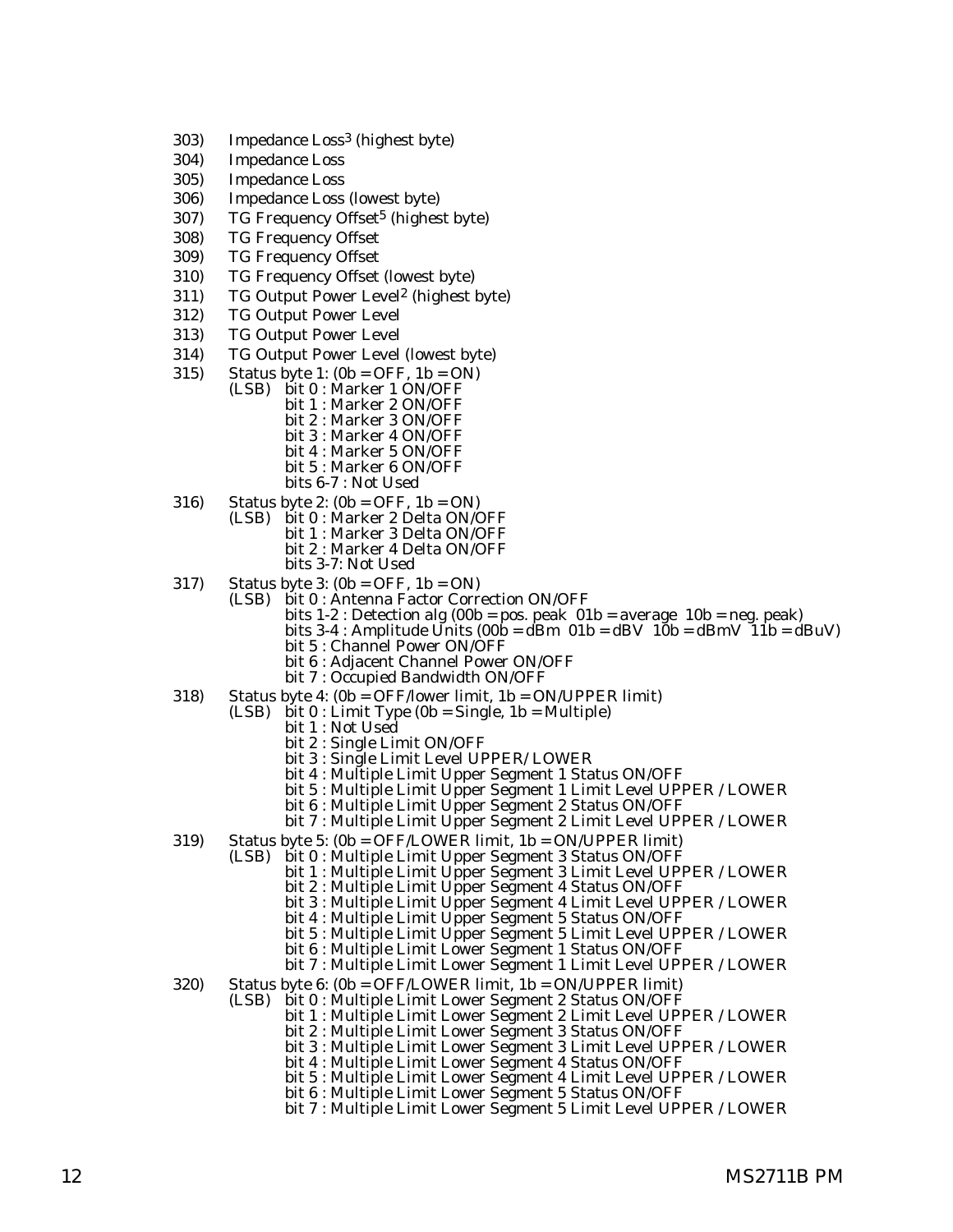- 321) Status byte 7 (LSB) bits 0-6 : Number of Sweeps to Average bit 7 : Reserved 322) Status byte 8:  $(0b = OFF, 1b = ON)$ (LSB) bit 0 : Preamp ON/OFF
	- bit 1 : Normalization ON/OFF bits 2-7 : Not Used
- 323-350) Unused

#### 351-1950) Sweep Data  $(400 \text{ points} * 4 \text{ bytes} / \text{point} = 1600 \text{ bytes})$

- 4 bytes for each data point
	- 1. dBm2 (highest byte)
	- 2. dBm
	- 3. dBm
	- 4. dBm (lowest byte)

#### **MS2711B Returns (for invalid sweeps/empty stored sweep locations):**

- $11 \text{ bytes}$ <br>1-2) Num Number of following bytes (9 bytes for invalid sweep recall)
- 3-4) Model ID (0x0B for MS2711B)
- 5-11) Extended Model # (7 bytes in ASCII)

#### **MS2711B Returns (for invalid sweep location):**

- 1 byte
- 1) 224 (0xE0): Parameter Error: Invalid sweep location 238 (0xEE): Time-out Error

#### **Notes:**

- 1. 0x30 = Spectrum Analyzer
	- 0x40 = Power Monitor
	- 0x60 = Tracking Generator
	- 0x61 = Tracking Generator Fast Tune
	- TG, and TG-Fast Tune Modes are available with Option 20.
- 2. "value" sent as (value in dBm \* 1,000) + 270,000
- 3. "value" sent as (value \* 1,000)
- 4. Display/Data Point To convert from "point" to frequency:  $((\text{span }/( \# \text{ of data points - 1})) * \text{point}) + \text{start frequency}$ where span is stored in bytes 69-72 and #data points is stored in bytes 55-56
- 5. "value" sent as (value in Hz + 5,000,000)
- 6. Time/Date long integer representation is in seconds since January 1, 1970
- 7. Impedance adapters:  $0x00 = 50$  Ohm 0x0A = 75 Ohm, adapter 12N50-75B  $0x0C = 75$  Ohm, other adapter offset
- 8. UPPER limits always trigger an error beep if data is ABOVE the limit segment
- 9. LOWER limits always trigger an error beep if data is BELOW the limit segment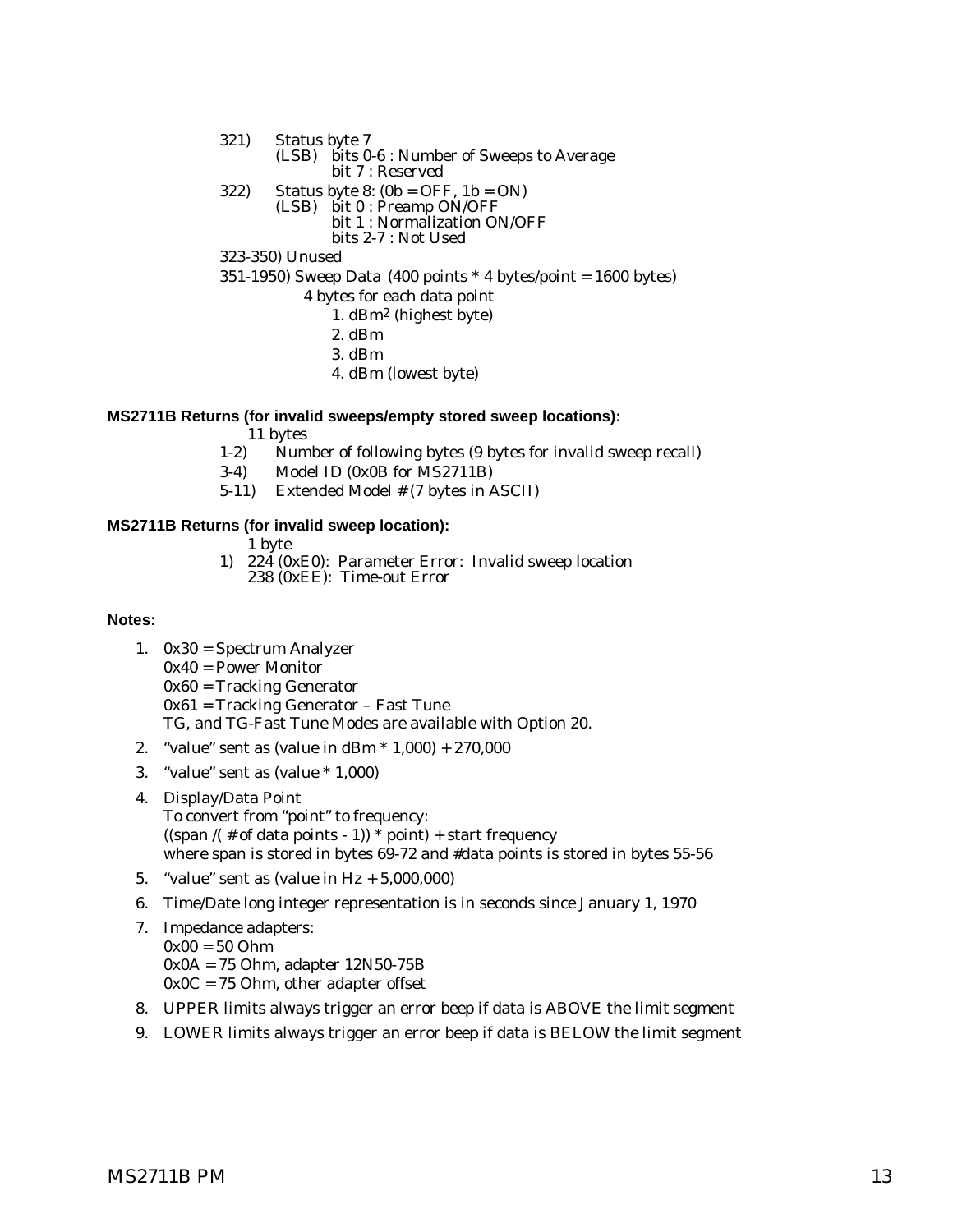## <span id="page-17-0"></span>**Save System Setup - Control Byte #18 (0x12)**

**Description:** Saves current system setup parameters to a specific setup store location. The MS2711B saves the parameters described in System Status Query (control byte #20) to the specified store location. The only exceptions are Serial Port Echo Status, Return Sweep Time, Watch-dog Timer State, the Auto-save Setup Flag and the normalization state. Store location 0 is the run-time setup of the MS2711B. It holds the power-on defaults of the MS2711B. **Bytes to Follow:** 1 byte 1) Location to save system setup parameters (0-10) **MS2711B Returns:** 1 byte 1) 255 (0xFF) Operation Complete Byte 224 (0xE0) Parameter Error: Invalid setup location

238 (0xEE) Time-out Error

## **Recall System Setup - Control Byte #19 (0x13)**

**Description:** Recalls system setup parameters from a specific storage location.

The MS2711B recalls the parameters described in System Status Query (control byte #20) (except Serial Port Echo Status, Return Sweep Time, Watch-dog Timer State, the Auto-save Setup Flag and the normalization state) from the specified storage location. The recalled setup is not automatically saved as the runtime setup when exiting remote unless the Auto-save Setup Flag is set (see control byte #64).

To save the recalled setup as the run-time setup, save it to setup location 0 (which holds the power-on defaults/run-time setup). See control byte #18 for details.

#### **Bytes to Follow:** 1 byte

1) Location from which to recall system setup parameters:

- $0 =$ Run time setup
- $1-10$  = Saved setups
- 255 = Default setup

#### **MS2711B Returns:** 1 byte

1) 255 (0xFF) Operation Complete Byte 224 (0xE0) Parameter Error: Invalid storage location or no saved setup 238 (0xEE) Time-out Error

## **Query System Status - Control Byte #20 (0x14)**

**Description:** Queries the MS2711B for current system settings.

The current state of the MS2711B represents the state after the last successful remote control operation. For example: Change the start frequency to another valid frequency while in remote mode, then execute control byte #20. The new start frequency will be returned in bytes 4-7 even though no sweep has yet been performed with that frequency.

For data formats, refer to the footnotes listed beside the return bytes. The associated descriptions are located at the end of the control byte description.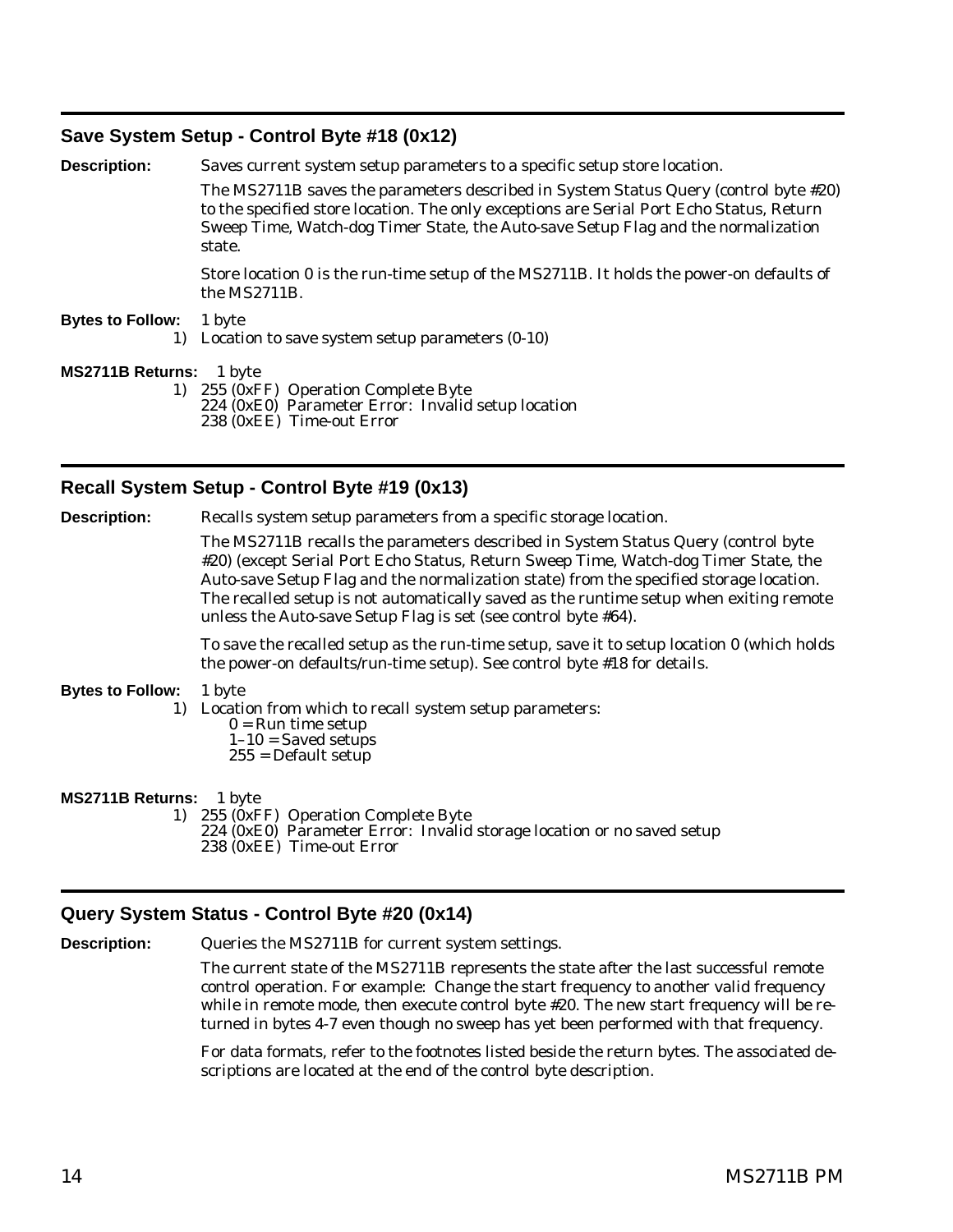**NOTE**: This command is not backward compatible with the corresponding MS2711A command.

**Bytes to Follow:** 0 bytes

- 1) Measurement Mode1
- 2-3) Number of Data Points (400)
- 4) Start Frequency (in Hz) (highest byte)
- 5) Start Frequency (in Hz)
- 6) Start Frequency (in Hz)
- 7) Start Frequency (in Hz) (lowest byte)
- 8) Stop Frequency (in Hz) (highest byte)
- 9) Stop Frequency (in Hz)
- 10) Stop Frequency (in Hz)
- 11) Stop Frequency (in Hz) (lowest byte)
- 12) Center Frequency (in Hz) (highest byte)
- 13) Center Frequency (in Hz)
- 14) Center Frequency (in Hz)
- 15) Center Frequency (in Hz) (lowest byte)
- 16) Frequency Span (in Hz) (highest byte)
- 17) Frequency Span (in Hz)
- 18) Frequency Span (in Hz)
- 19) Frequency Span (in Hz) (lowest byte)
- 20) Minimum Frequency Step Size (in Hz) (highest byte)
- 21) Minimum Frequency Step Size (in Hz)
- 22) Minimum Frequency Step Size (in Hz)
- 23) Minimum Frequency Step Size (in Hz) (lowest byte)
- 24) Ref Level2 (highest byte)
- 25) Ref Level
- 26) Ref Level
- 27) Ref Level (lowest byte)
- 28) Scale per div3 (highest byte)
- 29) Scale per div
- 30) Scale per div
- 31) Scale per div (lowest byte)
- 32) Marker 14 (higher byte)
- 33) Marker 1 (lower byte)
- 34) Marker 24 (higher byte)
- 35) Marker 2 (lower byte)
- 36) Marker 34 (higher byte)
- 37) Marker 3 (lower byte)
- 38) Marker 44 (higher byte)
- 39) Marker 4 (lower byte)
- 40) Marker 54 (higher byte)
- 41) Marker 5 (lower byte)
- 42) Marker 64 (higher byte)
- 43) Marker 6 (lower byte)
- 44) Spectrum Analyzer Single Limit<sup>2</sup> (highest byte)
- 45) Spectrum Analyzer Single Limit
- 46) Spectrum Analyzer Single Limit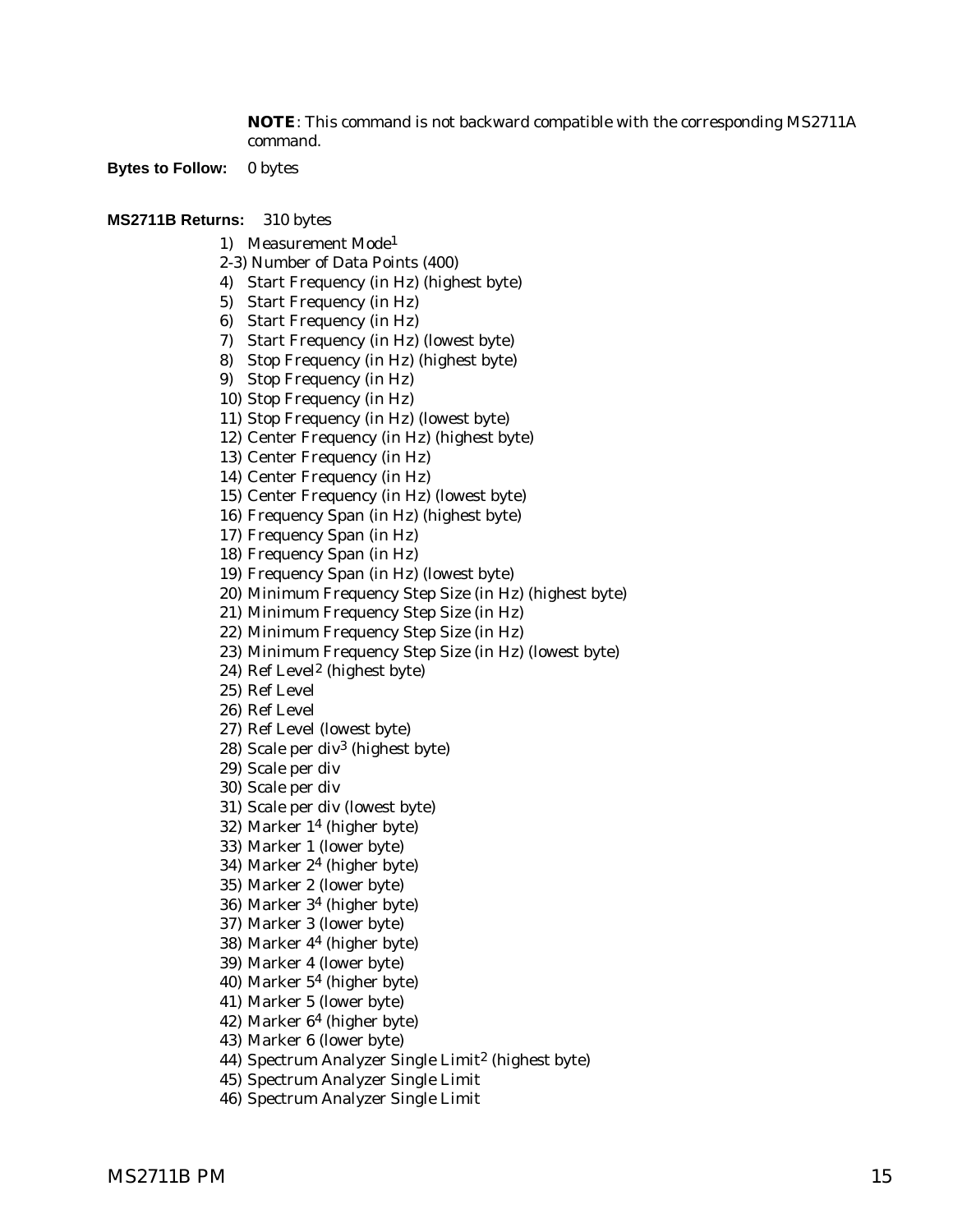47) Spectrum Analyzer Single Limit (lowest byte)

48) Multiple Upper Limit 1 Start X (Frequency in Hz) (highest byte)

49) Multiple Upper Limit 1 Start X (Frequency in Hz)

50) Multiple Upper Limit 1 Start X (Frequency in Hz)

51) Multiple Upper Limit 1 Start X (Frequency in Hz) (lowest byte)

52) Multiple Upper Limit 1 Start Y (Power Level2) (highest byte)

53) Multiple Upper Limit 1 Start Y (Power Level2)

54) Multiple Upper Limit 1 Start Y (Power Level2)

55) Multiple Upper Limit 1 Start Y (Power Level2) (lowest byte)

- 56) Multiple Upper Limit 1 End X (Frequency in Hz) (highest byte)
- 57) Multiple Upper Limit 1 End X (Frequency in Hz)
- 58) Multiple Upper Limit 1 End X (Frequency in Hz)
- 59) Multiple Upper Limit 1 End X (Frequency in Hz) (lowest byte)
- 60) Multiple Upper Limit 1 End Y (Power Level2) (highest byte)
- 61) Multiple Upper Limit 1 End Y (Power Level2)
- 62) Multiple Upper Limit 1 End Y (Power Level2)
- 63) Multiple Upper Limit 1 End Y (Power Level2) (lowest byte)

64-207) Multiple Upper Limits 2-5, Multiple Lower Limits 1-5 (see bytes 48-63 for format)

- 208) RBW Setting5 (highest byte)
- 209) RBW Setting
- 210) RBW Setting
- 211) RBW Setting (lowest byte)
- 212) VBW Setting6 (highest byte)
- 213) VBW Setting
- 214) VBW Setting
- 215) VBW Setting (lowest byte)
- 216) OCC BW Method  $(0x00 = % of power, 0x01 = dB down)$
- 217) OCC BW % Value (0-99) (highest byte)
- 218) OCC BW % Value (0-99)
- 219) OCC BW % Value (0-99)
- 220) OCC BW % Value (0-99) (lowest byte)
- 221) OCC BW dBc (0-120) (highest byte)
- 222) OCC BW dBc (0-120)
- 223) OCC BW dBc (0-120)
- 224) OCC BW dBc (0-120) (lowest byte)
- 225) Attenuation<sup>7</sup> (highest byte)
- 226) Attenuation
- 227) Attenuation
- 228) Attenuation (lowest byte)
- 229) Antenna Index (0-9)

230-245) Antenna Name (16 bytes in ASCII)

- 246) AM/FM Demod Type  $(0x00 = FM-Wide Band, 0x01 = FM-Narrow Band, 0x02 = AM)$
- 247) AM/FM Demod Volume  $(0x00 = min, 0xFF = max)$
- 248) Reference Level Offset<sup>2</sup> (highest byte)
- 249) Reference Level Offset
- 250) Reference Level Offset
- 251) Reference Level Offset (lowest byte)
- 252) Impedance9
- 253) Impedance Loss2 (highest byte)
- 254) Impedance Loss
- 255) Impedance Loss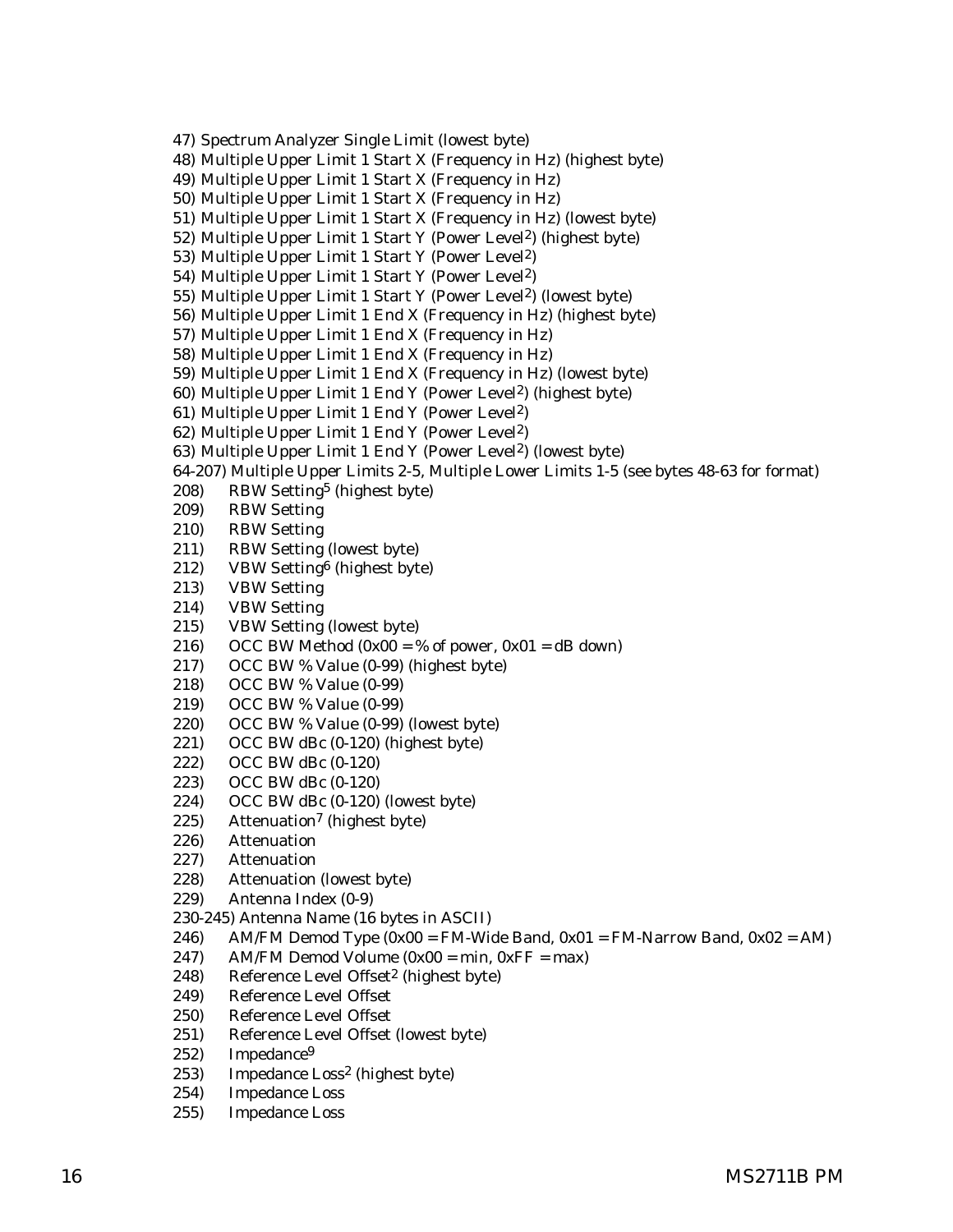- 256) Impedance Loss (lowest byte)
- 257) TG Frequency Offset<sup>8</sup> (highest byte)
- 258) TG Frequency Offset
- 259) TG Frequency Offset
- 260) TG Frequency Offset (lowest byte)
- 261) TG Output Power Level2 (highest byte)
- 262) TG Output Power Level
- 263) TG Output Power Level
- 264) TG Output Power Level (lowest byte)
- 265) Status byte 1:  $(0b = OFF, 1b = ON)$ <br>(LSB) bit 0 : Marker 1 ON/OFF
	- bit 1 : Marker 2 ON/OFF bit 2 : Marker 3 ON/OFF bit 3 : Marker 4 ON/OFF bit 4 : Marker 5 ON/OFF bit 5 : Marker 6 ON/OFF bits 6-7 : Not Used
	-
- 266) Status Byte 2: (0b = OFF, 1b = ON)
	- (LSB) bit 0 : Not Used
		- bit 1 : Marker 2 Delta ON/OFF
		- bit 2 : Marker 3 Delta ON/OFF
		- bit 3 : Marker 4 Delta ON/OFF
		- bits 4-7: Not Used
- 267) Status byte 3: (0b = OFF, 1b = ON) (LSB) bit 0 : Antenna Factors Correction ON/OFF
	- bit 1 : AM/FM Demod Status ON/OFF
		- bit 2 : SPA Cal Status ON/OFF
		- bits 3-4 : Amplitude Units  $(00b = dBm 01b = dBv 10b = dBmV 11b = dBuV)$ bits  $5-6$ : Detection alg  $(00b = pos$  peak  $01b = average 10b = neg$  peak)

bit 7 : LCD Back Light ON/OFF

- 268) Status byte 4:  $(0b = OFF, 1b = ON)$ 
	- $(LSB)$  bit  $0:$  Limit Type  $(0b = Single, 1b = Multiple)$ 
		- bit 1 : Single Limit Beep ON/OFF
		- bit 2 : Single Limit Status ON/OFF
		- bit 3 : Single Limit Level (0b = LOWER, 1b = UPPER)
		- bit 4 : Multiple Limit Upper Segment 1 Status ON/OFF
		- bit 5 : Multiple Limit Upper Segment 1 Limit Level UPPER / LOWER<sup>10</sup>
		- bit 6 : Multiple Limit Upper Segment 2 Status ON/OFF
		- bit 7 : Multiple Limit Upper Segment 2 Limit Level UPPER / LOWER<sup>10</sup>
- 269) Status byte 5: (0b = OFF/LOWER limit, 1b = ON/UPPER limit)
- (LSB) bit 0 : Multiple Limit Upper Segment 3 Status ON/OFF
	- bit 1 : Multiple Limit Upper Segment 3 Limit Level UPPER / LOWER<sup>10</sup>
	- bit 2 : Multiple Limit Upper Segment 4 Status ON/OFF
	- bit 3 : Multiple Limit Upper Segment 4 Limit Level UPPER / LOWER<sup>10</sup>
	- bit 4 : Multiple Limit Upper Segment 5 Status ON/OFF
	- bit 5 : Multiple Limit Upper Segment 5 Limit Level UPPER / LOWER<sup>10</sup>
	- bit 6 : Multiple Limit Lower Segment 1 Status ON/OFF
	- bit 7 : Multiple Limit Lower Segment 1 Limit Type UPPER / LOWER11
- 270) Status byte 6: (0b = OFF/LOWER limit, 1b = ON/UPPER limit)
	- (LSB) bit 0 : Multiple Limit Lower Segment 2 Status ON/OFF
		- bit 1 : Multiple Limit Lower Segment 2 Limit Level UPPER / LOWER<sup>11</sup>
		- bit 2 : Multiple Limit Lower Segment 3 Status ON/OFF
		- bit 3 : Multiple Limit Lower Segment 3 Limit Level UPPER / LOWER11
		- bit 4 : Multiple Limit Lower Segment 4 Status ON/OFF
		- bit 5 : Multiple Limit Lower Segment 4 Limit Level UPPER / LOWER11
		- bit 6 : Multiple Limit Lower Segment 5 Status On/Off bit 7 : Multiple Limit Lower Segment 5 Limit Level UPPER / LOWER11
- 271) Status Byte 7: (0b = OFF , 1b = ON)
	- (LSB) bit 0 : Serial Port Echo Status ON/OFF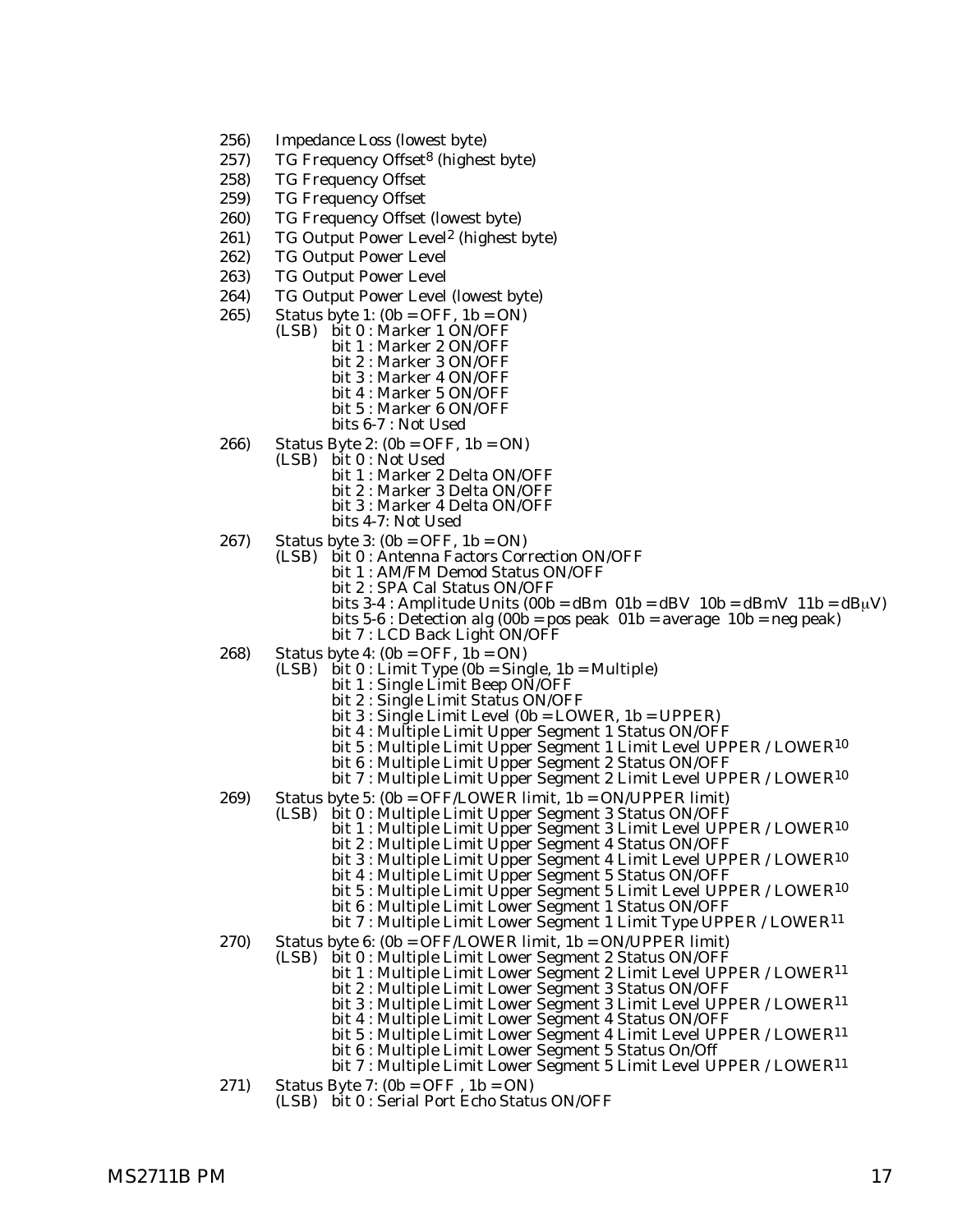- bit 1 : Return Sweep Time ON/OFF
- bit 2 : RBW Coupling (to span) (1b = auto, 0b = manual)
- bit 3 : VBW Coupling (to RBW) (1b = auto, 0b = manual)
- bit 4 : Attenuation Coupling (to Ref. Level) (1b = auto, 0b = manual)
- bit 5 : Channel Power ON/OFF
- bit 6 : Adjacent Channel Power ON/OFF
- bit 7 : Occupied Bandwidth ON/OFF
- 272) Printer Type (see control byte #30)
- 273) Trace A/B Status
	- (LSB) bit  $0-1$ : Trace A (00b = A only  $01b = A B$  10b = A + B) bit 2 : Trace B ON/OFF  $(0b = OFF, 1b = ON)$ 
		- bits 3-7 : Not Used
- 274) Trace B Trace ID  $(0 =$  previous A data, 1-200 = saved trace id, 255 = none)
- 275) Status Byte 8:
	- (LSB) bits 0-6 : Number of Sweeps to Average bit 7 : Reserved
- 
- 276) Status Byte 9: (0b = OFF, 1b = ON)<br>(LSB) bit 0 : Preamp Hardware Installed (1b = YES, 0b = NO)<sup>12</sup>
	- bit 1 : Preamp ON/OFF
	- bit 2 : Preamp Saturation Echo ON/OFF
	- bit 3 : Dynamic Attenuation ON/OFF
	- bit 4 : Normalization ON/OFF
	- bits 5-7 : Not Used
- 277-284) Reserved
- 285) SSB/CW BFO Adjustment Value (0-255)
- 286) AM/FM Demod Center Frequency Step Size13 (highest byte)
- 287) AM/FM Demod Center Frequency Step Size
- 288) AM/FM Demod Center Frequency Step Size
- 289) AM/FM Demod Center Frequency Step Size (lowest byte)
- 290) RTC Battery Voltage14 (higher byte)
- 291) RTC Battery Voltage (lower byte)
- 292) Motherboard PCB ID15 (higher byte)
- 293) Motherboard PCB ID (lower byte)
- 294-310) Not Used

#### **Notes:**

- 1. 0x30 = Spectrum Analyzer
- 0x40 = Power Monitor 0x60 = Tracking Generator 0x61 = Tracking Generator – Fast Tune TG and TG-Fast Tune modes are only available with Option 20.
- 2. "value" sent as (value in dBm \* 1000) + 270,000
- 3. "value" sent as (value \* 1000)
- 4. Display/Data Point To convert from "point" to frequency: (span / (#data points - 1))  $*$  point + start frequency where span is stored in bytes 16-19 and #data points is stored in bytes 2-3.
- 5. RBW:
	- $0x00 = 10$  kHz  $0x01 = 30$  kHz  $0x02 = 100$  kHz  $0x03 = 1$  MHz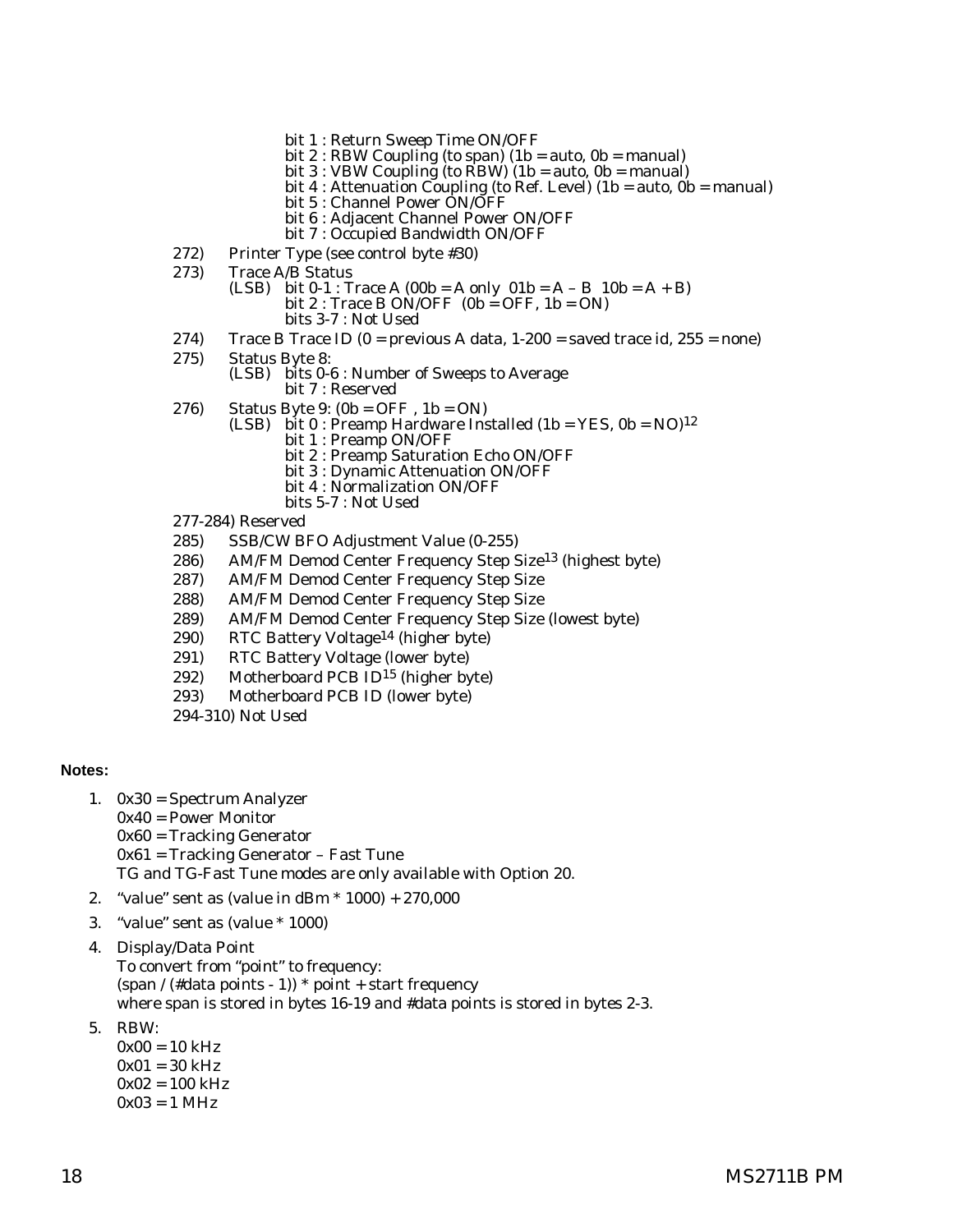- 6. VBW:
	- $0x00 = 100$  Hz
	- $0x01 = 300$  Hz
	- $0x02 = 1$  kHz
	- $0x03 = 3 kHz$
	- $0x04 = 10$  kHz  $0x05 = 30$  kHz
	- $0x06 = 100$  kHz
	- $0x07 = 300$  kHz
- 7. Attenuation:
	- $0x00 = 0$  dB  $0x01 = 10$  dB  $0x02 = 20 dB$  $0x03 = 30 dB$  $0x04 = 40 dB$  $0x05 = 50$  dB
- 8. "value" sent as (value in Hz + 5,000,000)
- 9. Impedance Adapter: 0x00 = 50 Ohm 0x0A = 75 Ohm, adapter 12N50-75B 0x0C = 75 Ohm, other adapter offset
- 10. UPPER limits always trigger an error beep if data is ABOVE the limit segment
- 11. LOWER limits always trigger an error beep if data is BELOW the limit segment
- 12. Preamp is available with Option 8.
- 13. "value" sent as: (value in Hz) + 1,000,000,000
- 14. "value" sent as: (value in Volts) \* 10
- 15. "value" sent as (value in Volts \* 1000)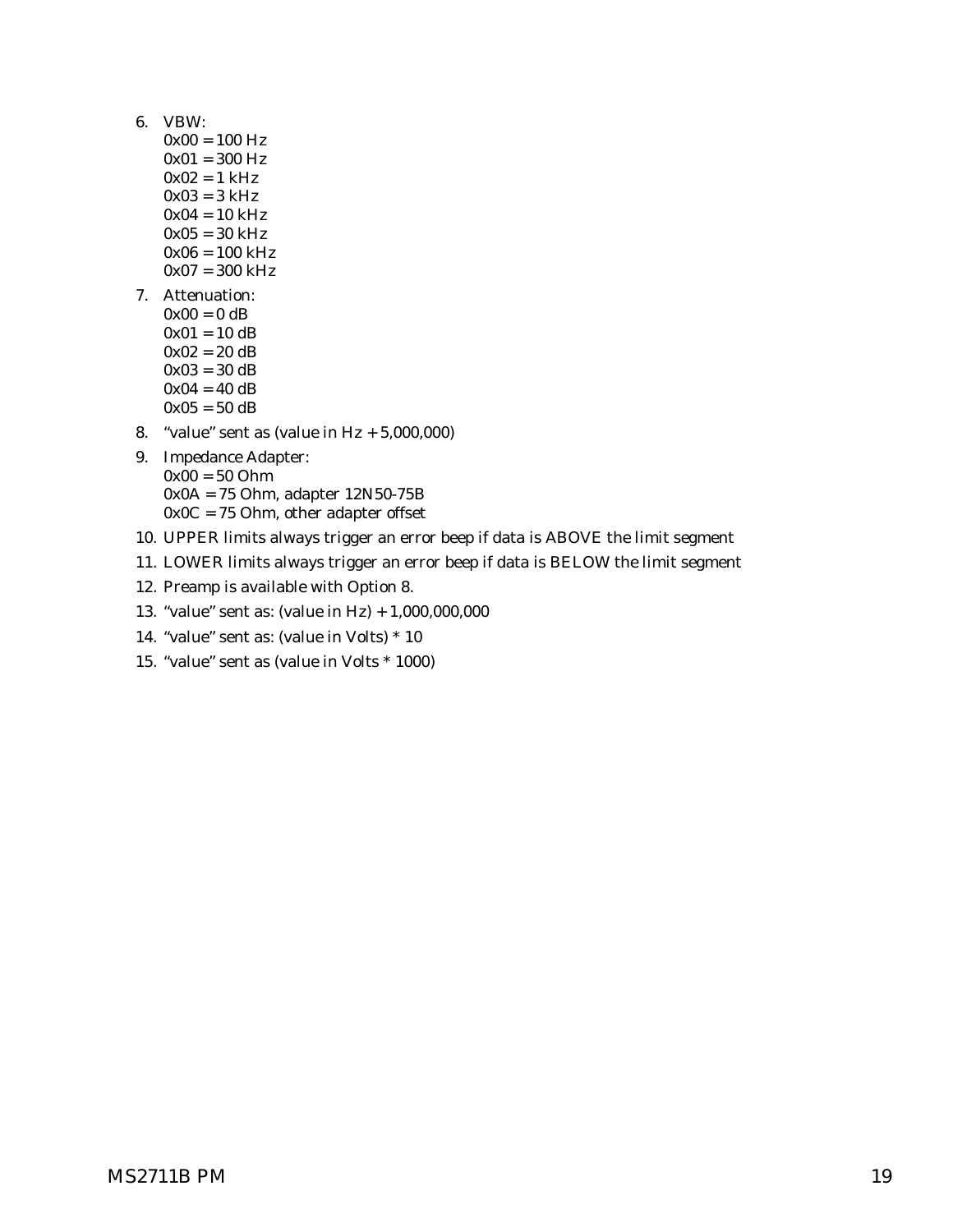## <span id="page-23-0"></span>**Trigger Self-test - Control Byte #21 (0x15)**

**Description:** Triggers a self test on the MS2711B.

For data formats, refer to the footnotes listed beside the return bytes. The associated descriptions are located at the end of the control byte description.

**Bytes to Follow:** 0 bytes

#### **MS2711B Returns:** 8 bytes

- 1) Self-test report:  $(0b = FAIL, 1b = PASS)$ 
	- (LSB) bit 0 : Battery bit 1 : Temperature bit 2 : EEPROM read/write bits 3- 7 : Not used
- 2) Self-test report:  $(0b = FAIL, 1b = PASS)$ 
	- (LSB) bit 0 : Spectrum Analyzer Lock bit 1 : Tracking Generator Lock bits 2–7 : Not used
- 3) Battery Voltage1 (higher byte)
- 4) Battery Voltage (lower byte)
- 5) Temperature2 ( higher byte)
- 6) Temperature (lower byte)
- 7) Lock Fail Counter (higher byte)
- 8) Lock Fail Counter (lower byte)

#### **Notes:**

- 1. Voltage sent as (voltage \* 10)
- 2. Temperature sent as (degrees Celsius \* 10)

## **Query Trace Names - Control Byte #24 (0x18)**

**Description:** Returns a list of all saved traces and the associated information that is displayed when the <RECALL DISPLAY> button is pressed. For data formats, refer to the footnotes listed beside the return bytes. The associated descriptions are located at the end of the control byte description.

**Bytes to Follow:** 0 bytes

**MS2711B Returns:**  $2 + 41x$  number of saved traces  $1-2$ ) # of saved traces For each trace: 1-2) Trace Index 3) Measurement Mode1 4-21) Date/Time in string format ("MM/DD/YYYYHH:MM:SS") 22-25) Date/Time as Unsigned Long Integer2 26–41) Trace Name (16 bytes in ASCII)

#### **Notes:**

1. 0x30 = Spectrum Analyzer 0x40 = Power Monitor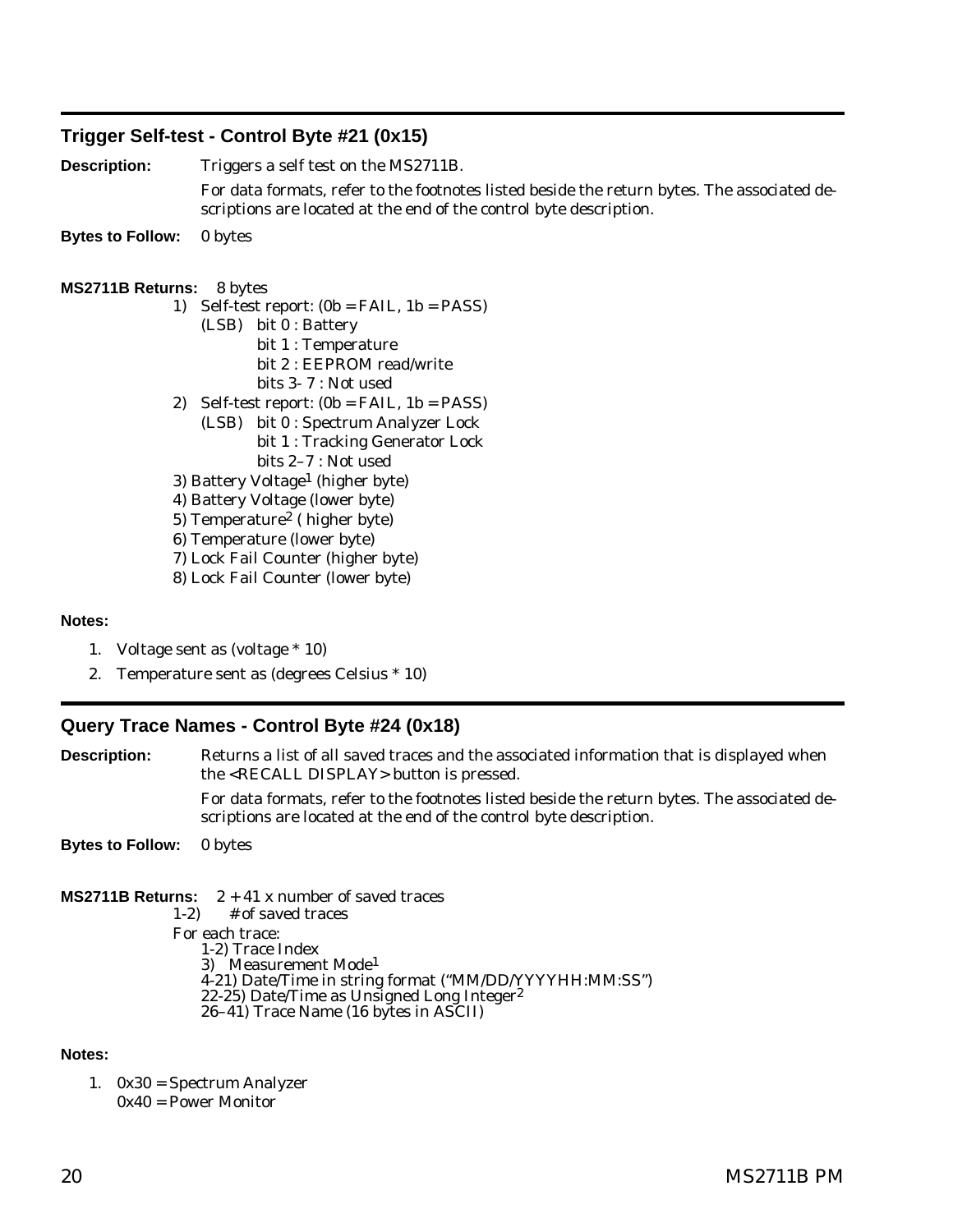<span id="page-24-0"></span>0x60 = Tracking Generator 0x61 = Tracking Generator – Fast Tune TG and TG-Fast Tune modes are only available with Option 20.

2. Time/Date long integer representation is in seconds since January 1, 1970

#### **Delete Sweep Trace - Control Byte #25 (0x19)**

**Description:** Delete single or all stored sweep traces in MS2711B. **Bytes to Follow:** 1 byte 1) Trace(s) to delete 0 - Delete all traces X - Delete single trace # X **MS2711B Returns:** 1 byte 1) 255 (0xFF) Operation Complete Byte 224 (0xE0) Parameter Error: Invalid storage location or no saved trace 238 (0xEE) Time-out Error

## **Upload Sweep Trace - Control Byte #26 (0x1A)**

**Description:** Transfers a sweep trace from a PC to the MS2711B. For data formats, refer to the footnotes listed beside the return bytes. The associated descriptions are located at the end of the control byte description. **NOTE**: This command is not backward compatible with the corresponding MS2711A command. **Bytes to Follow:** 1930 bytes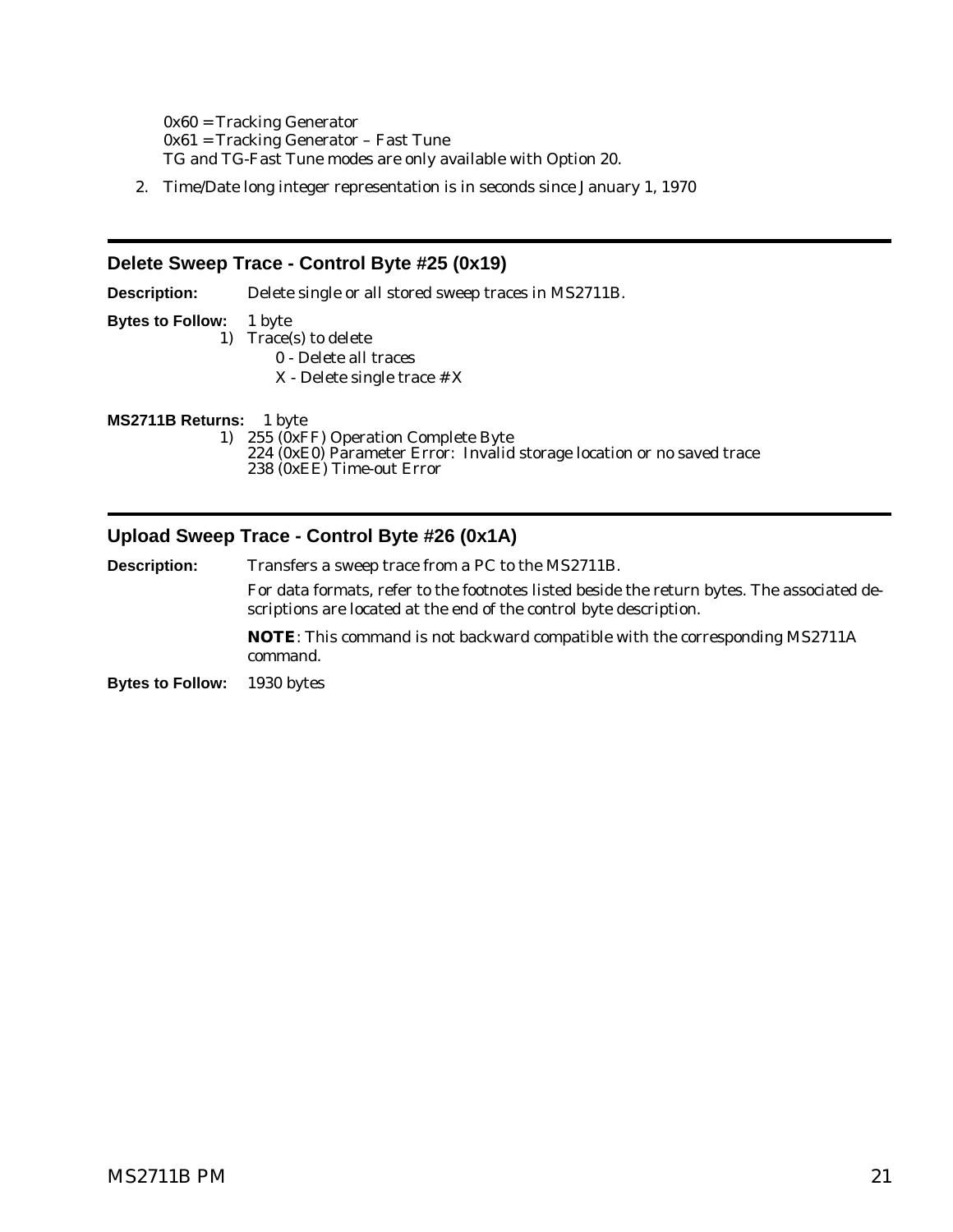1-2)# of following bytes (1928) 3) Measurement Mode1 4-7)Time/Date (long integer format8) 8-17) Date in String Format (mm/dd/yyyy) 18-25) Time in String Format (hh:mm:ss) 26-41) Reference Number/Trace Name (16 bytes in ASCII) 42-43) # of data points (400) 44) Start Frequency (in Hz) (highest byte) 45) Start Frequency (in Hz) 46) Start Frequency (in Hz) 47) Start Frequency (in Hz) (lowest byte) 48) Stop Frequency (in Hz) (highest byte) 49) Stop Frequency (in Hz) 50) Stop Frequency (in Hz) 51) Stop Frequency (in Hz) (lowest byte) 52) Center Frequency (in Hz) (highest byte) 53) Center Frequency (in Hz) 54) Center Frequency (in Hz) 55) Center Frequency (in Hz) (lowest byte) 56) Frequency Span (in Hz) (highest byte) 57) Frequency Span (in Hz) 58) Frequency Span (in Hz) 59) Frequency Span (in Hz) (lowest byte) 60) Ref Level2 (highest byte) 61) Ref Level 62) Ref Level 63) Ref Level (lowest byte) 64) Scale per div3 (highest byte) 65) Scale per div 66) Scale per div 67) Scale per div (lowest byte) 68) Marker 14 (higher byte) 69) Marker 1 (lower byte) 70) Marker 24 (higher byte) 71) Marker 2 (lower byte) 72) Marker 34 (higher byte) 73) Marker 3 (lower byte) 74) Marker 44 (higher byte) 75) Marker 4 (lower byte) 76) Marker 54 (higher byte) 77) Marker 5 (lower byte) 78) Marker 64 (higher byte) 79) Marker 6 (lower byte) 80) Single Limit2 (highest byte) 81) Single Limit 82) Single Limit 83) Single Limit (lowest byte) 84) Multiple Upper Limit 1 Start X (Frequency in Hz) (highest byte) 85) Multiple Upper Limit 1 Start X (Frequency in Hz) 86) Multiple Upper Limit 1 Start X (Frequency in Hz) 87) Multiple Upper Limit 1 Start X (Frequency in Hz) (lowest byte)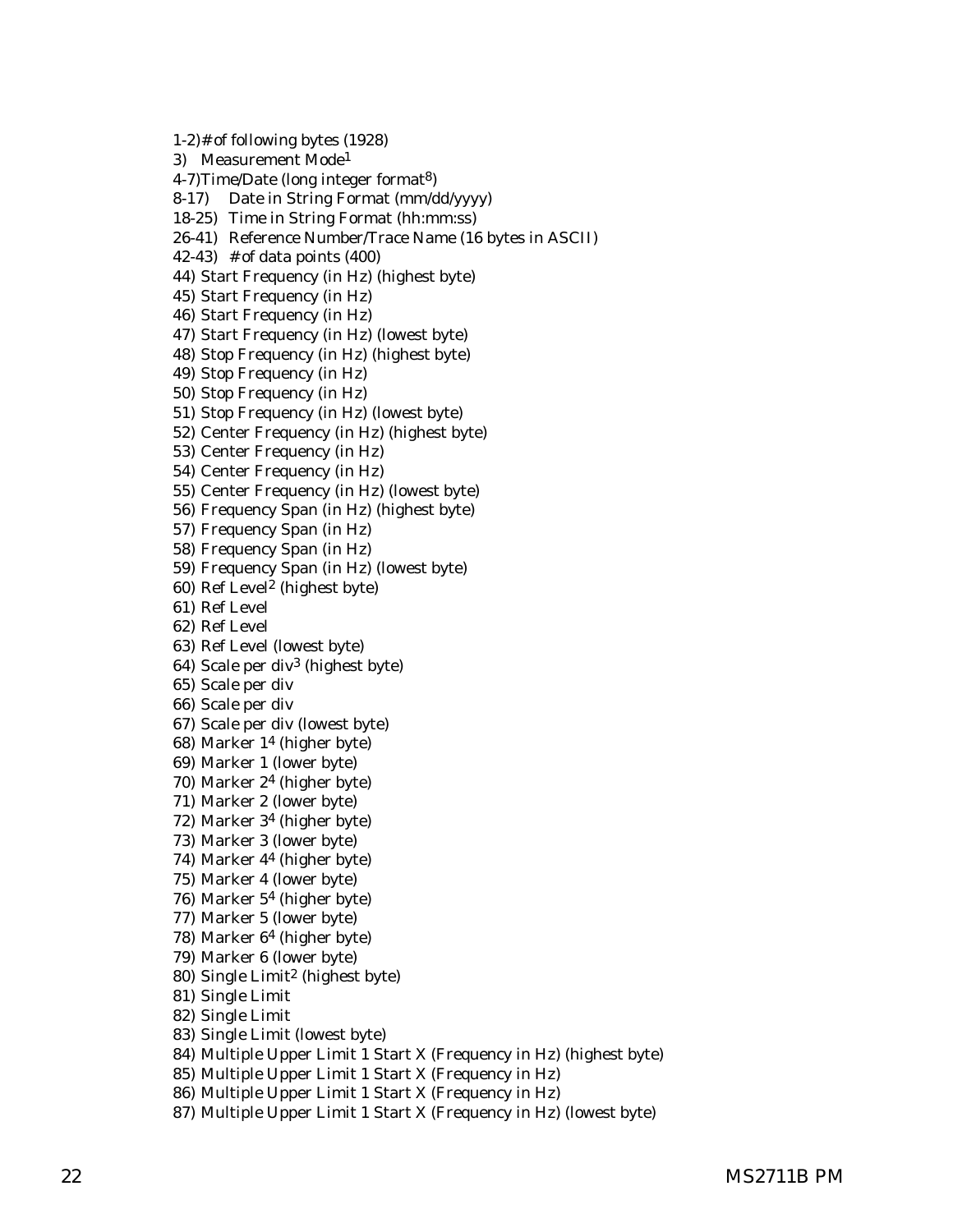- 88) Multiple Upper Limit 1 Start Y (Power Level2) (highest byte)
- 89) Multiple Upper Limit 1 Start Y (Power Level2)
- 90) Multiple Upper Limit 1 Start Y (Power Level2)
- 91) Multiple Upper Limit 1 Start Y (Power Level2) (lowest byte)
- 92) Multiple Upper Limit 1 End X (Frequency in Hz) (highest byte)
- 93) Multiple Upper Limit 1 End X (Frequency in Hz)
- 94) Multiple Upper Limit 1 End X (Frequency in Hz)
- 95) Multiple Upper Limit 1 End X (Frequency in Hz) (lowest byte)
- 96) Multiple Upper Limit 1 End Y (Power Level2) (highest byte)
- 97) Multiple Upper Limit 1 End Y (Power Level2)
- 98) Multiple Upper Limit 1 End Y (Power Level2)
- 99) Multiple Upper Limit 1 End Y (Power Level2) (lowest byte)
- 100-243) Multiple Upper Limits 2-5, Multiple lowest Limits 1-5 (see bytes 80-95 for format)
- 244) RBW Setting5 (highest byte)
- 245) RBW Setting
- 246) RBW Setting
- 247) RBW Setting (lowest byte)
- 248) VBW Setting6 (highest byte)
- 249) VBW Setting
- 250) VBW Setting
- 251) VBW Setting (lowest byte)
- 252) OCC BW Method  $(0x00 = % of power, 0x01 = dB down)$
- 253) OCC BW % Value (0-99) (highest byte)
- 254) OCC BW % Value (0-99)
- 255) OCC BW % Value (0-99)
- 256) OCC BW % Value (0-99) (lowest byte)
- 257) OCC BW dBc (0-120) (highest byte)
- 258) OCC BW dBc (0-120)
- 259) OCC BW dBc (0-120)
- 260) OCC BW dBc (0-120) (lowest byte)
- 261) Attenuation3 (highest byte)
- 262) Attenuation
- 263) Attenuation
- 264) Attenuation (lowest byte)
- 265-280) Antenna Name (16 bytes in ASCII)
- 281) Reference Level Offset<sup>2</sup> (highest byte)
- 282) Reference Level Offset
- 283) Reference Level Offset
- 284) Reference Level Offset (lowest byte)
- 285) Impedance9
- 286) Impedance Loss3 (highest byte)
- 287) Impedance Loss
- 288) Impedance Loss
- 289) Impedance Loss (lowest byte)
- 290) TG Frequency Offset<sup>7</sup> (highest byte)
- 291) TG Frequency Offset
- 292) TG Frequency Offset
- 293) TG Frequency Offset (lowest byte)
- 294) TG Output Power Level2 (highest byte)
- 295) TG Output Power Level
- 296) TG Output Power Level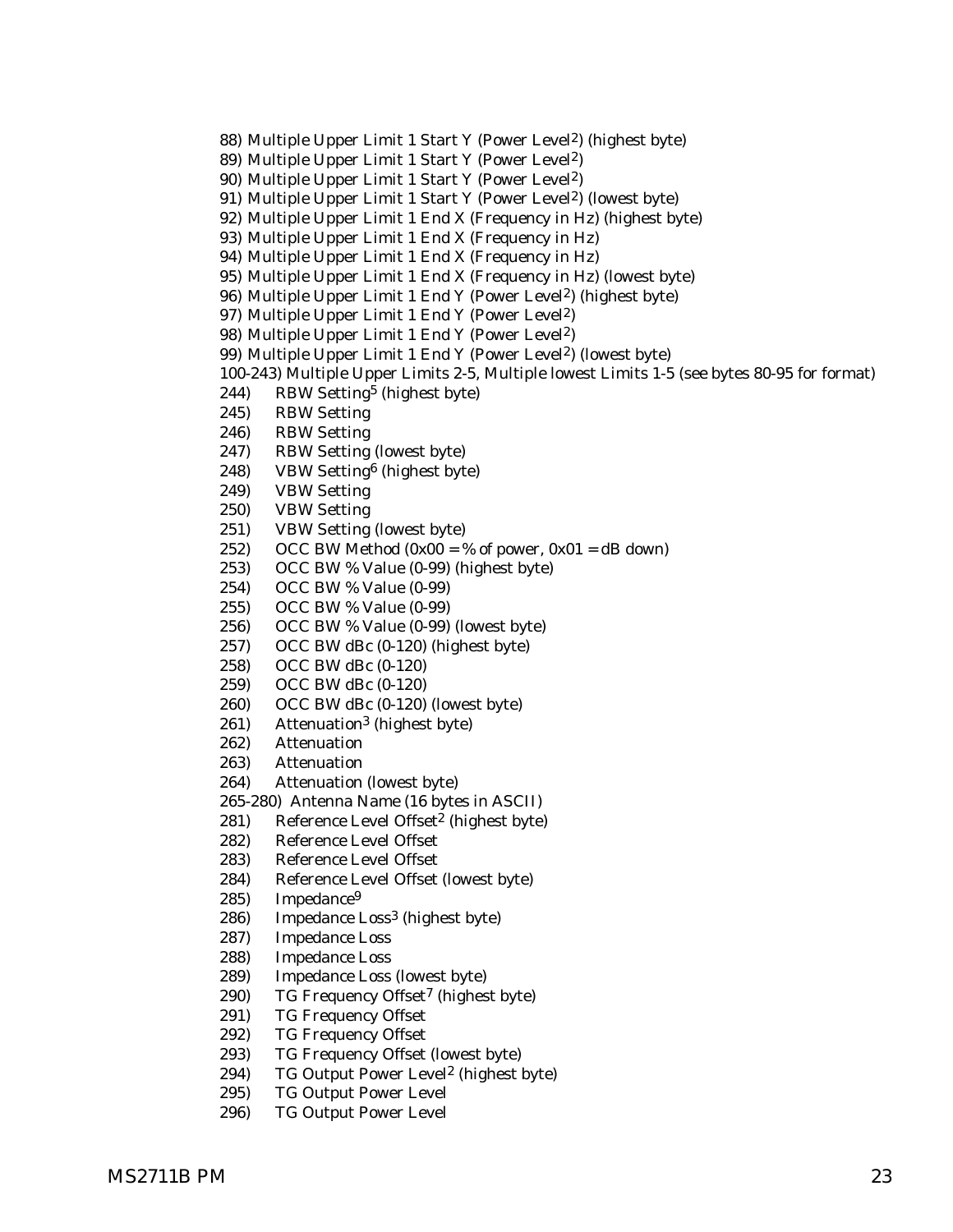- 297) TG Output Power Level (lowest byte)
- 298) Status byte 1: (0b = OFF, 1b = ON)
	- (LSB) bit 0 : Marker 1 ON/OFF bit 1 : Marker 2 ON/OFF bit 2 : Marker 3 ON/OFF bit 3 : Marker 4 ON/OFF bit 4 : Marker 5 ON/OFF bit 5 : Marker 6 ON/OFF bits 6-7: Not Used
- 299) Status byte 2: (0b = OFF, 1b = ON) (LSB) bit 0 : Marker 2 Delta ON/OFF bit 1 : Marker 3 Delta ON/OFF bit 2 : Marker 4 Delta ON/OFF bits 3-7: Not Used
- 
- 300) Status byte 3: (0b = OFF, 1b = ON) (LSB) bit 0 : Antenna Factor Correction ON/OFF
	- bits 1-2 : Detection alg (00b = pos. peak 01b = average 10b= neg. peak)
	- bits 3-4 : Amplitude Units (00b = dBm  $01b = dBV$   $10b = dBmV$   $11b = dB\mu V$ )
	- bit 5 : Channel Power ON/OFF
	- bit 6 : ACPR ON/OFF
	- bit 7 : Occupied BW ON/OFF
- 301) Status byte 4: (0b = OFF/LOWER limit, 1b = ON/UPPER limit) (LSB) bit 0 : Limit Type (0b = Single, 1b = Multiple)
	- - bit 1 : Single Limit On/Off
		- bit 2 : Single Limit Level (0b = LOWER, 1b = UPPER)
		- bit 3 : Not Used
		- bit 4 : Multiple Limit Upper Segment 1 Status ON/OFF
		- bit 5 : Multiple Limit Upper Segment 1 Limit Level UPPER / LOWER
		- bit 6 : Multiple Limit Upper Segment 2 Status ON/OFF
		- bit 7 : Multiple Limit Upper Segment 2 Limit Level UPPER / LOWER
- 302) Status byte 5: (0b = OFF/LOWER limit, 1b =ON/UPPER limit)
	- (LSB) bit 0 : Multiple Limit Upper Segment 3 Status ON/OFF
		- bit 1 : Multiple Limit Upper Segment 3 Limit Level UPPER / LOWER
			- bit 2 : Multiple Limit Upper Segment 4 Status ON/OFF
		- bit 3 : Multiple Limit Upper Segment 4 Limit Level UPPER / LOWER
		- bit 4 : Multiple Limit Upper Segment 5 Status ON/OFF
		- bit 5 : Multiple Limit Lower Segment 5 Limit Level UPPER / LOWER
		- bit 6 : Multiple Limit Lower Segment 1 Status ON/OFF
		- bit 7 : Multiple Limit Lower Segment 1 Limit Level UPPER / LOWER
- 303) Status byte 6: (0b = OFF/LOWER limit, 1b =ON/UPPER limit)
	- (LSB) bit 0 : Multiple Limit Lower Segment 2 Status ON/OFF
		- bit 1 : Multiple Limit Lower Segment 2 Limit Level UPPER / LOWER
			- bit 2 : Multiple Limit Lower Segment 3 Status ON/OFF
			- bit 3 : Multiple Limit Lower Segment 3 Limit Level UPPER / LOWER
			- bit 4 : Multiple Limit Lower Segment 4 Status ON/OFF
			- bit 5 : Multiple Limit Lower Segment 4 Limit Level UPPER / LOWER
			- bit 6 : Multiple Limit Lower Segment 5 Status ON/OFF
			- bit 7 : Multiple Limit Lower Segment 5 Limit Level UPPER / LOWER
- 
- 304) Status byte 7: (LSB) bits 0-6 : Number of Sweeps to Average bit 7 : Reserved
- 305) Status byte 8: (0b = OFF, 1b =ON) (LSB) bit 0 : Preamp ON/OFF
	- - bit 1 : Normalization ON/OFF bits 2-7 : Not Used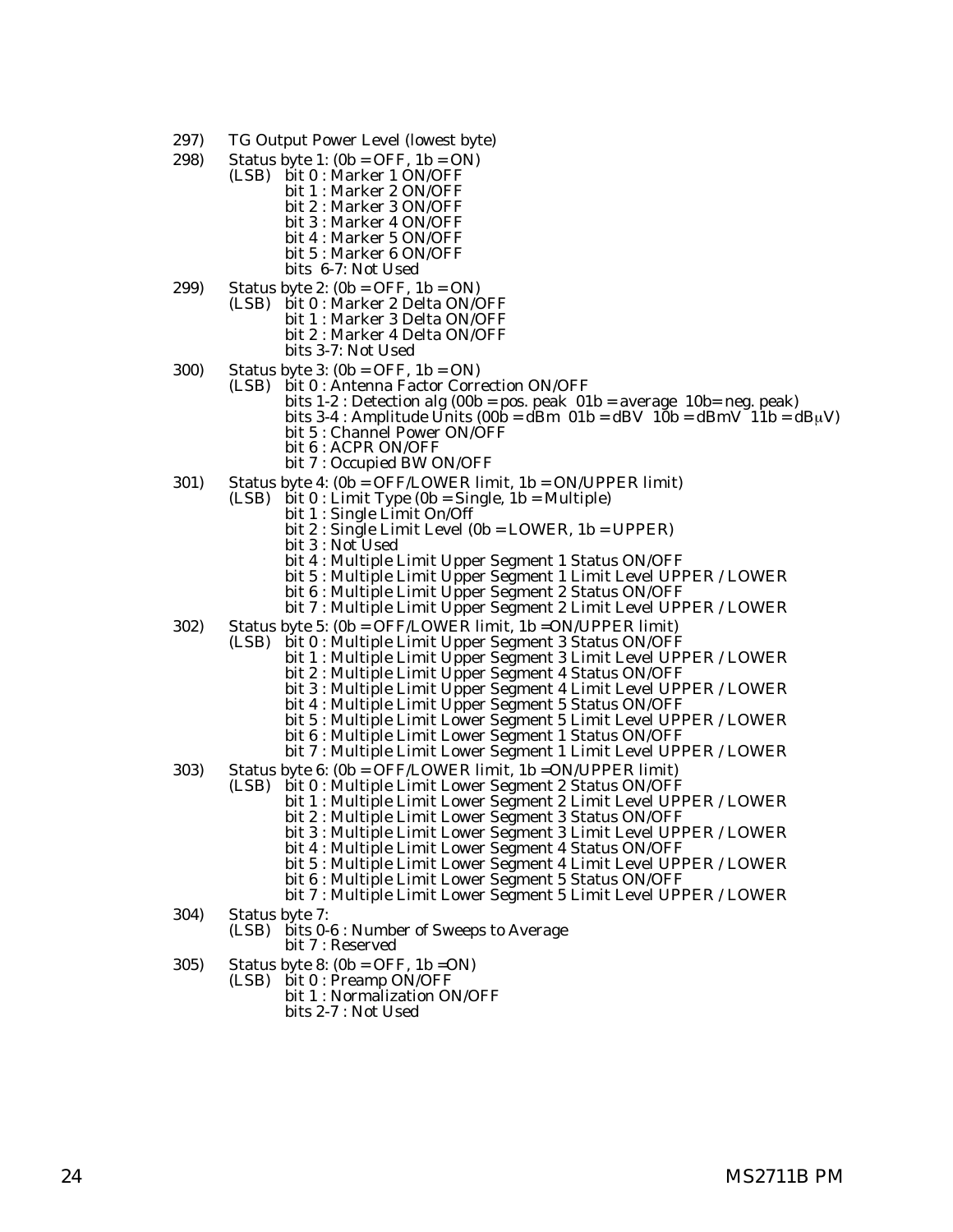#### <span id="page-28-0"></span>306-330) Not Used

331-1930) Sweep Data (400 points \* 4 bytes/point = 1600 bytes)

- 4 bytes for each data point
	- 1. dBm2 (highest byte)
	- 2. dBm
	- 3. dBm
	- 4. dBm (lowest byte)

#### **MS2711B Returns:** 1 byte

- 
- 1) 255 (0xFF) Operation Complete Byte 224 (0xE0) Parameter Error: Not enough bytes transferred
	- 225 (0xE1) Memory Error: Not enough memory to store data
	- 238 (0xEE) Time-out Error

#### **Notes:**

- 1. 0x30 = Spectrum Analyzer 0x40 = Power Monitor 0x60 = Tracking Generator 0x61 = Tracking Generator – Fast Tune TG and TG-Fast Tune modes are only available with Option 20.
- 2. "value" sent as (value in dBm \* 1,000) + 270,000
- 3. "value" sent as (value \* 1,000)
- 4. Display/Data Point To convert from "point" to frequency: (span / (#data points - 1))  $*$  point + start frequency where span is stored in bytes 56-59 and #data points is stored in bytes 42-43
- 5. Valid frequencies (in Hz) are 10,000, 30,000, 100,000, 1,000000
- 6. Valid frequencies (in Hz) are 100, 300, 1,000, 3,000, 10,000, 30,000, 100,000, 300,000
- 7. "value" sent as (value in  $Hz + 5,000,000$ )
- 8. Time/Date long integer representation is in seconds since January 1, 1970
- 9. Impedance Adapter: 0x00 = 50 Ohm 0x0A = 75 Ohm, adapter 12N50-75B  $0x0C = 75$  Ohm, other adapter offset

## **Query Sweep Memory - Control Byte #27 (0x1B)**

**Description:** Queries MS2711B for percentage of memory that is available for trace storage.

**Bytes to Follow:** 0 bytes

**MS2711B Returns:** 1 byte 1) % of memory currently used (0 to 100)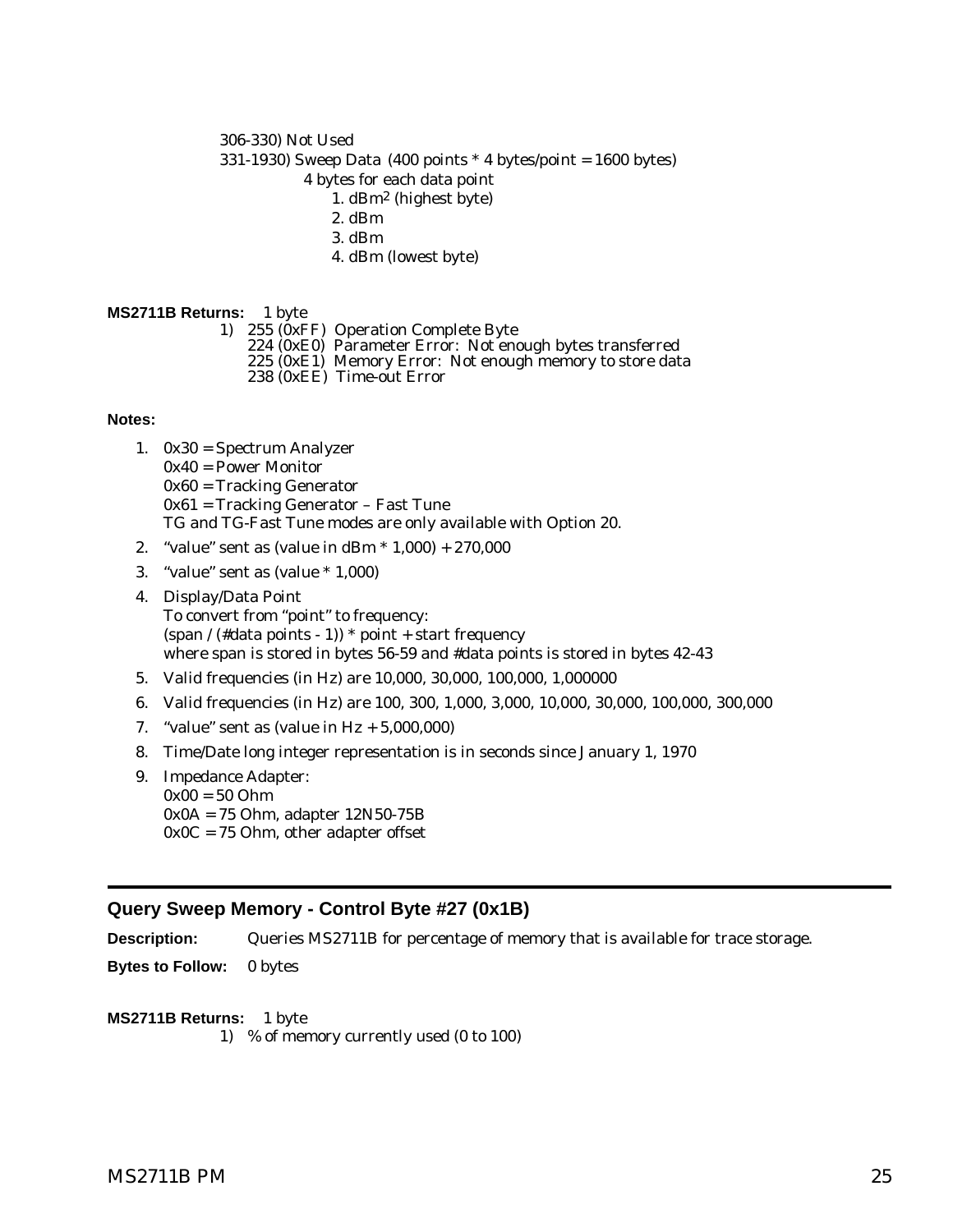## <span id="page-29-0"></span>**Select Printer Type - Control Byte #30 (0x1E)**

| <b>Description:</b> | Select Printer Type. |
|---------------------|----------------------|
|---------------------|----------------------|

## **Bytes to Follow:** 1 byte

1) Printer ID

- 0 Epson Stylus Models
- 1 Epson LQ Models
- 2 Citizen PN Models
- 3 NEC Superscript Models
- 4 NEC Silentwriter Models
- 5 Seiko DPU 411, 414 Models
- 6 Canon BJC 50
- 7 Canon BJC 80
- 8 Canon BJC 250
- 9 Canon BJC 4400
- 10 HP DJ 340, 350
- 11 HP DJ 500 Series
- 12 HP DJ 600 Series
- 13 HP DJ 800 Series
- 14 HP DJ 1120
- 15 HP LJ 6L, 6P, 4000
- 16 Epson Esc/P Compatible
- 17 Epson Esc/P2 Compatible
- 18 Epson Esc/P Raster Compatible
- 19 HP PCL3 Compatible

**MS2711B Returns:** 1 byte

1) 255 (0xFF) Operation Complete Byte

## **Set A/B Trace - Control Byte #34 (0x22)**

**Description:** Defines traces A and B.

Trace A is always the currently measured data (with or without trace math). It is always visible.

Trace B is always stored data and may come from a saved sweep or a previous "A" trace. There is no default for trace B. Trace B can be ON (visible) or OFF.

#### **Bytes to Follow:** 3 bytes

- 1) "A" trace display  $(0x00 = A \text{ only}, 0x01 = A-B, 0x02 = A+B)$
- 2) "B" trace status  $(0x00 = OFF, 0x01 = ON)$
- 3) "B" trace number  $0 =$  save current "A" data into "B" buffer, use that as "B"  $1-200$  = trace number 255 = no "B" trace defined

## **MS2711B Returns:** 1 byte

1) 255 (0xFF) Operation Complete Byte 224 (0xE0) Parameter Error: Incorrect "A" or "B" status, "B" trace requested to be used in calculations or displayed, but no trace or invalid trace specified 238 (0xEE) Time-out Error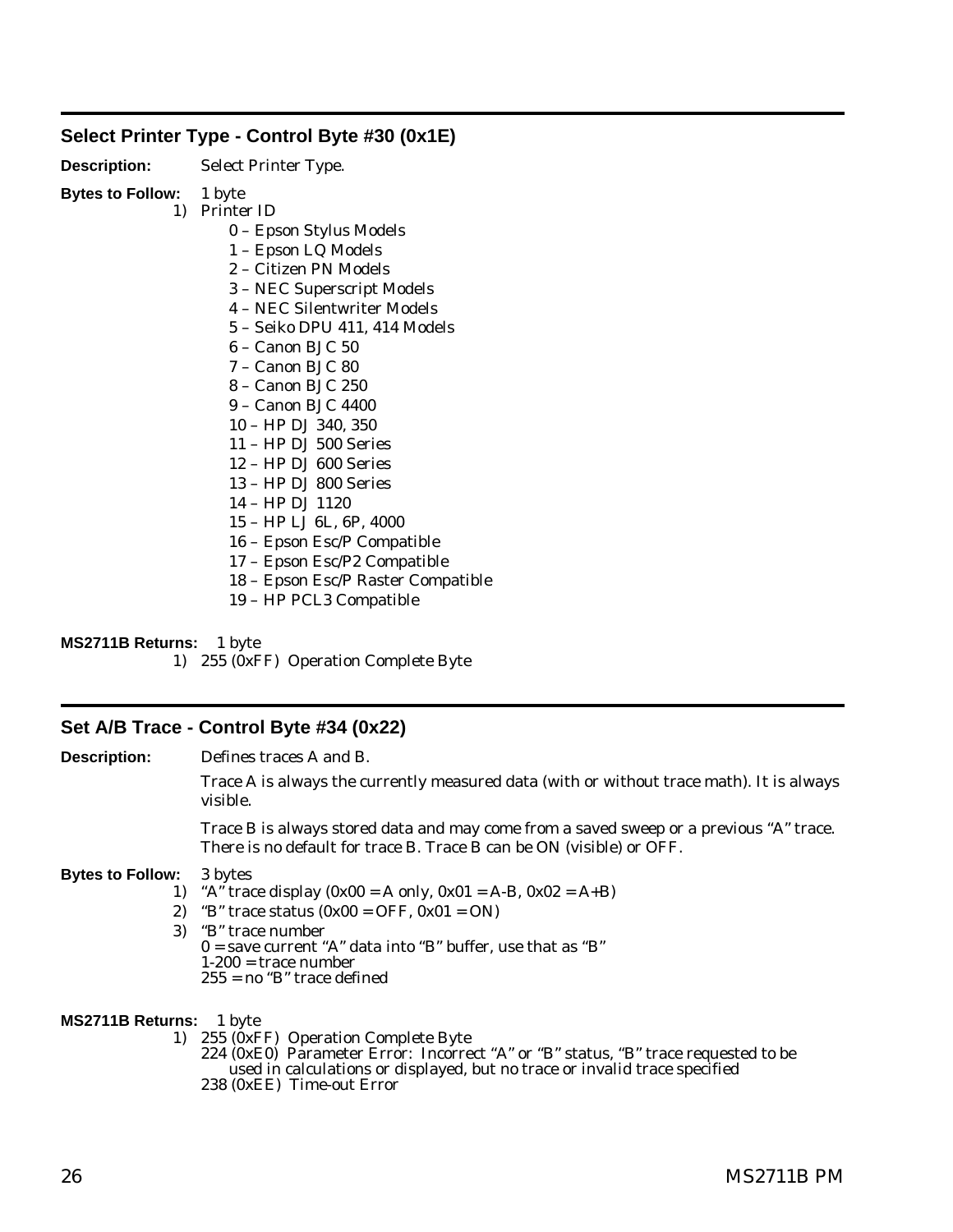## <span id="page-30-0"></span>**Get Options - Control Byte #37 (0x25)**

| <b>Description:</b>     | Queries the options installed on the MS2711B, returns a list as an ASCII string.                                                      |  |
|-------------------------|---------------------------------------------------------------------------------------------------------------------------------------|--|
|                         | $\Box$ Option 5: Power Monitor                                                                                                        |  |
|                         | <b>Option 8: Preamplfier</b><br>ш                                                                                                     |  |
|                         | $\Box$ Option 20: Tracking Generator                                                                                                  |  |
|                         | Note that Options 5 and 8 are mutually exclusive. That is, an MS2711B can have<br>EITHER power monitor OR preamplifier, but not both. |  |
| <b>Bytes to Follow:</b> | 0 bytes                                                                                                                               |  |
|                         |                                                                                                                                       |  |
|                         | <b>MS2711B Returns:</b> Number of bytes depends on the options                                                                        |  |
|                         | Maximum String: "5, 20" or "8, 20"                                                                                                    |  |

Minimum String: "5" or "8" If NO options are installed: "NONE"

# **Query Power Level - Control Byte #39 (0x27)**

| <b>Description:</b>              | Returns power monitor state and measured value.                                                                       |  |  |
|----------------------------------|-----------------------------------------------------------------------------------------------------------------------|--|--|
|                                  | <b>Notes:</b>                                                                                                         |  |  |
|                                  | The power level can be queried without putting the unit in Power Monitor Mode.                                        |  |  |
|                                  | Absolute Power of -100 indicates a hardware failure (power monitor mode unavailable or<br>RF detector not connected). |  |  |
| <b>Bytes to Follow:</b>          | 0 bytes                                                                                                               |  |  |
| <b>MS2711B Returns:</b> 21 bytes |                                                                                                                       |  |  |
|                                  | 1) Status Byte $(0b = OFF, 1b = ON)$                                                                                  |  |  |
|                                  | $(LSB)$ bit $0: Unit (0b - Watt\% 1b - dBm/dBr)$                                                                      |  |  |
|                                  | bit 2 : Relative Mode ON/OFF                                                                                          |  |  |
|                                  | bit 3: Offset Mode ON/OFF                                                                                             |  |  |
|                                  | bit 4 : Zero Mode ON/OFF                                                                                              |  |  |
|                                  | bits $5 - 7$ : Not used                                                                                               |  |  |
|                                  | 2-5) Relative Mode Reference Power Level (dBm * 1,000)                                                                |  |  |
|                                  | 6-9) Offset Mode Offset in dB (dB $*$ 1,000)                                                                          |  |  |
|                                  | 10-13) Zero Mode Power Level in dBm (dBm * 1,000)                                                                     |  |  |
|                                  | 14-17) Absolute Power Level in dBm (dBm * 1,000)                                                                      |  |  |
|                                  | 18-21) Power in dBm / dBr (dBm * 1,000 or dBr *1,000)                                                                 |  |  |
|                                  |                                                                                                                       |  |  |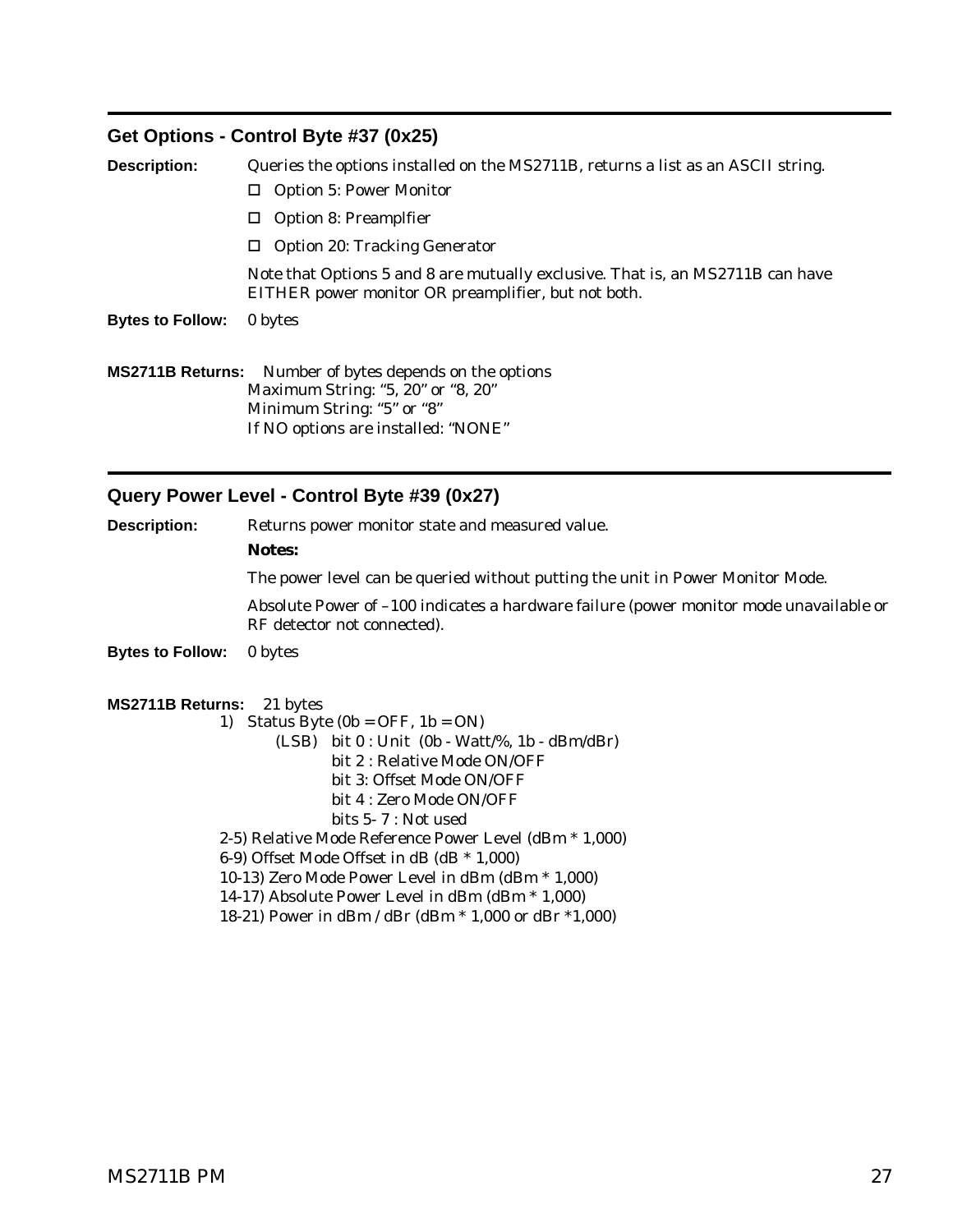#### <span id="page-31-0"></span>**Set Power Monitor Units - Control Byte #40 (0x28)**

**Description:** Set Power Monitor units to watts or dBm.

**Bytes to Follow:** 1 byte

1) Units 0x00 - Watt (% if in Relative Mode)

0x01 - dBm (dBr if in Relative Mode)

**MS2711B Returns:** 1 byte

1) 255 (0xFF) Operation Complete Byte

224 (0xE0) Parameter Error: Invalid power monitor unit 238 (0xEE) Time-out Error

#### **Relative Mode On/Off - Control Byte #41 (0x29)**

**Description:** Enable or disable Power Monitor Relative Mode

**Bytes to Follow:** 1 byte

1) Relative Mode state

0x00 - OFF

0x01 - ON w/ trigger (use the current power level as a reference power level)

#### **MS2711B Returns:** 1 byte

1) 255 (0xFF) Operation Complete Byte 224 (0xE0) Parameter Error: Invalid parameter 238 (0xEE) Time-out Error

#### **Offset Mode On/Off - Control Byte #42 (0x2A)**

**Description:** Enable or disable Power Monitor Offset Mode. Define the power level to use as an offset. Send the offset power level as (power level in  $dB * 1,000$ ).

> **NOTE**: If you turn the Offset mode OFF, you must still send the other bytes or you will receive a Time-out Error. Bytes 2 - 5 will be ignored.

**Bytes to Follow:** 5 bytes

- 1) ON/OFF  $(0x01 = ON, 0x00 = OFF)$
- 2) Offset Power Level (highest byte)
- 3) Offset Power Level
- 4) Offset Power Level
- 5) Offset Power Level (lowest byte)

#### **MS2711B Returns:** 1 byte

1) 255 (0xFF) Operation Complete Byte

224 (0xE0) Parameter Error: Invalid state or offset power level 238 (0xEE) Time-out Error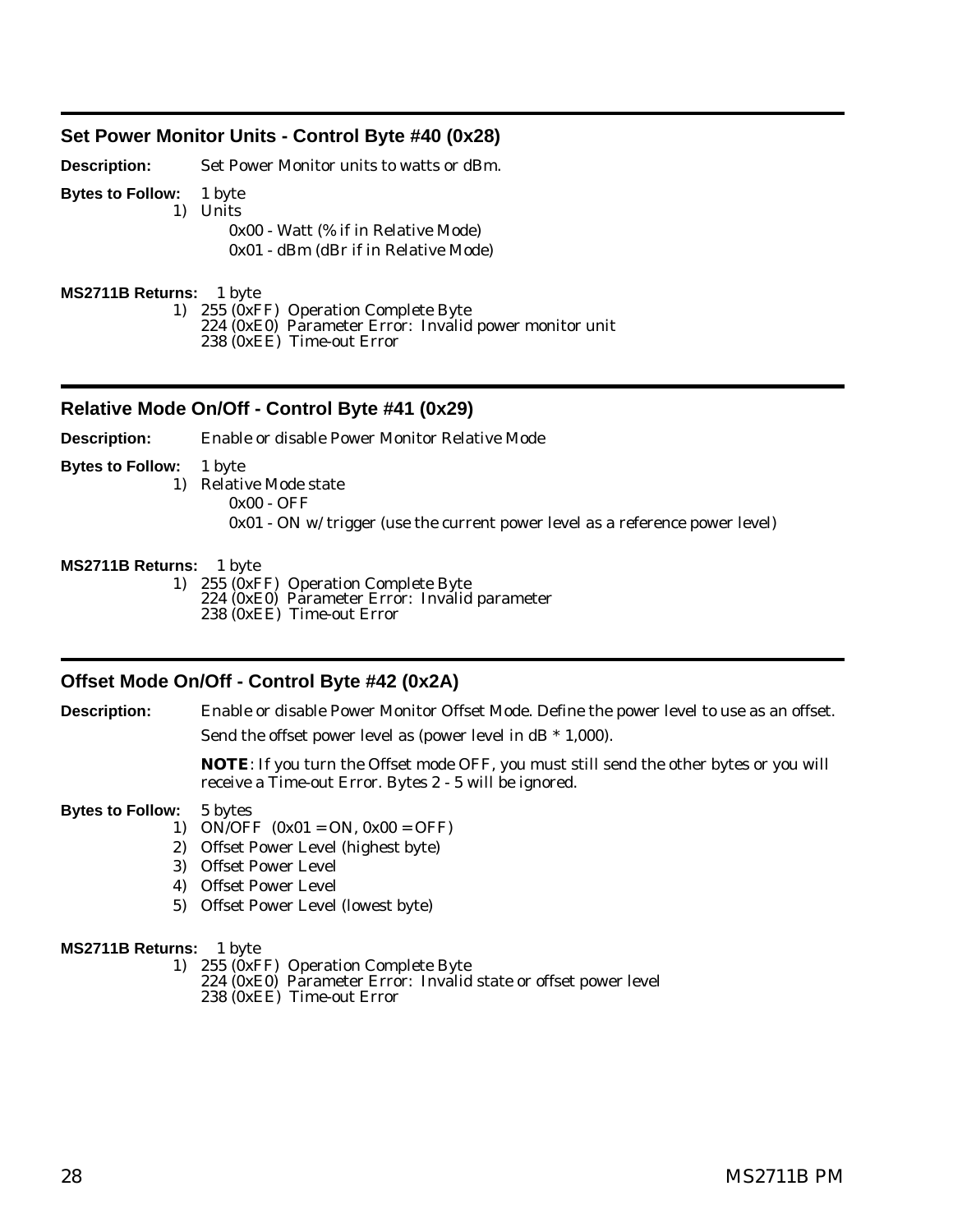## <span id="page-32-0"></span>**Zero Mode On/Off - Control Byte #43 (0x2B)**

**Description:** Enable or disable Power Monitor Zeroing Mode. **Bytes to Follow:** 1 byte 1) Zero Mode state 0x00 - OFF 0x01 - ON with trigger (current power level is referenced as -80 dBm)

**MS2711B Returns:** 1 byte 1) 255 (0xFF) Operation Complete Byte 224 (0xE0) Parameter Error: Invalid state 238 (0xEE) Time-out Error

#### **Trigger sweep - Control Byte #48 (0x30)**

**Description:** Causes the MS2711B to perform a sweep if it is in single-sweep mode or if Serial Port Echo is ON.

#### **Notes:**

If the MS2711B is not in single-sweep mode and Serial Port Echo is OFF, sending the byte does nothing.

This command is for local mode operation. If the MS2711B is in remote mode, sending the byte does nothing.

**Bytes to Follow:** 0 bytes

#### **MS2711B Returns:** 1 byte

1) Sweep Complete Byte #192 (0xC0)

## **Check Battery Status - Control Byte #50 (0x32)**

**Description:** Return smart battery status.

For data formats, refer to the footnotes listed beside the return bytes. The associated descriptions are located at the end of the control byte description.

**Bytes to Follow:** 0 bytes

- 1-2) Battery Status Flags1
- 3-4) State of Charge as a % of Design Capacity (0 to 100+(%) Full)
- 5-6) Battery Voltage (0 to 65535 in mV)
- 7-8) Battery Current2
- 9-10) Battery Average Current3
- 11-12) Average Time to Empty4
- 13-14) Battery Charge Cycle Count (0 to 65535 cycles)
- 15-16) Battery Capacity at Full Charge in mA Hours (0 to 65535 cycles)
- 17) Unit under battery power  $(0x01 = \text{YES}; 0x00 = \text{NO})$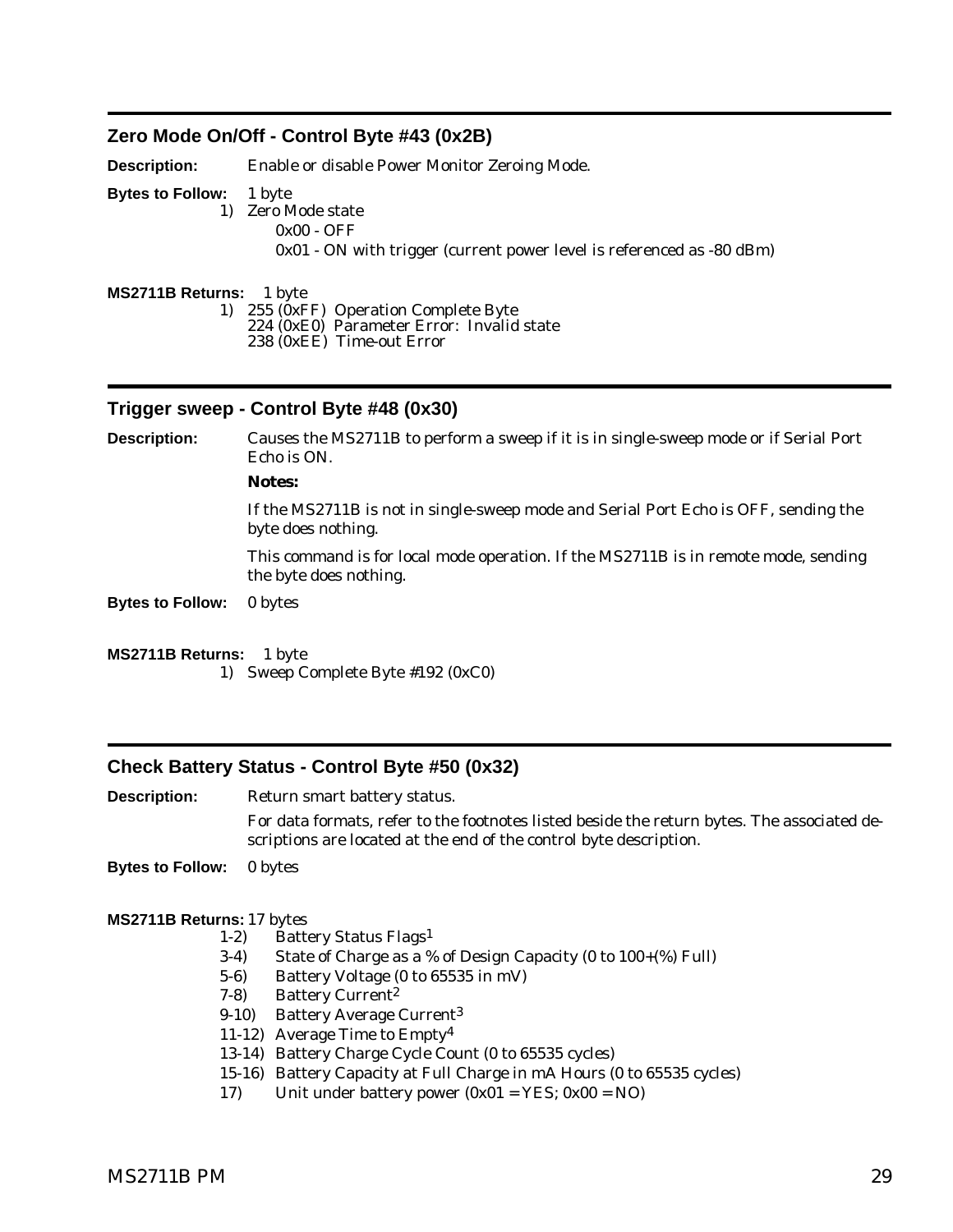#### <span id="page-33-0"></span>**Notes:**

- 1. Battery Status Flags
	- $0x0000 = OK$
	- $0x0001 = Busy$
	- 0x0002 = Attempted to read/write to a reserved function code
	- 0x0003 = Attempted to execute an unsupported function code
	- 0x0004 = Attempted to write to a read-only function code
	- 0x0005 = Data overflow/underflow
	- 0x0006 = Bad data size on write attempt
	- 0x0007 = Unknown error
	- $0x0010 =$  Fully discharged
	- $0x0020$  = Fully charged
	- $0x0040 =$ Discharging
	- 0x0080 = Initialized
	- $0x0100 =$  Remaining time alarm
	- 0x0200 = Remaining capacity alarm
	- $0x0400 =$ Reserved
	- 0x0800 = Terminate discharging alarm
	- 0x1000 = Over temperature alarm
	- $0x2000 =$ Reserved
	- 0x4000 = Terminate charge alarm
	- 0x8000 = Over-charged alarm

"Happy" battery =  $0x0000$  OR  $0x00E0$ 

- 2. Current supplied or accepted by battery terminals
- 3. Rolling 1 minute average of the current being supplied or accepted by battery terminals
- 4. Rolling 1 minute average of predicted remaining battery life

## **Automatically Save Runtime Setup - Control Byte #64 (0x40)**

**Description:** Sets and clears the "auto-save setup flag".

The settings changed when the MS2711B is in remote mode are not automatically saved to the runtime setup. This is done in order to preserve write cycles on the EEPROM used to store setups. If this flag is set, the current settings will be saved to the runtime setup (setup 0) when the unit exits remote mode.

This flag must be set once per power cycle of the MS2711B. It returns to its default value when the unit is turned off. The default value is (0), DO NOT automatically save the runtime setup.

#### **Bytes to Follow:** 1 byte

1) Auto-save flag state  $0x00 = OFF$  (default)  $0x01 = ON$ 

## **MS2711B Returns:** 1 byte

1) 255 (0xFF) Operation Complete Byte 238 (0xEE) Time-out Error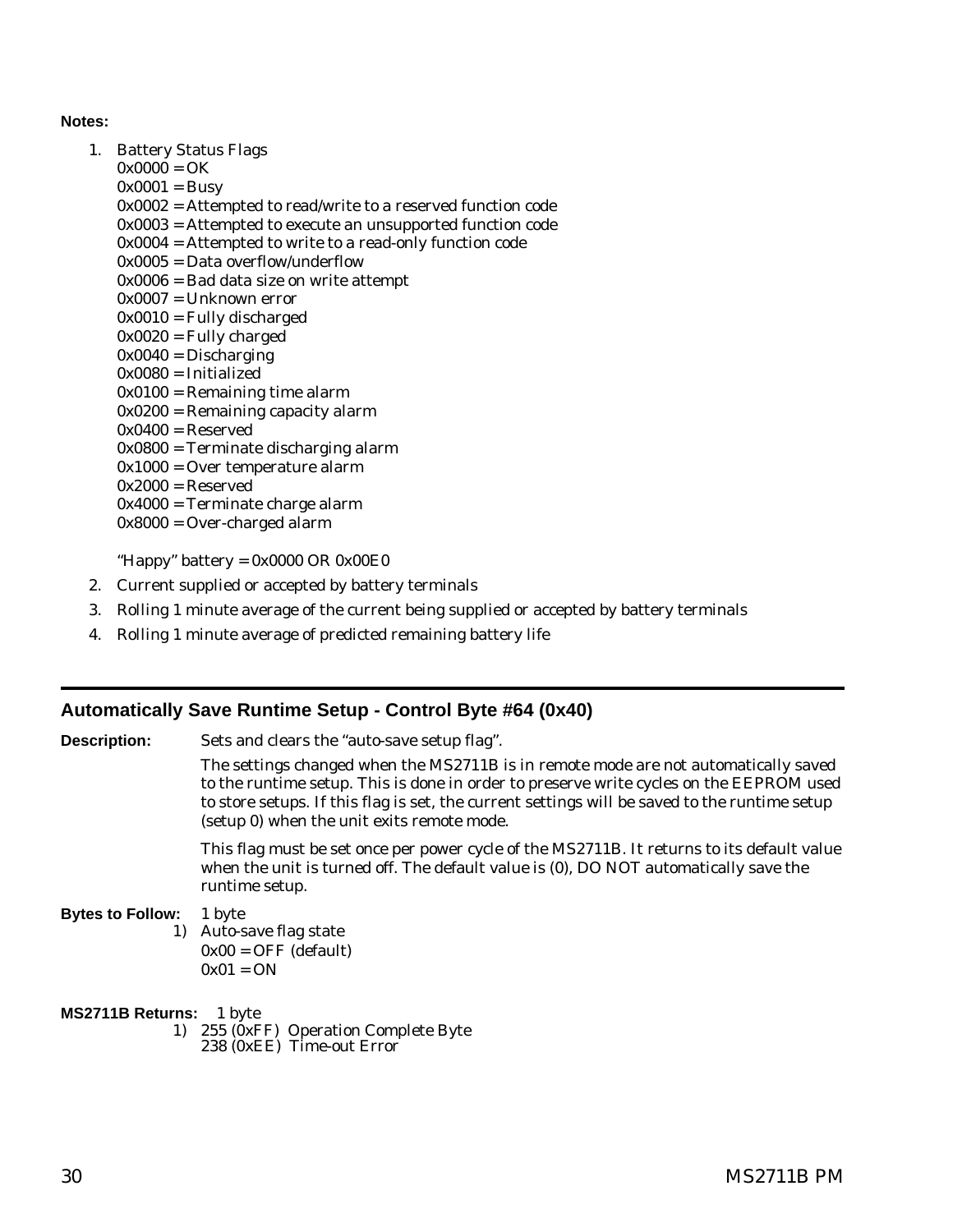#### <span id="page-34-0"></span>**Enter Remote Mode - Control Byte #69 (0x45)**

| <b>Description:</b>              | Enter remote mode at the end of a sweep. Send the model number and firmware version<br>to the computer in response.                                                                                                                                                                                                  |  |  |
|----------------------------------|----------------------------------------------------------------------------------------------------------------------------------------------------------------------------------------------------------------------------------------------------------------------------------------------------------------------|--|--|
|                                  | To initiate communication, send the Enter Remote mode byte $#69$ (0x45) to the MS2711B<br>and wait for response.                                                                                                                                                                                                     |  |  |
|                                  | Since the MS2711B responds to this command at the end of a sweep, the computer must<br>wait until the MS2711B sends the return bytes before sending a new control byte. Other-<br>wise, the new control byte overwrites the old one (the Enter Remote mode command) and<br>the MS2711B does not respond as expected. |  |  |
|                                  | Once in remote mode, the MS2711B stops sweeping. A Remote Mode Indicator appears<br>on the LCD.                                                                                                                                                                                                                      |  |  |
|                                  | The MS2711B sends its model and software version numbers to the computer. The<br>MS2711B is now able to take multiple control bytes. It waits for the next control byte.                                                                                                                                             |  |  |
| <b>Bytes to Follow:</b>          | 0 bytes                                                                                                                                                                                                                                                                                                              |  |  |
| <b>MS2711B Returns:</b><br>$1-2$ | 13 bytes<br>Model ID (0x0B for MS2711B)<br>$\overline{1}$ . I I I $\overline{1}$ I I $\overline{2}$ and $\overline{3}$ i I $\overline{1}$                                                                                                                                                                            |  |  |

- 3-9) Extended Model # (7 bytes in ASCII)
- 10-13) Software Version (4 bytes ASCII)

#### **Enter Remote Mode Immediately- Control Byte #70 (0x46)**

**Description:** Enter remote mode in the middle of a sweep, then send the model number and firmware version to the computer.

> To initiate communication, send the Enter Remote mode byte #70 (0x46) to the MS2711B and wait for a response. This control byte causes the unit to enter remote mode immediately. Note that this could result in incomplete sweep data. Use control byte #69 if complete data is required.

Once in remote mode, the MS2711B stops sweeping. A Remote Mode Indicator appears on the LCD.

The MS2711B sends its model and software version numbers to the computer. The MS2711B is now able to take multiple control bytes. It waits for the next control byte.

**Bytes to Follow:** 0 bytes

- 1-2) Model ID (0x0B for MS2711B)
- 3-9) Extended Model # (7 bytes in ASCII)
- 10-13) Software Version (4 bytes in ASCII)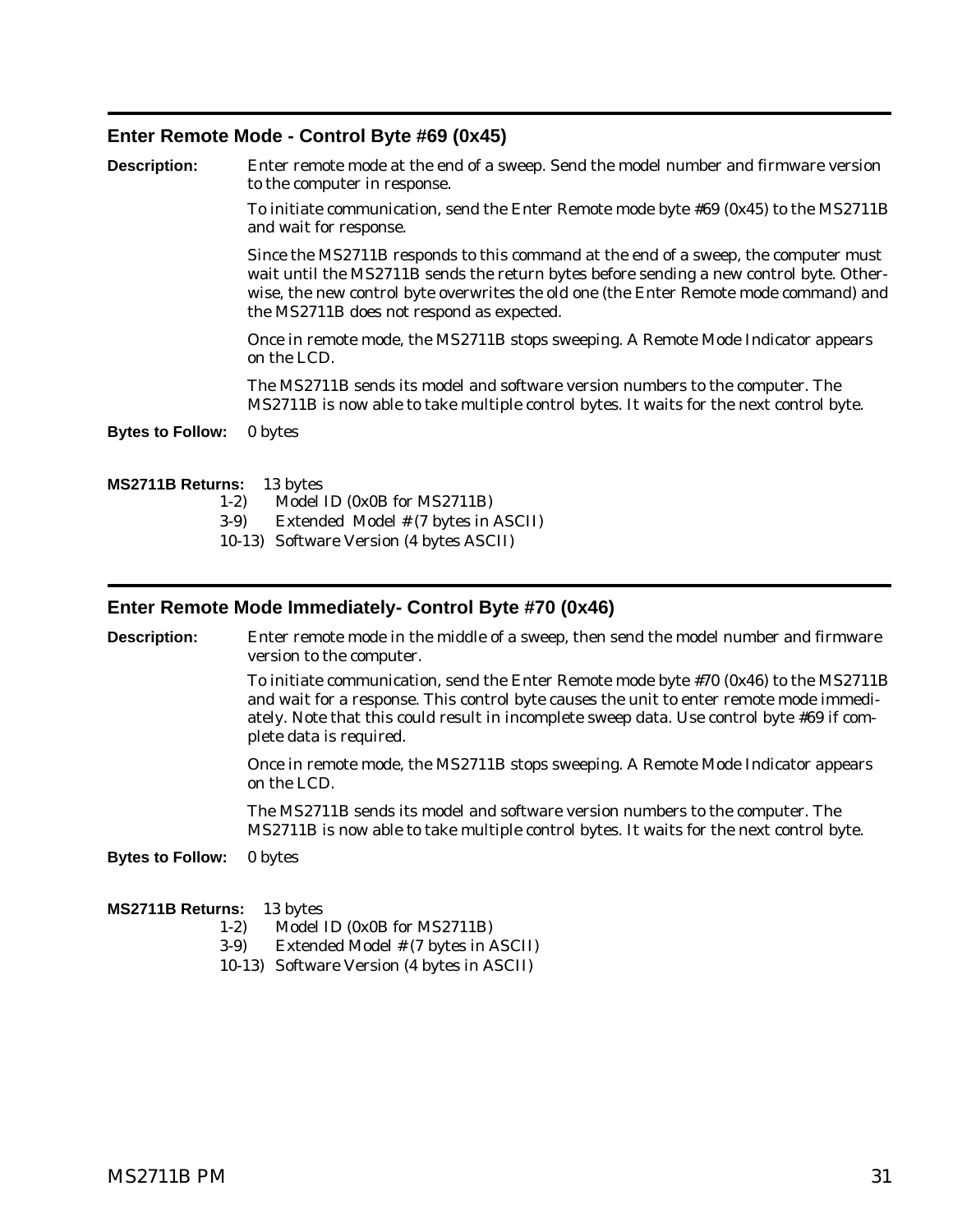## <span id="page-35-0"></span>**Write Antenna - Control Byte #82 (0x52)**

**Description:** Receives an antenna to the MS2711B via the serial port.

An antenna is described with an index into the list (1-10) and an ASCII name that appears in the list on the MS2711B. Each antenna can have up to 60 antenna factors. Each antenna factor has an associated frequency and value. These are specified one at a time.

The value of the antenna factor should be sent as (value \* 100).

**Bytes to Follow:** 24 – 378, depending on the number of antenna factors

- 1) Antenna List Index (1-10)
- 2-17) Antenna Name (in ASCII)
- 18) Number of Antenna Factors (max = 60)
- For each antenna factor:
	- 1) Frequency (in Hz) (highest byte)
	- 2) Frequency (in Hz)
	- 3) Frequency (in Hz)
	- 4) Frequency (in Hz) (lowest byte)
	- 5) Antenna Factor (higher byte)
	- 6) Antenna Factor (lower byte)

**MS2711B Returns:** 1 byte

1) 255 (0xFF) Operation Complete Byte 224 (0xE0) Parameter Error: Not enough bytes transferred 238 (0xEE) Time-out Error

## **Recall Antenna - Control Byte #83 (0x53)**

**Description:** Sends an antenna from the MS2711B via the serial port. An antenna is described with an index into the list (1-10) and an ASCII name that appears in the list on the MS2711B. Each antenna can have up to 60 antenna factors. The number of antenna factors will be sent before the actual values are sent. Each antenna factor has an associated frequency and value. These are specified one at a time.

The value of the antenna factor will be sent as (value \* 100).

- **Bytes to Follow:** 1 byte
	- 1) Antenna List index (1-10)

#### **MS2711B Returns:** (26-380 bytes, depending on the number of antenna factors)

- 1) Maximum Antenna Number (10)
- 2-17) Antenna Name (in ASCII)
- 18) Number of Antenna Factors (max = 60)
- 19-20) Number of Following Bytes
- For each antenna factor:
	- 1) Frequency (in Hz) (highest byte)
	- 2) Frequency (in Hz)
	- 3) Frequency (in Hz)
	- 4) Frequency (in Hz) (lowest byte)
	- 5) Antenna Factor (higher byte)
	- 6) Antenna Factor (lower byte)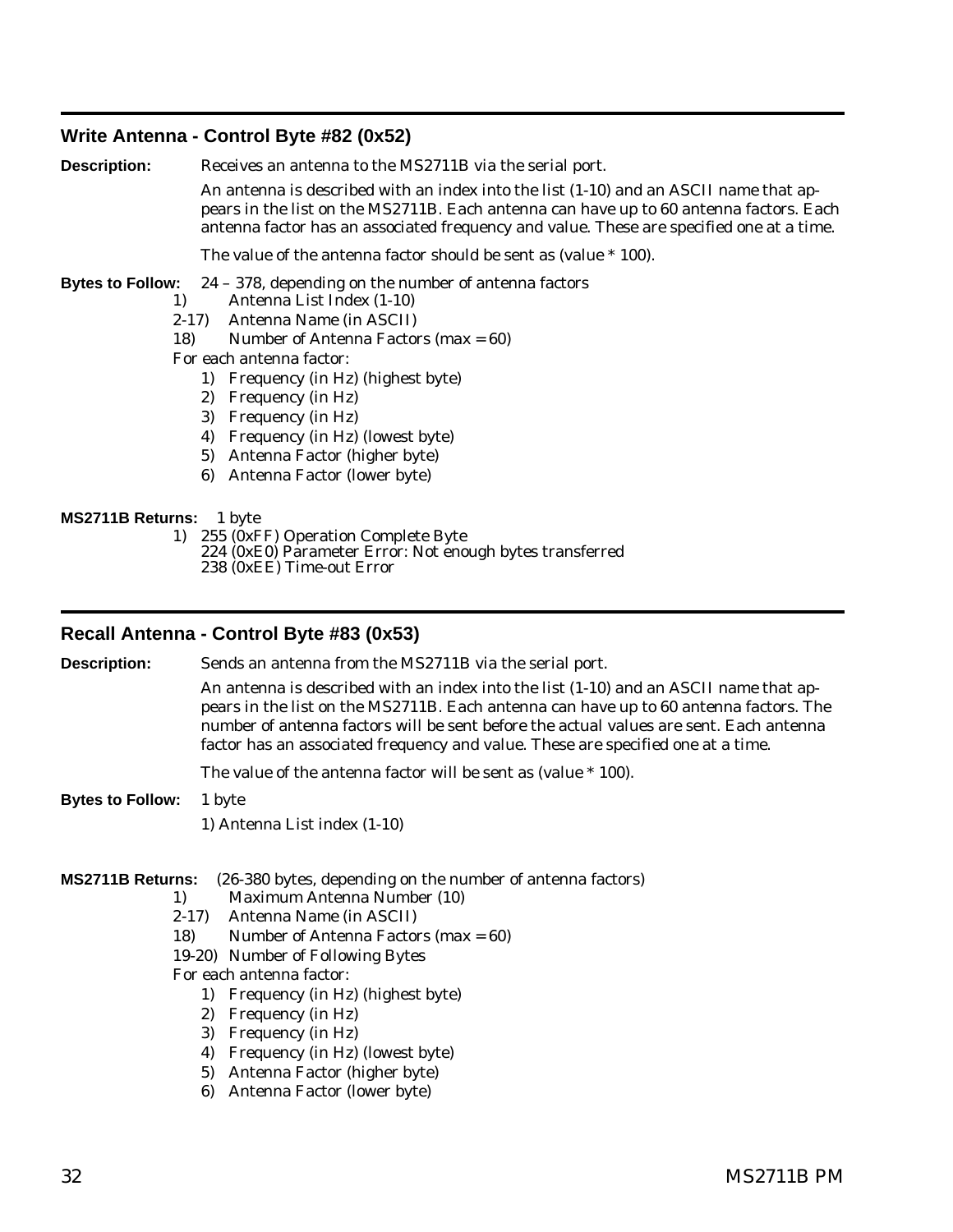## <span id="page-36-0"></span>**Set Field Strength Measurement - Control Byte #84 (0x54)**

| <b>Description:</b>     | Sets the state of the measurement (ON or OFF) and the antenna index for the field<br>strength measurement.                                                                               |  |  |
|-------------------------|------------------------------------------------------------------------------------------------------------------------------------------------------------------------------------------|--|--|
|                         | Note that if the field strength measurement is turned ON, all other measurements (chan-<br>nel power, adjacent channel power, occupied bandwidth, AM/FM demodulation) are<br>turned OFF. |  |  |
| <b>Bytes to Follow:</b> | 2 bytes                                                                                                                                                                                  |  |  |
| 1)                      | <b>Field Strength Measurement State (ON/OFF)</b>                                                                                                                                         |  |  |
| 2)                      | Antenna List index (1-10)                                                                                                                                                                |  |  |
| MS2711B Returns: 1 byte |                                                                                                                                                                                          |  |  |
|                         | $\left\{ \begin{array}{ccc} 1 & 0 \\ 0 & 1 \end{array} \right\}$                                                                                                                         |  |  |

- 1) 255 (0xFF) Operation Complete Byte 224 (0xE0) Parameter Error: Invalid state or index
	- 238 (0xEE) Time-out Error

## **Set Channel Power - Control Byte #85 (0x55)**

**Description:** Sets the state of the measurement (ON or OFF), the center frequency and the span (in Hz).

> Send a 0 (zero) following the command to set the channel power measurement in the current setup.

> Send a 1 (one) to set the channel power associated with the trace that was most recently uploaded by command #26, Upload Sweep Trace.

Note that if the channel power measurement is turned ON, all other measurements (field strength, adjacent channel power, occupied bandwidth, AM/FM demodulation) are turned OFF.

#### **Bytes to Follow:** 14 bytes

- 1) Channel Power Location  $(0 =$  current setup,  $1 =$  last uploaded trace)
- 2) Channel Power Measurement State (ON/OFF)
- 3-6) Center Frequency (in Hz)
- 7-10) Integration Bandwidth (in Hz)
- 11-14) Span Frequency (in Hz)

- 1) 255 (0xFF) Operation Complete Byte
	- 224 (0xE0) Parameter Error: Invalid parameter value
	- 238 (0xEE) Time-out Error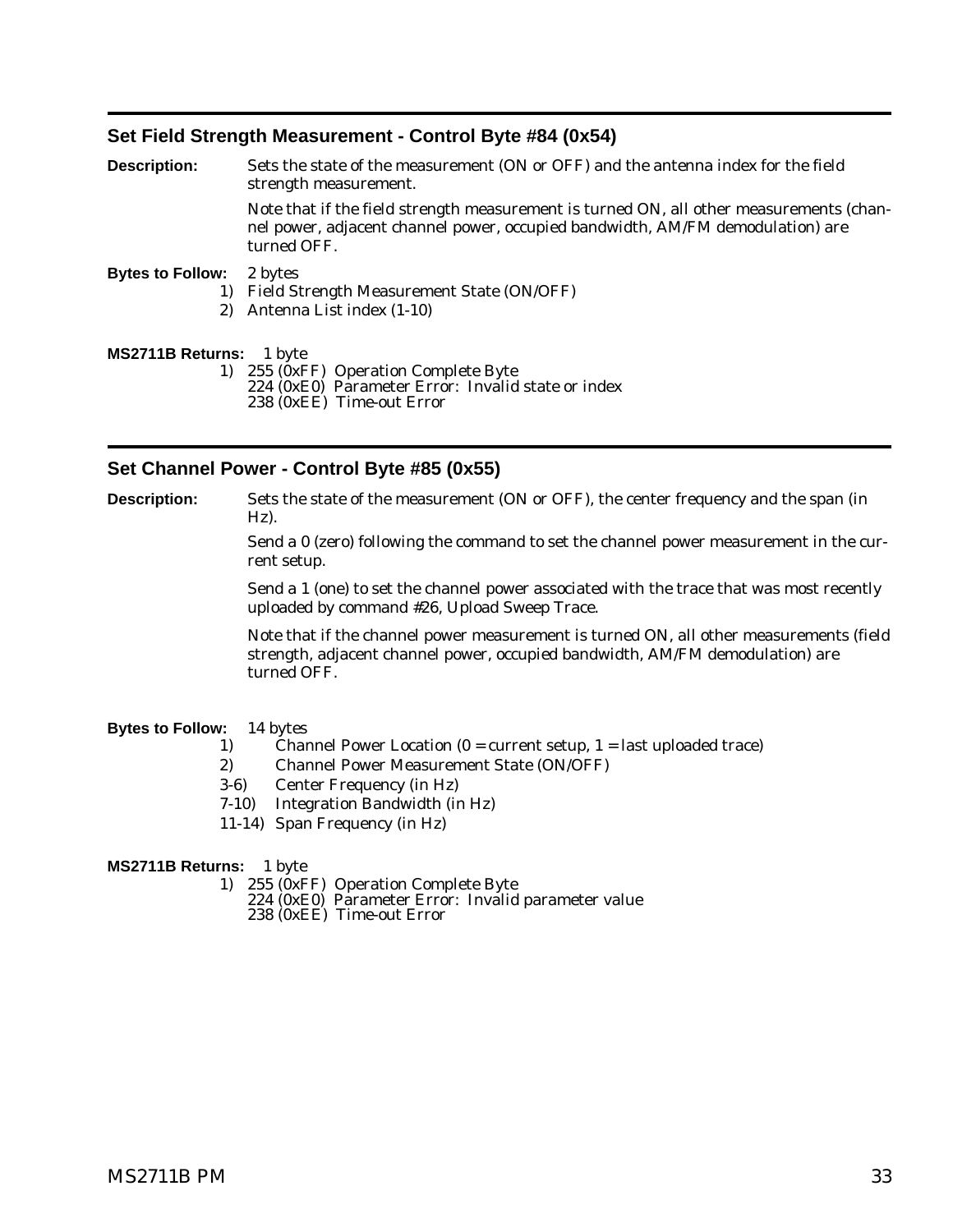## <span id="page-37-0"></span>**Read Channel Power - Control Byte #86 (0x56)**

| <b>Description:</b>     | Read the current channel power or the channel power of a stored trace.                                                                                            |  |  |  |  |
|-------------------------|-------------------------------------------------------------------------------------------------------------------------------------------------------------------|--|--|--|--|
|                         | Send a 0 (zero) following the command to read the current channel power measurement<br>(i.e. the one that is updated as the unit is sweeping).                    |  |  |  |  |
|                         | Send a 1-200 to read the channel power associated with a stored trace (use Query Trace<br>Names, #24, to obtain a list of trace numbers).                         |  |  |  |  |
|                         | For data formats, refer to the footnotes listed beside the return bytes. The associated de-<br>scriptions are located at the end of the control byte description. |  |  |  |  |
| <b>Bytes to Follow:</b> | 1 byte<br>1) Channel Power Location $(0 =$ current measured value, $1 - 200 =$ value in stored trace)                                                             |  |  |  |  |
| <b>MS2711B Returns:</b> | 21 bytes                                                                                                                                                          |  |  |  |  |
| 1)                      | <b>Channel Power ON/OFF</b>                                                                                                                                       |  |  |  |  |
| $2-5$                   | <b>Channel Center Frequency (in Hz)</b>                                                                                                                           |  |  |  |  |
| $6-9$                   | Integration Bandwidth (in Hz)                                                                                                                                     |  |  |  |  |
|                         | 10-13) Channel Span Frequency (in Hz)                                                                                                                             |  |  |  |  |
|                         | 14-17) Channel Power <sup>1</sup>                                                                                                                                 |  |  |  |  |
|                         | 18-21) Channel Power Density <sup>2</sup>                                                                                                                         |  |  |  |  |

#### **Notes:**

- 1. Power values are sent as (power in dBm  $*$  100) + 270000
- 2. Power density values are sent as (density in  $dBm/Hz * 100 + 270000$

## **Set Adjacent Channel Power Ratio (ACPR) - Control Byte #87 (0x57)**

**Description:** Sets the state of the measurement (ON or OFF), the center frequency, the main channel bandwidth, the adjacent channel bandwidth and the channel spacing (in Hz).

> Send a 0 (zero) following the command to set the channel power measurement in the current setup.

> Send a 1 (one) to set the adjacent channel power associated with the trace that was most recently uploaded by command #26, Upload Sweep Trace.

Note that if the ACPR measurement is turned ON, all other measurements (field strength, channel power, occupied bandwidth, AM/FM demodulation) are turned OFF.

#### **Bytes to Follow:** 18 bytes

- 1) Adjacent Channel Power Location  $(0 =$  current setup,  $1 =$  last uploaded trace)
- 2) Adjacent Channel Power Measurement State (ON/OFF)
- 3-6) Center Frequency (in Hz)
- 7-10) Main Channel Bandwidth (in Hz)
- 11-14) Adjacent Channel Bandwidth (in Hz)
- 15-18) Channel Spacing (in Hz)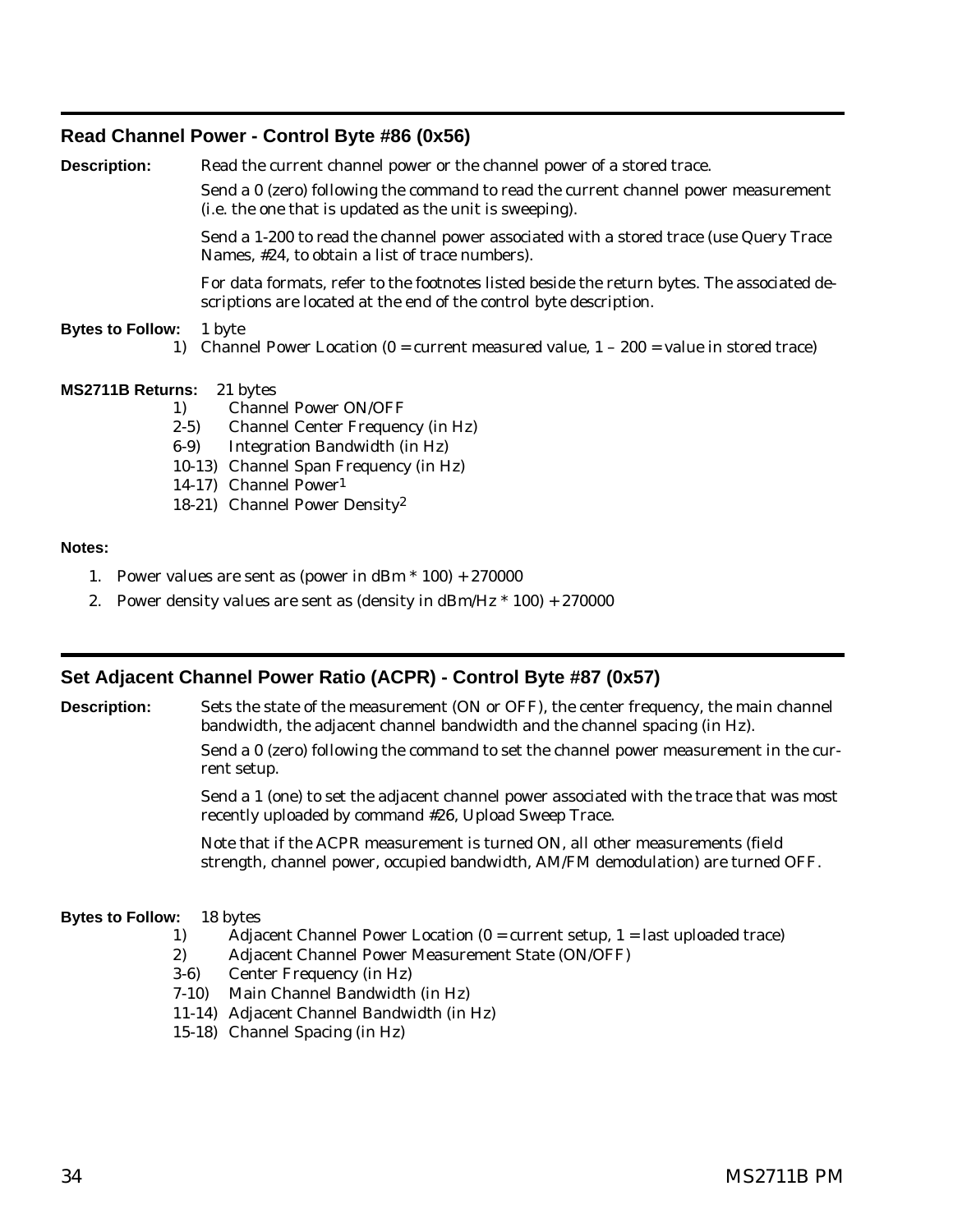#### <span id="page-38-0"></span>**MS2711B Returns:** 1 byte

- 1) 255 (0xFF) Operation Complete Byte
	- $224 (0xE0)$  Parameter Error: Invalid parameter value
	- 238 (0xEE) Time-out Error

## **Read Adjacent Channel Power Ratio (ACPR) - Control Byte #88 (0x58)**

**Description:** Read the current adjacent channel power or the adjacent channel power of a stored trace.

Send a 0 (zero) following the command to read the current adjacent channel power measurement (i.e. the one that is updated as the unit is sweeping).

Send a 1-200 to read the adjacent channel power with a stored trace (use Query Trace Names, #24, to obtain a list of trace numbers).

For data formats, refer to the footnotes listed beside the return bytes. The associated descriptions are located at the end of the control byte description.

#### **Bytes to Follow:** 1 byte

1) Adjacent Channel Power Location  $(0 =$  current measured value,  $1 - 200 =$  value in stored trace)

#### **MS2711B Returns:** 29 bytes

1) ACPR ON/OFF

- 2-5) Main Channel Center Frequency (in Hz)
- 6-9) Main Channel Bandwidth (in Hz)
- 10-13) Adjacent Channel Bandwidth (in Hz)
- 14-17) Channel Spacing (in Hz)
- 18-21) Main Channel Power1
- 22-25) Lower Adjacent Channel Power1
- 26-29) Upper Adjacent Channel Power1

#### **Notes:**

1. Power values are sent as (power in dBm  $*$  100) + 270000

## **Measure OCC BW % of Power - Control Byte #96 (0x60)**

**Description:** Measure occupied bandwidth with the Percentage of Power method. This means that the unit will measure the bandwidth in which the specified percentage of power is contained. For data formats, refer to the footnotes listed beside the return bytes. The associated de-

scriptions are located at the end of the control byte description.

#### **Bytes to Follow:** 4 bytes

- 1) % of Power3 (highest byte)
- 2) % of Power
- 3) % of Power
- 4) % of Power (lowest byte)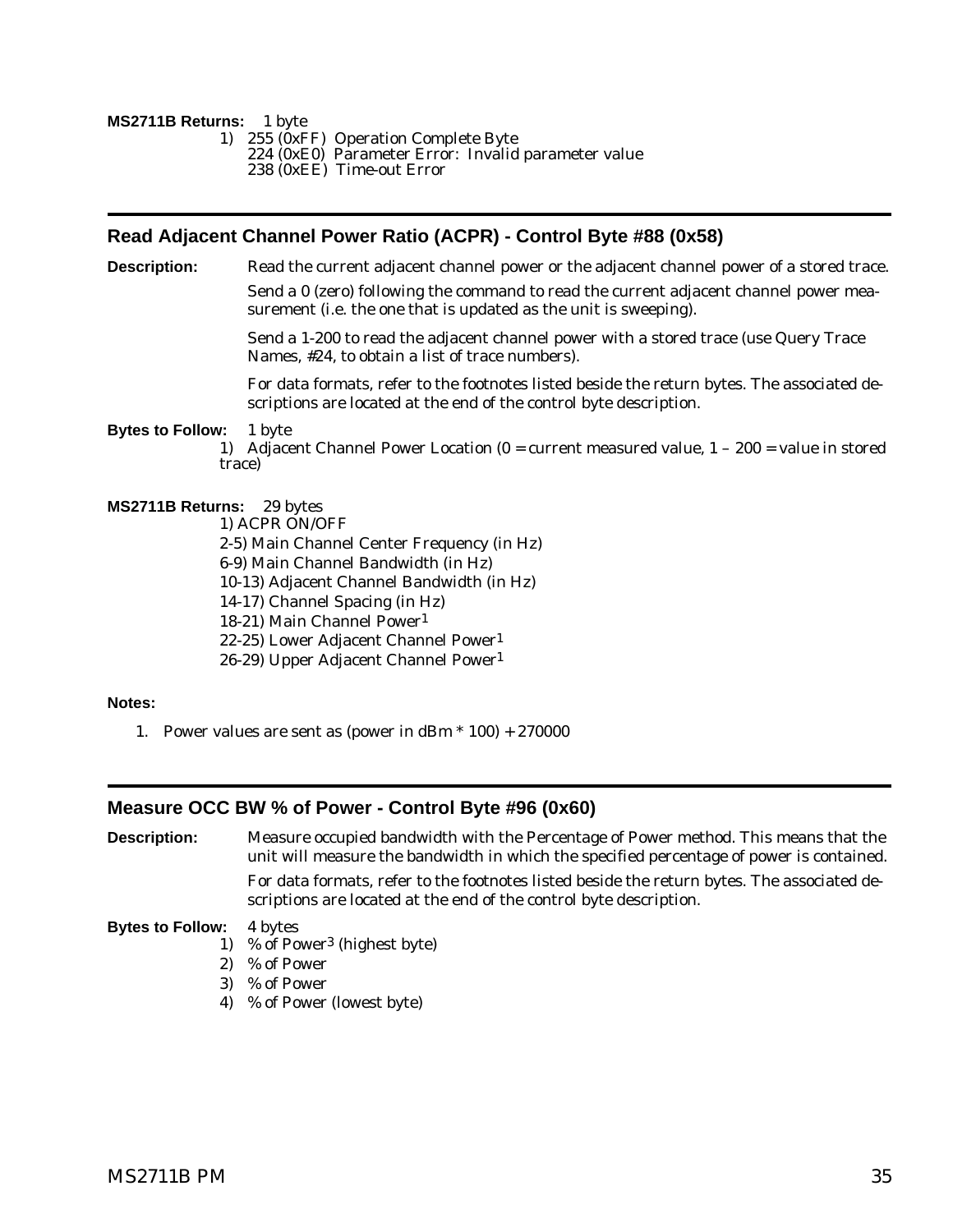#### <span id="page-39-0"></span>**MS2711B Returns:** 16 bytes

- 1) OCC BW1 (highest byte)
- 2) OCC BW
- 3) OCC BW
- 4) OCC BW (lowest byte)
- 5) Measured dB down2 (highest byte)
- 6) Measured dB down
- 7) Measured dB down
- 8) Measured dB down (lowest byte)
- 9) Low OCC BW Frequency1 (highest byte)
- 10) Low OCC BW Frequency
- 11) Low OCC BW Frequency
- 12) Low OCC BW Frequency (lowest byte)
- 13) High OCC BW Frequency1 (highest byte)
- 14) High OCC BW Frequency
- 15) High OCC BW Frequency
- 16) High OCC BW Frequency (lowest byte)

#### **Notes:**

- 1. Frequency (in Hz)
- 2.  $(dB * 10,000)$
- 3. % of power \* 100

## **Measure OCC BW dB Down - Control Byte #97 (0x61)**

**Description:** Measure occupied bandwidth with the dB Down method. This means the unit will measure the bandwidth within the specified number of dB down from the center of power.

> For data formats, refer to the footnotes listed beside the return bytes. The associated descriptions are located at the end of the control byte description.

#### **Bytes to Follow:** 4 bytes

- 1) dB down3 (highest byte)
- 2) dB down
- 3) dB down
- 4) dB down (lowest byte)

- 1) OCC BW1 (highest byte)
- 2) OCC BW
- 3) OCC BW
- 4) OCC BW (lowest byte)
- 5) Measured % of power2 (highest byte)
- 6) Measured % of power
- 7) Measured % of power
- 8) Measured % of power (lowest byte)
- 9) Low OCC BW Frequency1 (highest byte)
- 10) Low OCC BW Frequency
- 11) Low OCC BW Frequency
- 12) Low OCC BW Frequency (lowest byte)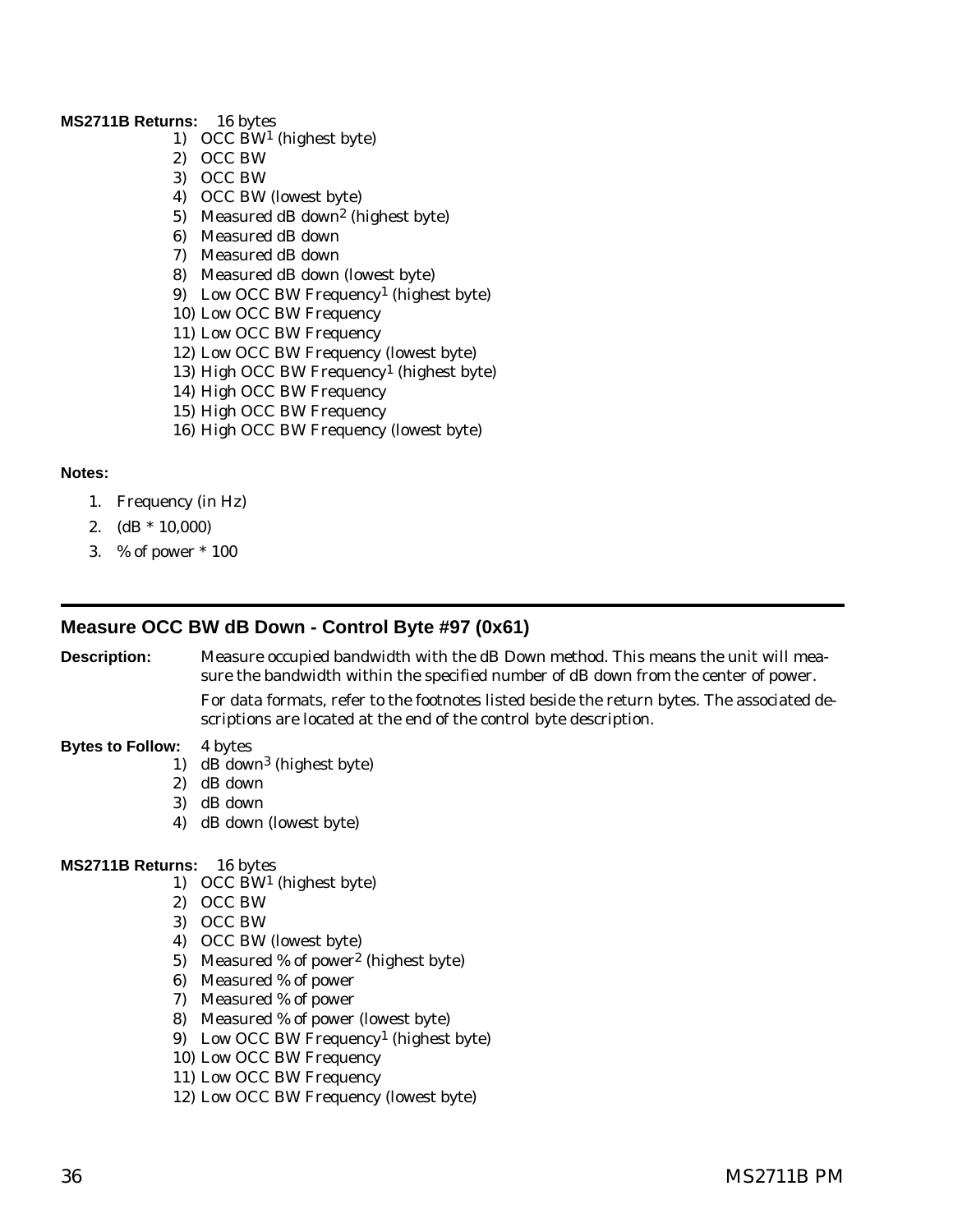<span id="page-40-0"></span>13) High OCC BW Frequency1 (highest byte) 14) High OCC BW Frequency 15) High OCC BW Frequency 16) High OCC BW Frequency (lowest byte)

#### **Notes:**

- 1. Frequency (in Hz)
- 2. % of power \* 100
- 3.  $(dB * 100)$

## **Set Frequency - Control Byte #99 (0x63)**

**Description:** Sets the MS2711B frequency range by defining the start and stop frequencies.

Frequencies are defined in Hz.

**Bytes to Follow:** 8 bytes

- 1) Start Frequency (highest byte)
- 2) Start Frequency
- 3) Start Frequency
- 4) Start Frequency (lowest byte)
- 5) Stop Frequency (highest byte)
- 6) Stop Frequency
- 7) Stop Frequency
- 8) Stop Frequency (lowest byte)

#### **MS2711B Returns:** 1 byte

- 1) 255 (0xFF) Operation Complete Byte
	- 224 (0xE0) Parameter Error: Invalid frequency range
	- 238 (0xEE) Time-out Error

## **Set Center Freq./Span - Control Byte #100 (0x64)**

**Description:** Sets the MS2711B frequency range by defining the center and span frequencies. Frequencies are defined in Hz.

#### **Bytes to Follow:** 8 bytes

- 1) Center Frequency (highest byte)
- 2) Center Frequency
- 3) Center Frequency
- 4) Center Frequency (lowest byte)
- 5) Frequency Span (highest byte)
- 6) Frequency Span
- 7) Frequency Span
- 8) Frequency Span (lowest byte)

- **MS2711B Returns:** 1 byte<br>1) 255 (0xFF) Operation Complete Byte
	- $224$  (0xE0) Parameter Error: Invalid frequency range
	- 238 (0xEE) Time-out Error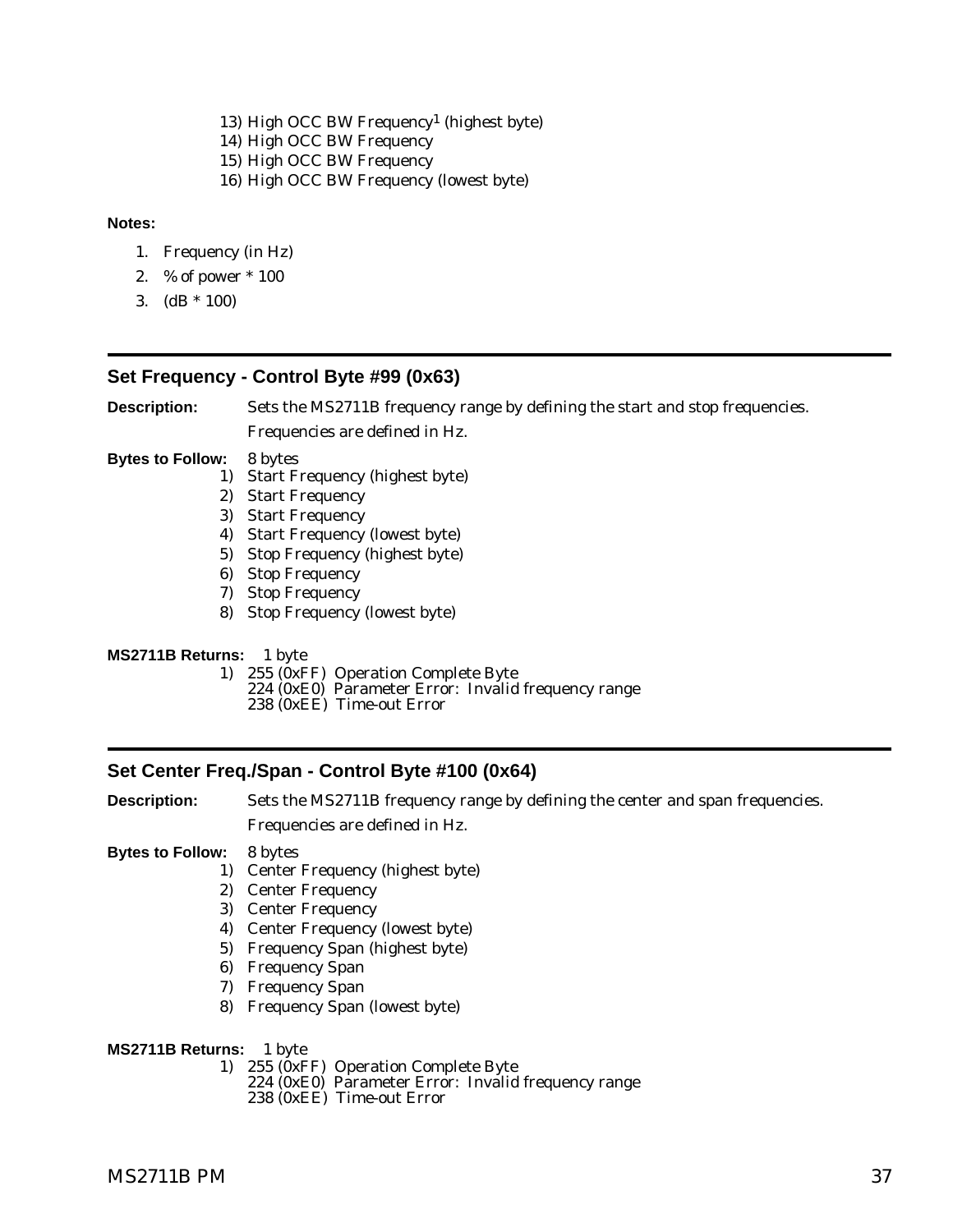## <span id="page-41-0"></span>**Set Scale - Control Byte #101 (0x65)**

**Description:** Sets the reference level and the number of dB represented by each graph division.

Ref Level is the "top" scale of the graph, and there are total of 10 divisions, so the "bottom" scale can be determined by: Ref level  $+$  (10  $*$  dB/div).

For data formats, refer to the footnotes listed beside the return bytes. The associated descriptions are located at the end of the control byte description.

#### **Bytes to Follow:** 8 bytes

- 1) Ref Level1 (highest byte)
- 2) Ref Level
- 3) Ref Level
- 4) Ref Level (lowest byte)
- 5) dB/div2 (highest byte)
- 6) dB/div
- 7) dB/div
- 8) dB/div (lowest byte)

#### **MS2711B Returns:** 1 byte

1) 255 (0xFF) Operation Complete Byte 224 (0xE0) Parameter Error 238 (0xEE) Time-out Error

#### **Notes:**

- 1. "value" sent as (value in dBm \* 1,000) + 270,000
- 2. "value" sent as (value in  $dB * 1,000$ )

## **Set Marker - Control Byte #102 (0x66)**

**Description:** Sets an individual marker.

The marker location ("Marker Value") is specified as a point on the graph (0-399), not as a frequency. To calculate the point from a frequency, do the following:

Point =  $(399 * (marker freq - start freq)) / span$ 

#### **Bytes to Follow:** 5 bytes

- 1) Marker Number (0x01 = marker 1, 0x02 = marker 2, 0x03 = marker 3, 0x04 = marker 4,  $0x05 =$  marker 5,  $0x06 =$  marker 6)
- 2) Marker Line ON/OFF  $(0x01 = ON, 0x00 = OFF)$
- 3) Marker Delta Status ON/OFF (markers 1-4 only)  $(0x01 = ON, 0x00 = OFF)$
- 4) Marker Value (0-399) (higher byte)
- 5) Marker Value (0-399) (lower byte)

- 1) 255 (0xFF) Operation Complete Byte
	- 224 (0xE0) Parameter Error: Invalid marker, marker status, or marker position 238 (0xEE) Time-out Error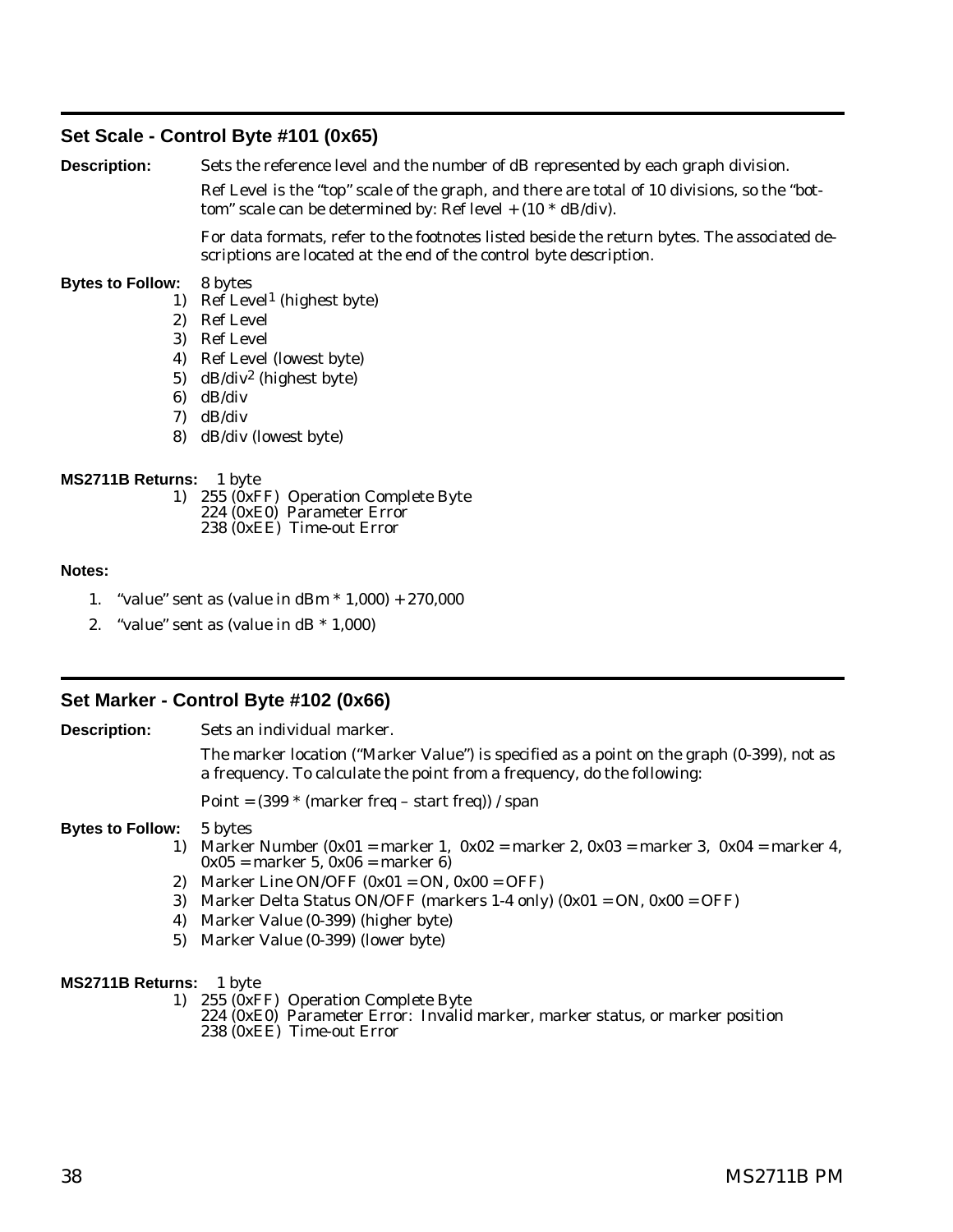## <span id="page-42-0"></span>**Set Single Limit - Control Byte #103 (0x67)**

**Description:** Sets the position and status of the single limit line.

The single limit is a single, horizontal line that can be defined to act as an upper limit or as a lower limit. Multiple limits are defined by multiple limit segments, each with a different finite slope. See control byte #113 for information about multiple limits.

The limit types are mutually exclusive. That is, you cannot have both single and multiple limits at the same time. Note that setting the single limit ON automatically makes the limit type "SINGLE".

The limit line can be either an upper limit or a lower limit. In other words, the limit line can be set to trigger an error beep when data appears above the limit line, below the limit line or not at all. To beep when data appears above the limit line (i.e. to make it an UPPER limit), set byte 3 to UPPER (i.e. set it to 0x01). To beep when data is below the line (i.e. to make it a LOWER limit), set byte 3 to LOWER (i.e. set it to 0x00). To enable the beep, turn the Limit Beep byte (byte 2) ON (i.e. set it to 0x01). Send the Limit Value as (value in dBm \* 1,000) + 270,000

#### **Bytes to Follow:** 7 bytes:

- 1) Limit Line ON/OFF  $(0x01 = ON, 0x00 = OFF)$
- 2) Limit Beep ON/OFF  $(0x01 = ON, 0x00 = OFF)$
- 3) UPPER/LOWER Limit (0x01 = UPPER, 0x00 = LOWER)
- 4) Limit Value (highest byte)
- 5) Limit Value
- 6) Limit Value
- 7) Limit Value (lowest byte)

**MS2711B Returns:** 1 byte

- 1) 255 (0xFF) Operation Complete Byte
	- 224 (0xE0) Parameter Error: Invalid limit, limit status, or limit value
	- 238 (0xEE) Time-out Error

#### **Set Max Hold - Control Byte #105 (0x69)**

**Description:** Sets the Max Hold state. When Max Hold is enabled, the unit compares the current measured value for a point to the maximum measured value for that point. It then keeps and displays the maximum of the two.

**Bytes to Follow:** 1 byte

1) Max Hold State  $0x00 - OFF$  $0x01 - ON$ 

**MS2711B Returns:** 1 byte

1) 255 (0xFF) Operation Complete Byte 224 (0xE0) Parameter Error: Invalid state 238 (0xEE) Time-out Error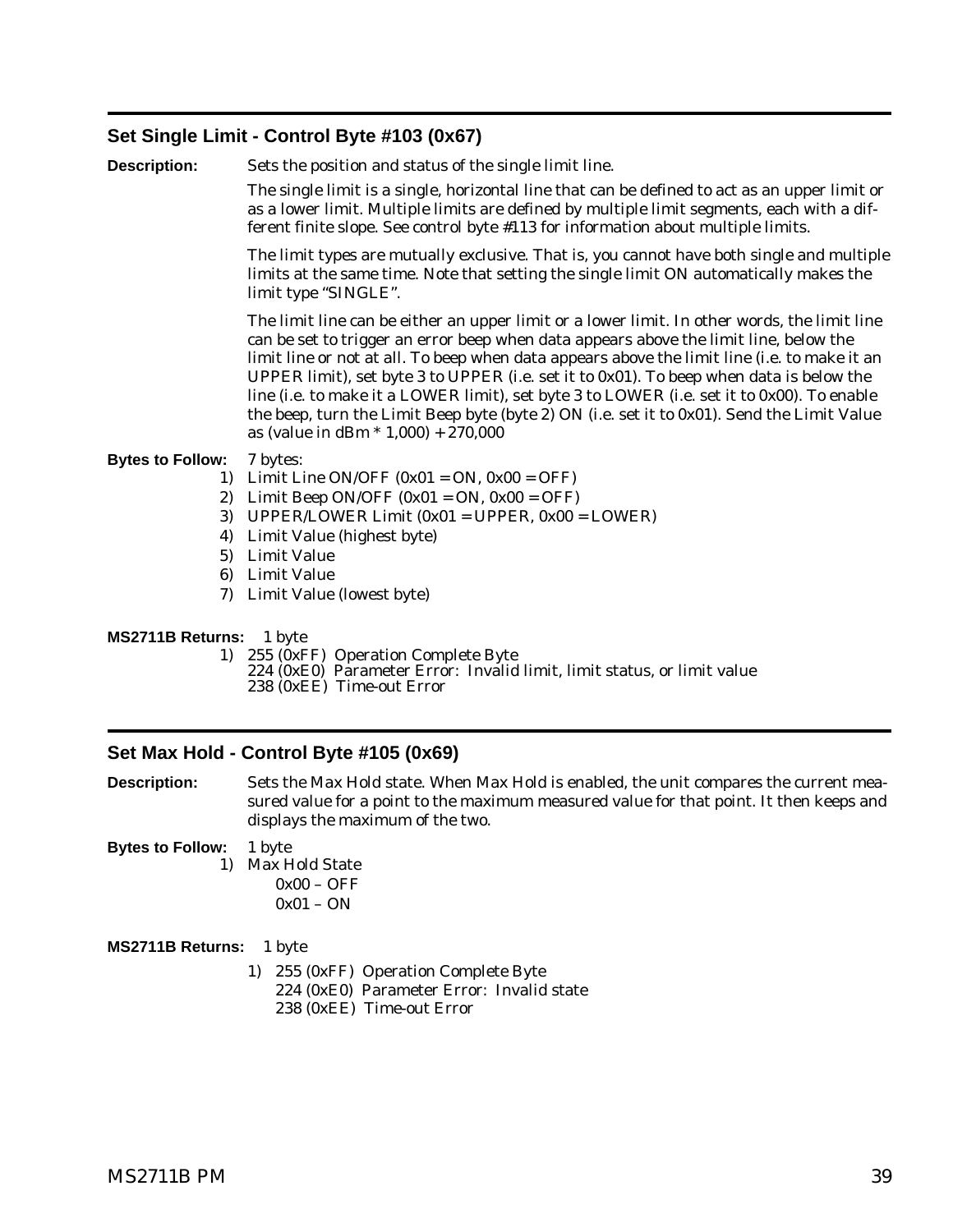## <span id="page-43-0"></span>**Set Resolution Bandwidth - Control Byte #106 (0x6A)**

**Description:** Sets the resolution bandwidth (RBW). Automatic control couples the RBW to the span. Note that setting the RBW using this command automatically sets the RBW coupling to "MANUAL", allowing it to be defined independently of the span. **Bytes to Follow:** 1 byte 1) RBW 0x00 – 10 kHz resolution BW 0x01 – 30 kHz resolution BW 0x02 – 100 kHz resolution BW 0x03 – 1 MHz resolution BW **MS2711B Returns:** 1 byte 1) 255 (0xFF) Operation Complete Byte

224 (0xE0) Parameter Error 238 (0xEE) Time-out Error

## **Set Video Bandwidth - Control Byte #107 (0x6B)**

**Description:** Sets the video bandwidth (VBW).

Automatic control couples the VBW to the resolution bandwidth. Note that setting the VBW using this command automatically sets the VBW coupling to "MANUAL", thereby allowing it to be defined independently of the RBW.

#### **Bytes to Follow:** 1 byte

- 1) VBW
	- 0x00 100 Hz video BW
	- 0x01 300 Hz video BW
	- 0x02 1 kHz video BW
	- 0x03 3 kHz video BW
	- 0x04 10 kHz video BW
	- 0x05 30 kHz video BW
	- 0x06 100 kHz video BW
	- 0x07 300 kHz video BW

- 1) 255 (0xFF) Operation Complete Byte
	- 224 (0xE0) Parameter Error
	- 238 (0xEE) Time-out Error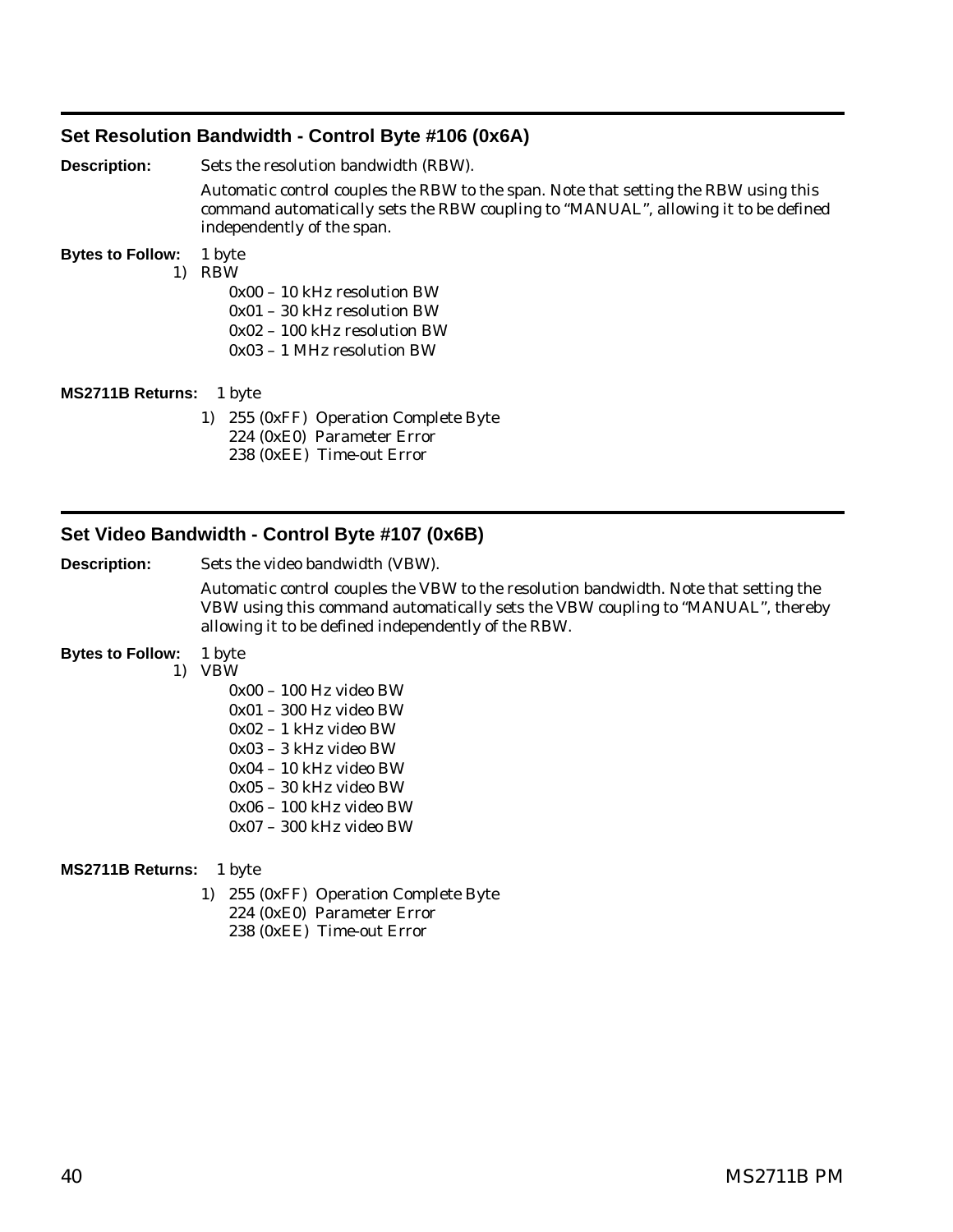## <span id="page-44-0"></span>**Set Sweep Mode - Control Byte #108 (0x6C)**

| <b>Description:</b>               | Sets the sweep mode to either single or continuous.                                                                                                                                                                                                   |  |  |
|-----------------------------------|-------------------------------------------------------------------------------------------------------------------------------------------------------------------------------------------------------------------------------------------------------|--|--|
|                                   | Single-sweep mode sweeps once and holds the data until it receives the "Trigger Sweep"<br>command (#48) or until the user presses the <b>ENTER</b> key. When in continuous-sweep<br>mode, the MS2711B starts a new sweep as soon as it completes one. |  |  |
| <b>Bytes to Follow:</b><br>1 byte |                                                                                                                                                                                                                                                       |  |  |
|                                   | <b>Sweep Mode</b>                                                                                                                                                                                                                                     |  |  |
|                                   | $0x00$ – Single Sweep                                                                                                                                                                                                                                 |  |  |
|                                   | 0x01 - Continuous Sweep                                                                                                                                                                                                                               |  |  |
| MS2711B Returns: 1 byte           |                                                                                                                                                                                                                                                       |  |  |
| 1)                                | 255 (0xFF) Operation Complete Byte                                                                                                                                                                                                                    |  |  |
|                                   | 224 (0xE0) Parameter Error: Invalid Mode                                                                                                                                                                                                              |  |  |

238 (0xEE) Time-out Error

## **Set Marker to Peak - Control Byte #109 (0x6D)**

**Description:** Sets the specified marker to the frequency of the peak measurement of the sweep.

**Bytes to Follow:** 1 byte

1) Marker to set to peak (1-6)

**MS2711B Returns:** 1 byte

- 1) 255 (0xFF) Operation Complete Byte 224 (0xE0) Parameter Error
	- 238 (0xEE) Time-out Error

## **Set Marker to Center - Control Byte #110 (0x6E)**

**Description:** Sets the specified marker to the center frequency.

**Bytes to Follow:** 1 byte

1) Marker to make the center frequency (1-4)

- 1) 255 (0xFF) Operation Complete Byte
	- 224 (0xE0) Parameter Error
	- 238 (0xEE) Time-out Error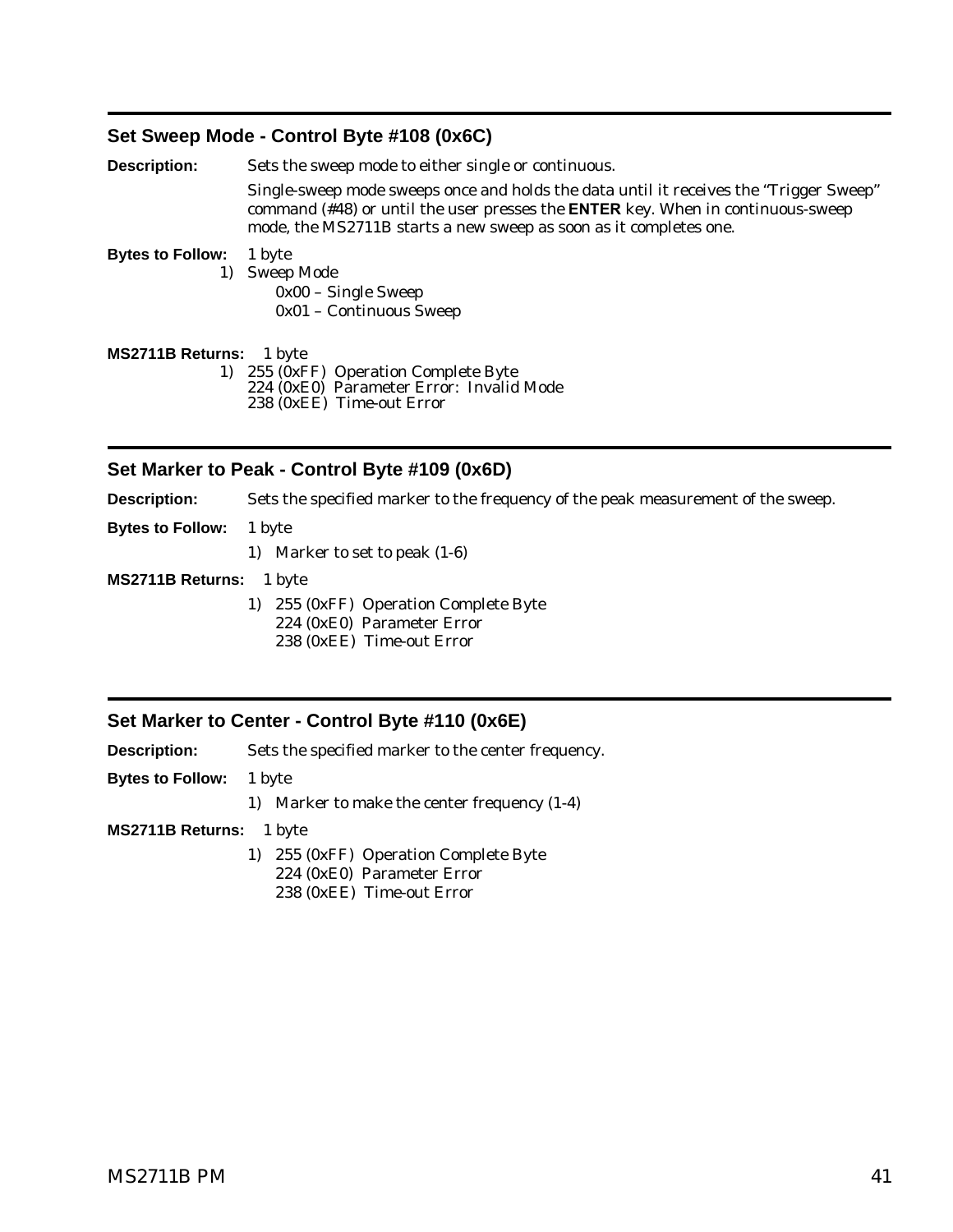## <span id="page-45-0"></span>**Set Attenuation - Control Byte #111 (0x6F)**

**Description:** Sets the attenuation for the receiver.

AUTOMATIC attenuation control couples the attenuation to the reference level.

DYNAMIC attenuation control adjusts the reference level and attenuation as necessary to optimally display the peak signal.

MANUAL attenuation control allows it to be defined independently of the reference level.

Note that setting a specific attenuation with this command will automatically change the attenuation control to MANUAL. Sending the command followed by 0xFF will automatically change the attenuation control to DYNAMIC. To return the attenuation to AUTO-MATIC control, use Control Byte #1, Setup System.

#### **Bytes to Follow:** 1 byte

- 1) Attenuation
	- $0x00 0$  dB 0x01 – 10 dB 0x02 – 20 dB 0x03 – 30 dB 0x04 – 40 dB  $0x05 - 50$  dB 0xFF – DYNAMIC ATTENUATION

#### **MS2711B Returns:** 1 byte

1) 255 (0xFF) Operation Complete Byte 224 (0xE0) Parameter Error 238 (0xEE) Time-out Error

## **Set AM/FM Demodulation - Control Byte #112 (0x70)**

**Description:** Sets the AM/FM demodulation state (ON/OFF), type and volume.

This command will only be successful if the measurement mode of the unit is SPEC-TRUM ANALYZER.

#### **Bytes to Follow:** 3 bytes

- 1) Demod state  $(0x00 = OFF, 0x01 = ON)$
- 2) Demod type  $(0x00 = FM-Wide band, 0x01 = FM-Narrow band, 0x02 = AM)$
- 3) Volume  $(0x00 = \text{minimum}, 0xFF = \text{maximum})$

- 1) 255 (0xFF) Operation Complete Byte
	- 224 (0xE0) Parameter Error: Invalid state, demod type or volume 238 (0xEE) Time-out Error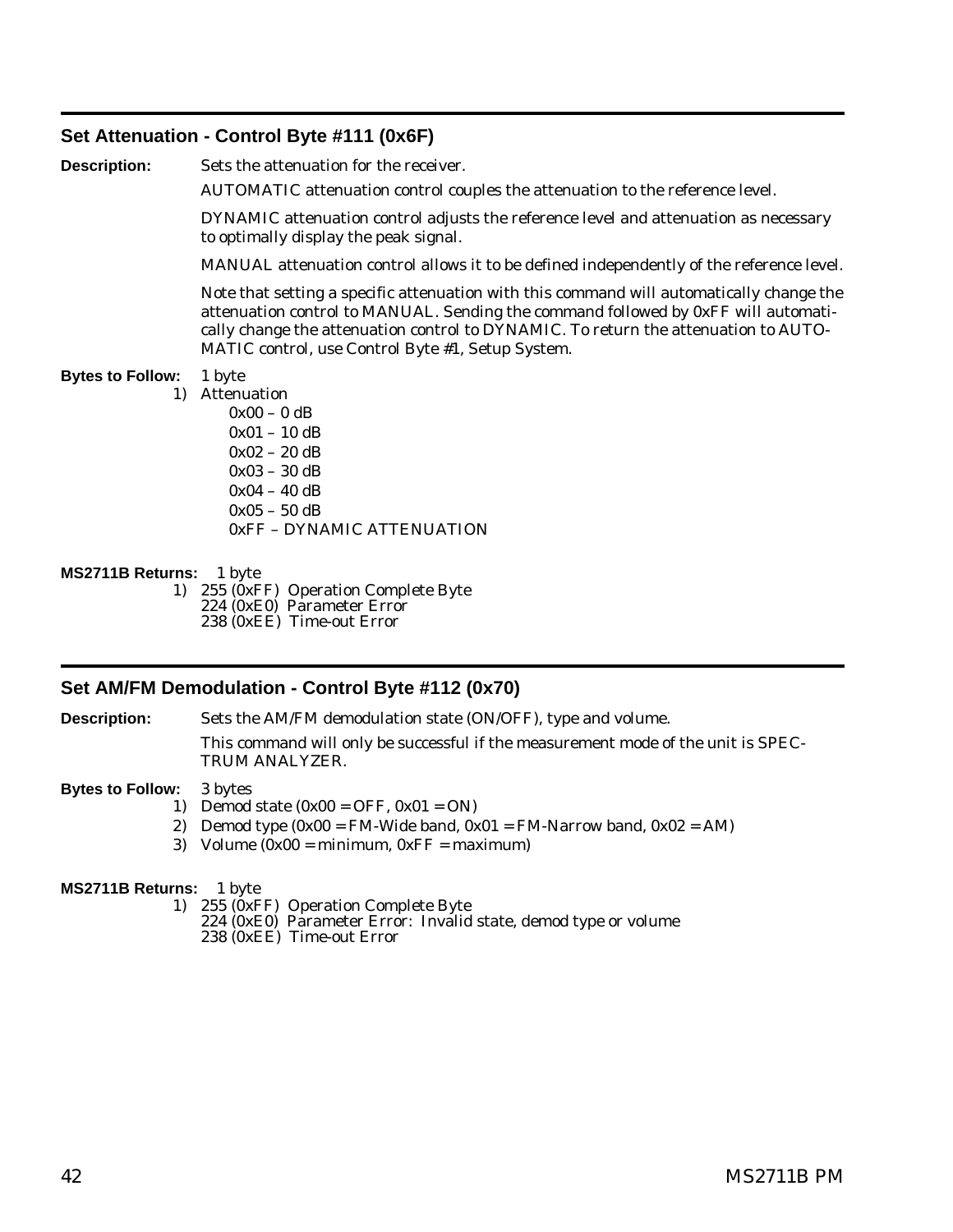## <span id="page-46-0"></span>**Set Multiple Limit - Control Byte #113 (71h)**

| <b>Description:</b>     |          | Sets the position and ON/OFF status of a limit segment.                                                                                                                                                                                                                                                                                                                                                                                                                            |
|-------------------------|----------|------------------------------------------------------------------------------------------------------------------------------------------------------------------------------------------------------------------------------------------------------------------------------------------------------------------------------------------------------------------------------------------------------------------------------------------------------------------------------------|
|                         |          | Multiple limits are defined by multiple limit segments, each with a different finite slope.<br>The single limit is a single, horizontal line that can be defined to act as an upper limit or<br>as a lower limit. See control byte #103 for information about the single limit.                                                                                                                                                                                                    |
|                         |          | The limit types are mutually exclusive. That is, you cannot have both single and multiple<br>limits at the same time. Note that setting a limit segment ON automatically makes the<br>limit type "MULTIPLE".                                                                                                                                                                                                                                                                       |
|                         |          | One segment is defined each time this command is sent to the MS2711B. The first two<br>bytes of the command specify which segment is being defined. There are 5 upper limits<br>and 5 lower limits available. Byte 1 selects the segment number. Byte 2 specifies whether<br>it is an upper limit or a lower limit. Byte 3 turns the segment ON or OFF. Byte 4 speci-<br>fies whether the error beep sounds when the bound set by the segment is exceeded by the<br>measured data. |
|                         |          | The segment location is defined by its endpoints. The "Start" endpoint must appear to<br>the left of the "End" endpoint on the graph. That is, Start $X <$ End X. If Start $X =$ End X<br>then Start Y must equal End Y. Vertical segments are not allowed.                                                                                                                                                                                                                        |
|                         |          | For data formats, refer to the footnotes listed beside the return bytes. The associated de-<br>scriptions are located at the end of the control byte description.                                                                                                                                                                                                                                                                                                                  |
| <b>Bytes to Follow:</b> |          | 20 bytes                                                                                                                                                                                                                                                                                                                                                                                                                                                                           |
|                         | 1)       | Segment number (1-5)                                                                                                                                                                                                                                                                                                                                                                                                                                                               |
|                         |          | 2) Segment type $(0x00 = LOWER limit, 0x01 = UPPER limit)$                                                                                                                                                                                                                                                                                                                                                                                                                         |
|                         |          | 3) Limit Line ON/OFF $(0x01 = ON, 0x00 = OFF)$                                                                                                                                                                                                                                                                                                                                                                                                                                     |
|                         | 4)       | Limit Beep ON/OFF $(0x01 = ON, 0x00 = OFF)$                                                                                                                                                                                                                                                                                                                                                                                                                                        |
|                         | 5)<br>6) | Limit Value Start $X^1$ (highest byte)<br>Limit Value Start X                                                                                                                                                                                                                                                                                                                                                                                                                      |
|                         | 7)       | Limit Value Start X                                                                                                                                                                                                                                                                                                                                                                                                                                                                |
|                         |          | 8) Limit Value Start X (lowest byte)                                                                                                                                                                                                                                                                                                                                                                                                                                               |
|                         | 9)       | Limit Value Start Y <sup>2</sup> (highest byte)                                                                                                                                                                                                                                                                                                                                                                                                                                    |
|                         |          | 10) Limit Value Start Y                                                                                                                                                                                                                                                                                                                                                                                                                                                            |
|                         |          | 11) Limit Value Start Y                                                                                                                                                                                                                                                                                                                                                                                                                                                            |
|                         |          | 12) Limit Value Start Y (lowest byte)                                                                                                                                                                                                                                                                                                                                                                                                                                              |
|                         |          | 13) Limit Value End $X^1$ (highest byte)                                                                                                                                                                                                                                                                                                                                                                                                                                           |
|                         |          | 14) Limit Value End X                                                                                                                                                                                                                                                                                                                                                                                                                                                              |
|                         |          | 15) Limit Value End X                                                                                                                                                                                                                                                                                                                                                                                                                                                              |
|                         |          | 16) Limit Value End X (lowest byte)                                                                                                                                                                                                                                                                                                                                                                                                                                                |
|                         |          | 17) Limit Value End Y <sup>2</sup> (highest byte)                                                                                                                                                                                                                                                                                                                                                                                                                                  |
|                         |          | 18) Limit Value End Y<br>19) Limit Value End Y                                                                                                                                                                                                                                                                                                                                                                                                                                     |
|                         |          | 20) Limit Value End Y (lowest byte)                                                                                                                                                                                                                                                                                                                                                                                                                                                |
|                         |          |                                                                                                                                                                                                                                                                                                                                                                                                                                                                                    |
| <b>MS2711B Returns:</b> |          | 1 byte                                                                                                                                                                                                                                                                                                                                                                                                                                                                             |
|                         | 1)       | 255 (0xFF) Operation Complete Byte<br>224 (0xE0) Parameter Error : Invalid limit, limit status, or limit value<br>238 (0xEE) Time-out Error                                                                                                                                                                                                                                                                                                                                        |
|                         |          |                                                                                                                                                                                                                                                                                                                                                                                                                                                                                    |

## **Notes:**

- 1. Frequency in Hz
- 2. "value" sent as (value in dBm \* 1,000) + 270,000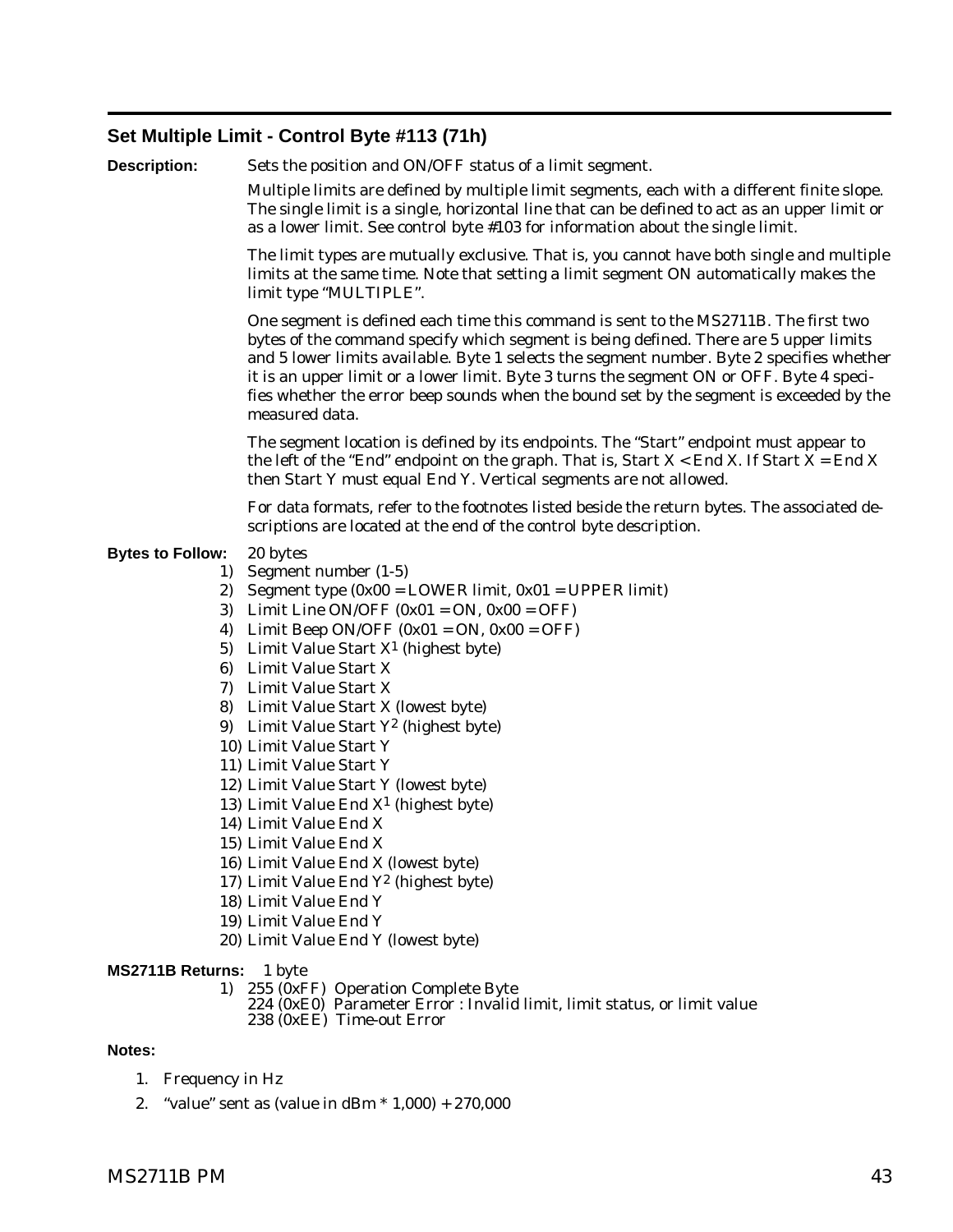## <span id="page-47-0"></span>**Set Return Sweep Time - Control Byte #114 (0x72)**

| <b>Description:</b>            | If this is enabled, the duration of the current sweep (in milliseconds) will be returned as<br>4 bytes via the serial port at the end of the sweep. If Serial Echo Status is enabled, the 4<br>bytes will be returned AFTER the sweep complete byte. |  |  |
|--------------------------------|------------------------------------------------------------------------------------------------------------------------------------------------------------------------------------------------------------------------------------------------------|--|--|
|                                | This is not saved to the runtime setup, so it must be reset every time the MS2711B<br>power is recycled.                                                                                                                                             |  |  |
| <b>Bytes to Follow:</b>        | 1 byte<br>1) Return SPA Sweep Time flag state<br>$0x00 = Don't Return Sweep Time$<br>$0x01$ = Return Sweep Time                                                                                                                                      |  |  |
| <b>MS2711B Returns:</b> 1 byte |                                                                                                                                                                                                                                                      |  |  |

1) 255 (0xFF) Operation Complete Byte 224 (0xE0) Parameter Error: Invalid state 238 (0xEE) Time-out Error

## **Set Reference Level Offset - Control Byte #115 (0x73)**

**Description:** Set the value of the reference level offset.

The reference level offset allows the user to view the result of trace math (A+B, A-B) even if it is greater than  $+20$  dBm or less than  $-120$  dBm. The offset is a constant that is added to the reference level.

If the reference level offset is non-zero, that value will be subtracted from the measured marker value to get the resulting displayed marker value. This allows compensation for external devices, such as attenuators.

Note that the valid range is –100 to +100 dB.

Send the value as (value in dB  $*$  1,000) + 270,000.

For example, to compensate for a 30 dB attenuator, the reference level offset should be –30 dBm. That value would be sent over the serial port as (–30  $\ast$  1000) + 270,000 = 240,000.

#### **Bytes to Follow:** 4 bytes

- 1) Reference Level Offset (highest byte)
- 2) Reference Level Offset
- 3) Reference Level Offset
- 4) Reference Level Offset (lowest byte)

- 1) 255 (0xFF) Operation Complete Byte 224 (0xE0) Parameter Error
	- 238 (0xEE) Time-out Error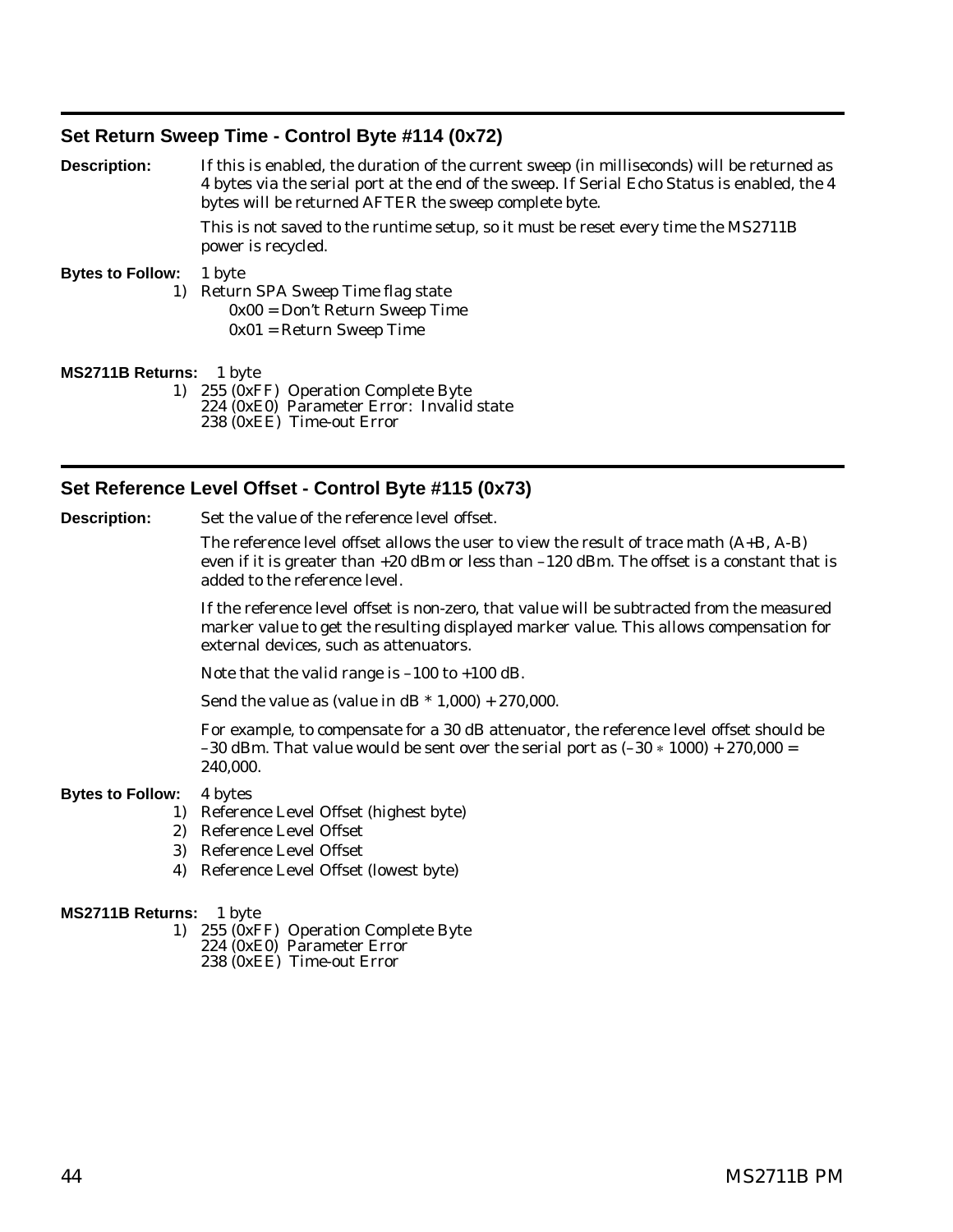## <span id="page-48-0"></span>**Set Impedance - Control Byte #116 (0x74)**

**Description:** Set the impedance and the loss value due to an adapter.

The MS2711B can automatically compensate for the effects of impedance adapters. The impedance of the MS2711B is  $50\Omega$  so there is no need for an adapter in this case. The loss for the Anritsu 12N50-75B 75 $\Omega$  adapter is known by the MS2711B.

This control byte also allows for the specification of the impedance and the loss due to an adapter the system does not know. In either case, 5 bytes must be sent to the unit. If the impedance is  $50\Omega$  or a known adapter is specified, bytes 2-5 are ignored. If an unknown adapter is specified, the unit uses bytes 2-5 to correct for the adapter.

For data formats, refer to the footnotes listed beside the return bytes. The associated descriptions are located at the end of the control byte description.

#### **Bytes to Follow:** 5 bytes

- 1) Impedance1
- 2) Impedance Loss2
- 3) Impedance Loss
- 4) Impedance Loss
- 5) Impedance Loss (lowest byte)

#### **MS2711B Returns:** 1 byte

- 1) 255 (0xFF) Operation Complete Byte 224 (0xE0) Parameter Error
	- 238 (0xEE) Time-out Error

#### **Notes:**

- 1. Impedance Adapter: 0x00 = 50 Ohm 0x0A = 75 Ohm, adapter 12N50-75B  $0x0C = 75$  Ohm, other adapter offset
- 2. Send the loss value as (value in  $dB * 1000$ ).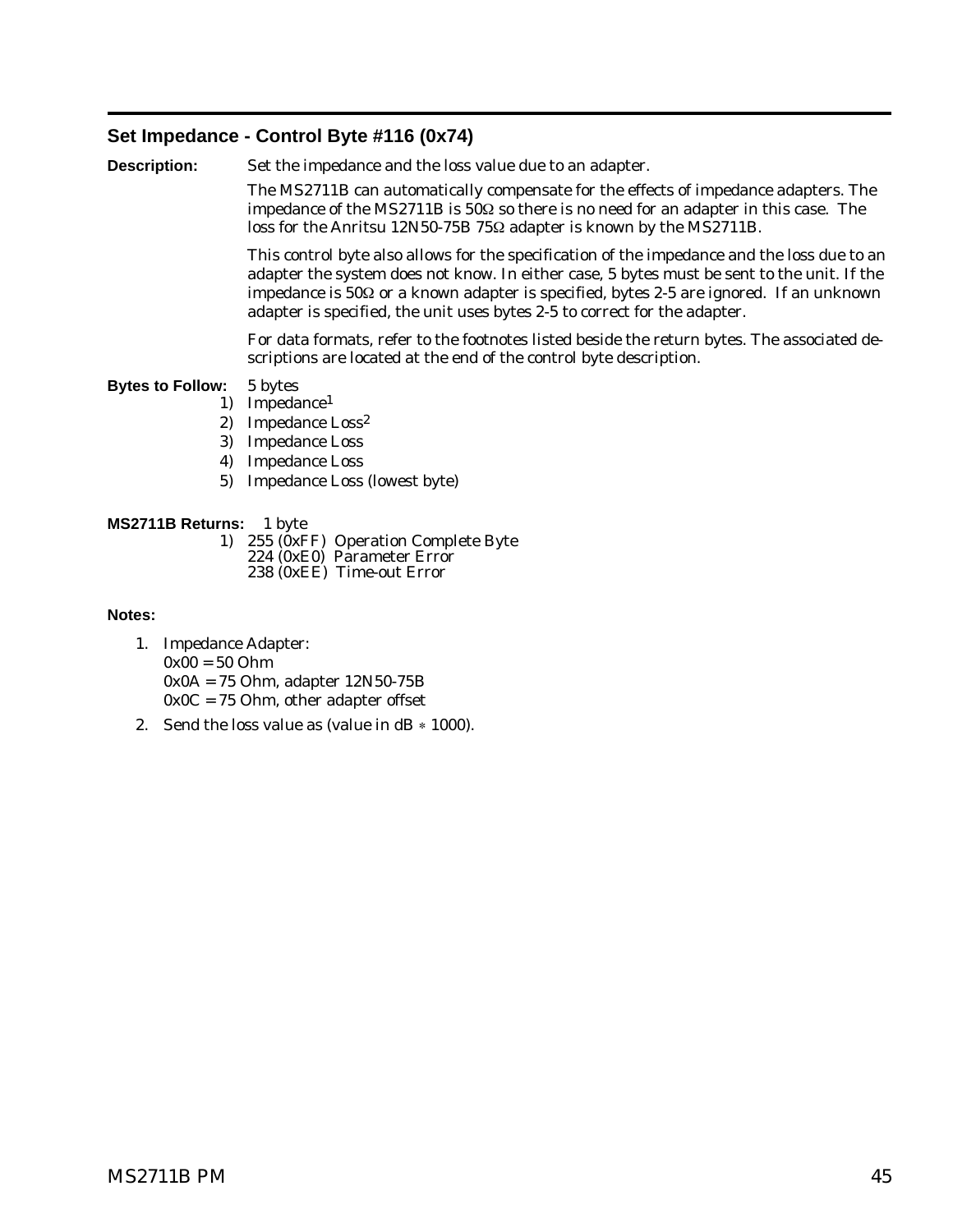## <span id="page-49-0"></span>**Read Marker Value - Control Byte #117 (0x75)**

**Description:** Returns the frequency location of the specified marker, and the value at that location. For data formats, refer to the footnotes listed beside the return bytes. The associated descriptions are located at the end of the control byte description.

**Bytes to Follow:** 1 byte

1) Marker number (1-6)

#### **MS2711B Returns**

- **(valid response):** 8 bytes
	- 1) Frequency1
	- 2) Frequency
	- 3) Frequency
	- 4) Frequency (lowest byte)
	- 5) Value at Marker2
	- 6) Value at Marker
	- 7) Value at Marker
	- 8) Value at Marker (lowest byte)

#### **MS2711B Returns**

**(invalid response):** 1 byte

1) 224 (0xE0) Parameter Error: Invalid marker number 238 (0xEE) Time-out Error

#### **Notes:**

- 1. Frequency in Hz
- 2. Marker value sent as (value in dBm  $*$  1,000) + 270,000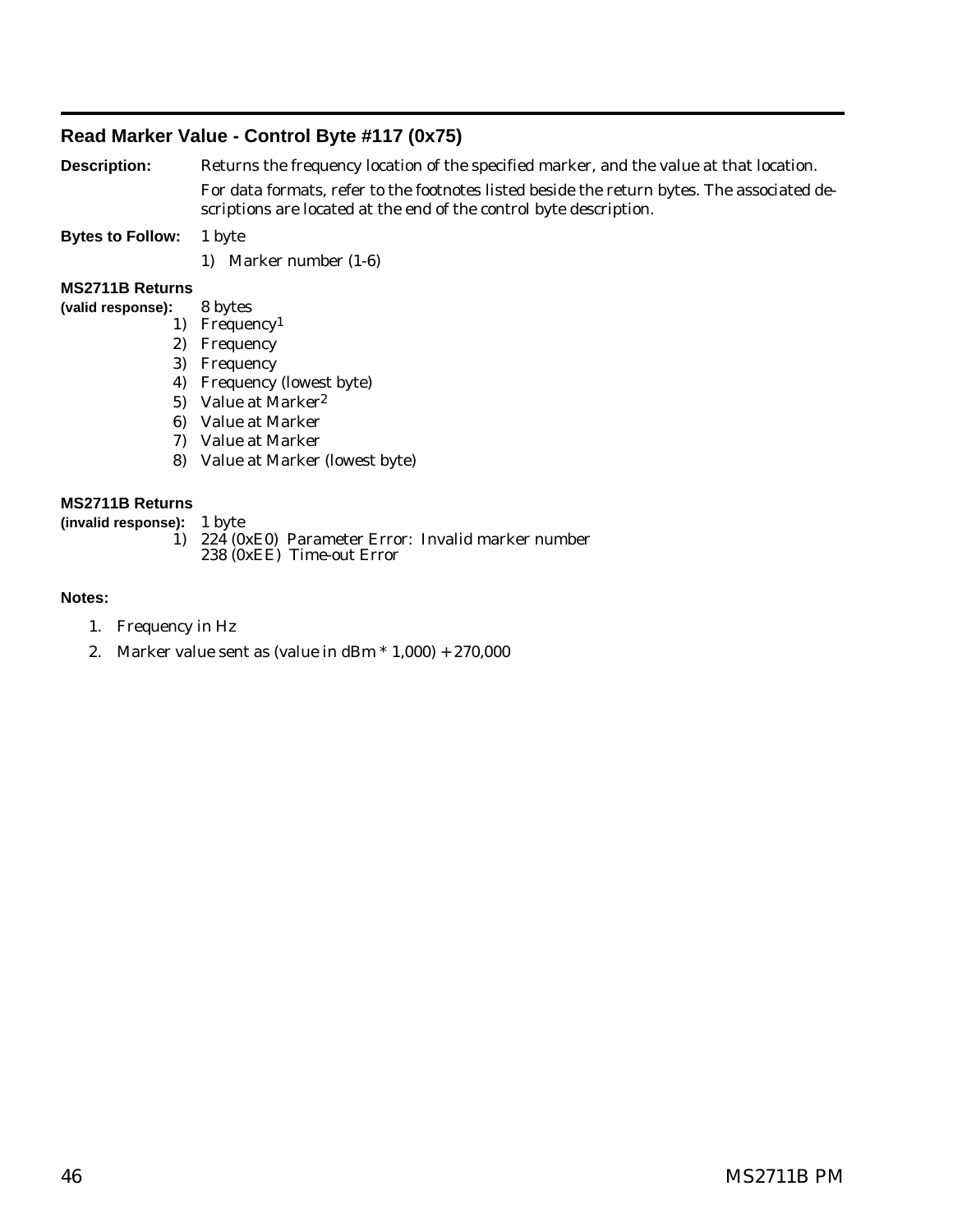## <span id="page-50-0"></span>**Set Sweep Averaging - Control Byte #118 (76h)**

**Description:** Sets the number of sweeps to average. The maximum number is 25. Sending a 1 turns averaging off.

- **Bytes to Follow:** 1 byte
	- 1) Number of sweeps to average (1-25)

**MS2711B Returns:** 1 byte

1) 255 (FFh) Operation Complete 224 (E0h) Parameter Error

238 (EEh) Time Out Error

#### **Set Preamp - Control Byte #128 (0x80)**

**Description:** Sets preamplifier parameters.

The preamplifier can be turned ON or OFF.

When on, the preamp's input can be saturated at a level dependent on the current attenuation setting. The unit can return a byte at the end of a sweep to warn that the preamplifier input is saturated. This byte is returned after the sweep complete byte (if Serial Port Echo is ON) and after the sweep time (if Return SPA Sweep Time is ON).

Note that this command works only if the preamplifier (option 8) is installed.

- **Bytes to Follow:** 2 bytes
	- 1) Preamp ON/OFF  $(0x01 = ON, 0x00 = OFF)$
	- 2) Preamp Saturation Echo ON/OFF  $(0x01 = ON, 0x00 = OFF)$
- **MS2711B Returns:** 1 byte

1) 255 (0xFF) Operation Complete Byte 224 (0xE0) Parameter Error 238 (0xEE) Time-out Error

#### **Normalize - Control Byte #130 (0x82)**

**Description:** Uses the most recent sweep data for the normalization data. This has the same effect as pressing the NORMALIZE soft key in the Trace menu of the MS2711B.

> Note that the following conditions MUST be true for this command to be executed successfully:

- $\Box$  This command must be the first serial command executed after entering remote mode.
- $\Box$  There must be one complete, valid sweep of data.
- $\Box$  Trace math must be disabled (see control byte #34).
- $\Box$  The Field Strength measurement must be disabled (see control byte #84).
- $\Box$  Max Hold must be disabled (see control byte # 105).
- $\Box$  Sweep averaging must be disabled (see control byte #118).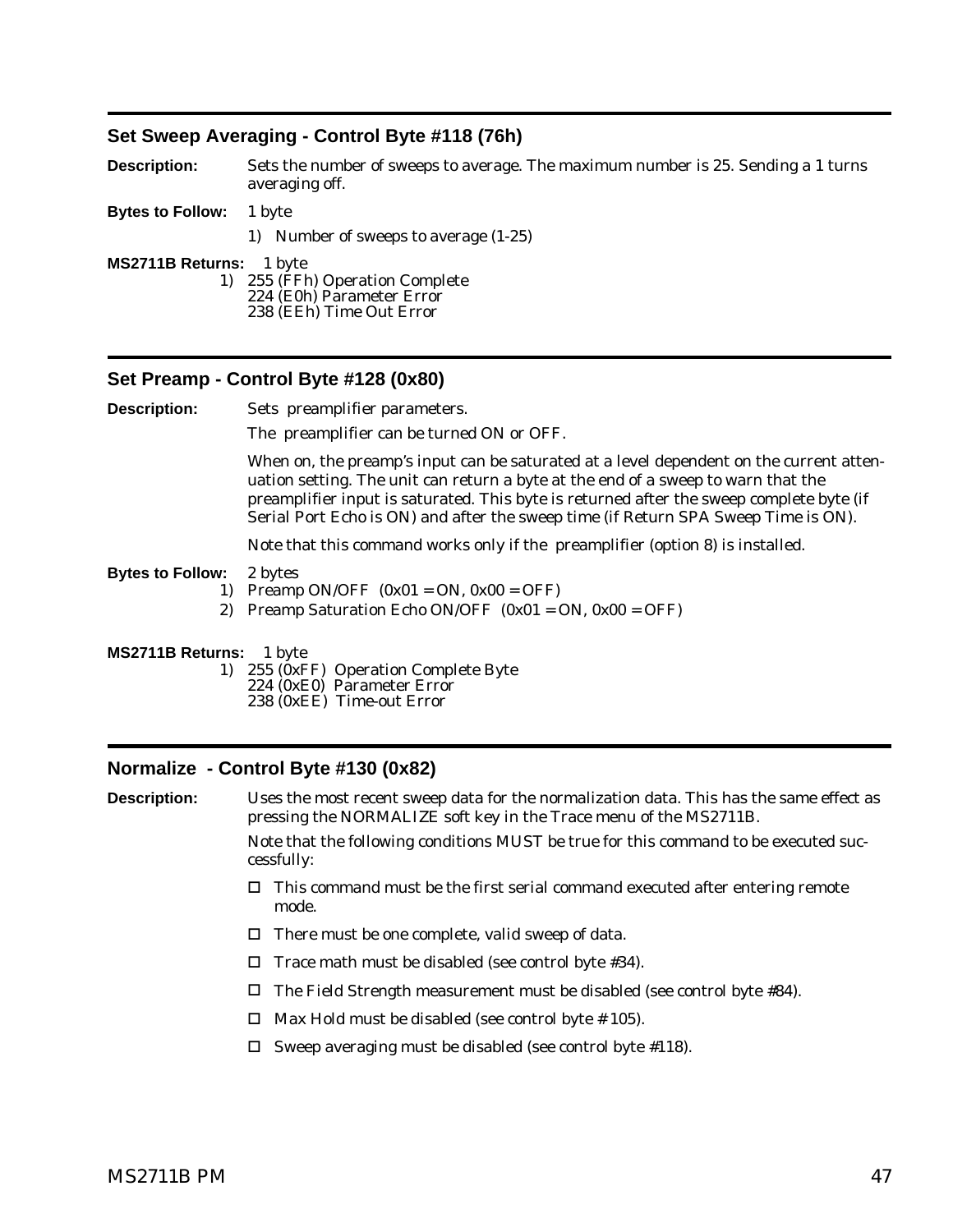#### <span id="page-51-0"></span>**MS2711B Returns:** 1 byte

1) 255 (0xFF) Operation Complete Byte 224 (0xE0) Parameter Error

## **Set Normalization ON/OFF - Control Byte #131 (0x83)**

**Description:** Enables or disables a current normalization.

Note that there must be current normalization data for this command to be successful. Normalization is current if it has been performed on the current setup since the last power-on.

**Bytes to Follow:** 1 byte

1) Normalization  $ON/OFF (0x01 = ON, 0x00 = OFF)$ 

**MS2711B Returns:** 1 byte

1) 224 (0xE0) Parameter Error: Invalid state or invalid normalization data 238 (0xEE) Time-out Error

## **Set TG Frequency Offset- Control Byte #151 (0x97)**

**Description:** Set the TG frequency offset value.

The TG frequency offset is an offset relative to the spectrum analyzer receiver frequency.

Valid values are –5.0 MHz to +5 MHz.

Send the offset as (frequency in  $Hz$ ) + 5,000,000.

#### **Bytes to Follow:** 4 bytes

- 1) TG Frequency Offset (highest byte)
- 2) TG Frequency Offset
- 3) TG Frequency Offset
- 4) TG Frequency Offset (lowest byte)

## **MS2711B Returns:** 1 byte

1) 255 (0xFF) Operation Complete Byte 224 (0xE0) Parameter Error 238 (0xEE) Time-out Error

#### **Set TG Output Power Level- Control Byte #152 (0x98)**

**Description:** Set the TG output power level value in increments of 0.1 dB. Valid values are 0 dBm to –60 dBm.

Send the power level as (value in  $\text{dBm} * 1,000$ ) + 270,000.

**Bytes to Follow:** 4 bytes

- 1) TG Output Power Level (highest byte)
- 2) TG Output Power Level
- 3) TG Output Power Level
- 4) TG Output Power Level (lowest byte)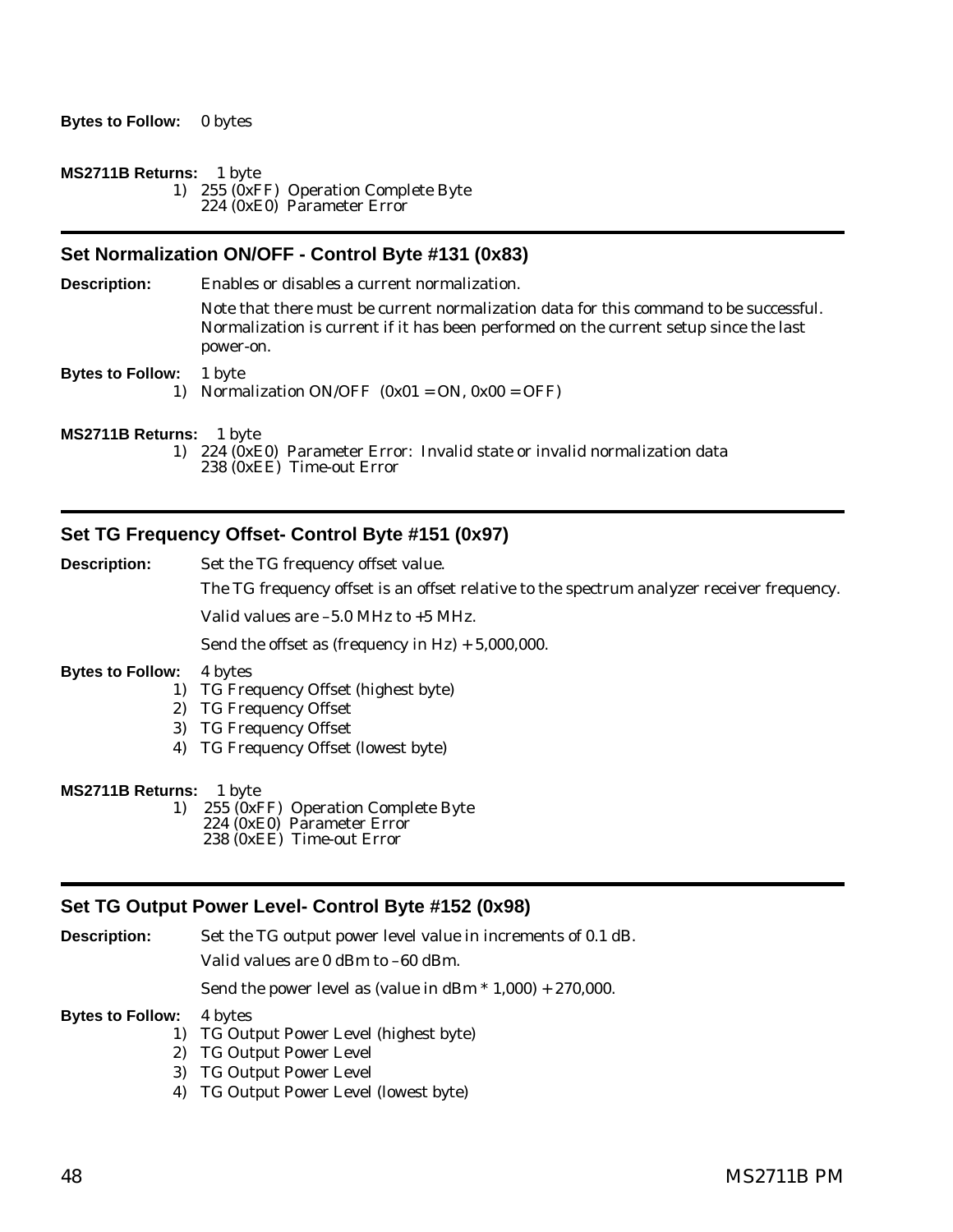<span id="page-52-0"></span>**MS2711B Returns:** 1 byte 1) 255 (0xFF) Operation Complete Byte 224 (0xE0) Parameter Error 238 (0xEE) Time-out Error

## **Set Baud Rate - Control Byte #197 (0xC5)**

**Description:** Set the baud rate for communications between the MS2711B and the PC.

Serial communications begin at 9600 bps when the MS2711B is powered on. An invalid setting returns the rate to 9600.

After sending this command, immediately change the baud rate of the PC. The MS2711B will wait 500 ms before sending a response byte to allow time for the PC to sync.

**Bytes to Follow:** 1 byte

1) Baud Rate

 $0x00 = 9,600$  $0x01 = 19,200$  $0x02 = 38,400$  $0x03 = 56,000$  $0x04 = 115,200$ 

**MS2711B Returns:** 1 byte 1) 255 (0xFF) Operation Complete Byte 238 (0xEE) Time-out Error

## **Read Main Serial Number - Control Byte #221 (0xDD)**

**Description:** Returns the MS2711B serial number.

**Bytes to Follow:** 0 bytes

**MS2711B Returns:** 4 bytes

- 1) Serial Number (highest byte)
- 2) Serial Number
- 3) Serial Number
- 4) Serial Number (lowest byte)

## **Read ASCII Serial Number - Control Byte #225 (0xE1)**

**Description:** Returns the MS2711B serial number in ASCII.

The secondary serial number is currently unused.

**Bytes to Follow:** 1 byte

1) Serial number storage location (0x01=main serial, 0x02=secondary)

**MS2711B Returns:** 8 bytes

1-8) Serial Number (in ASCII)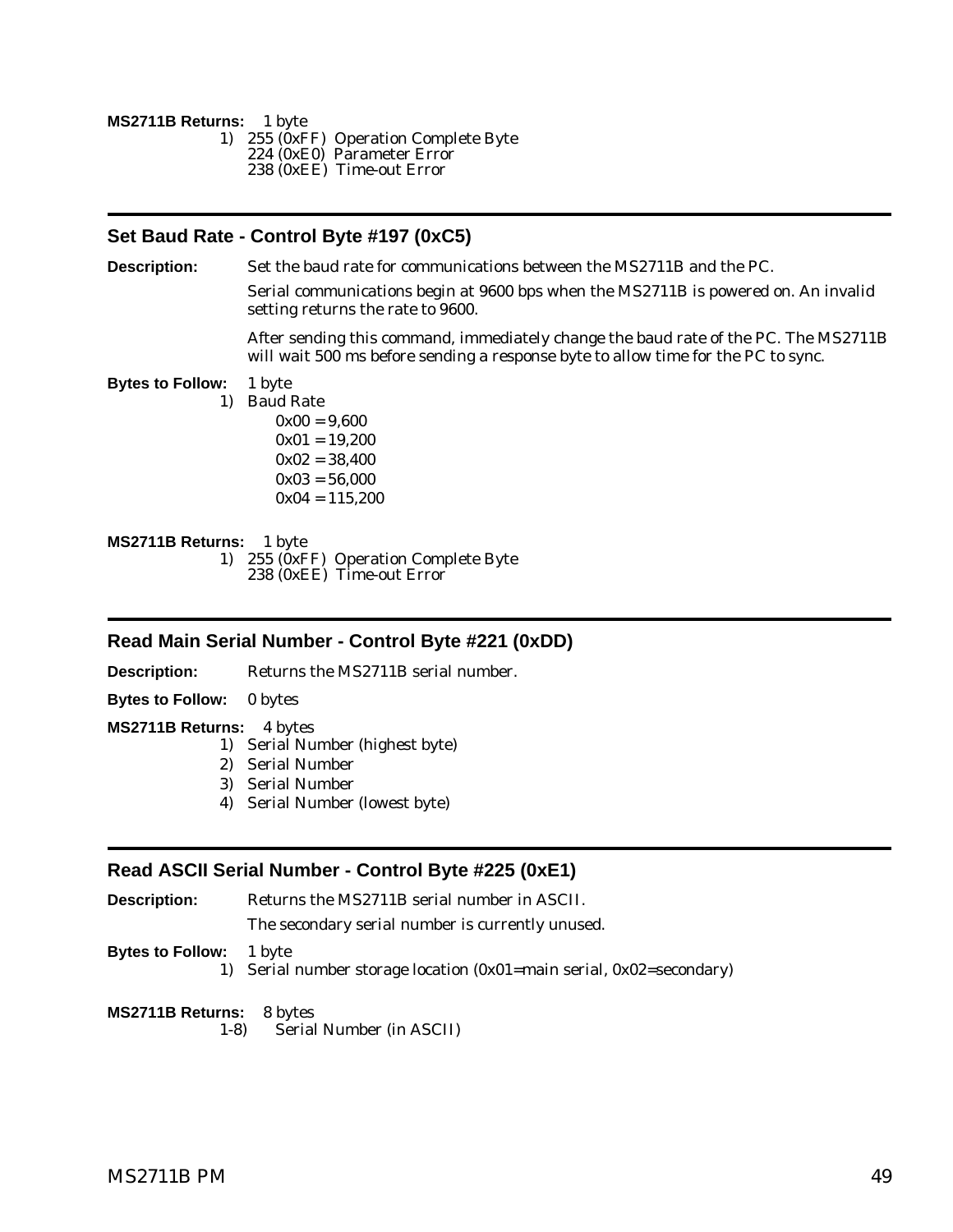## <span id="page-53-0"></span>**Reset Serial Port - Control Byte #253 (0xFD)**

**Description:** Clears the MS2711B serial input buffer and resets it to accept a new command. This command may be sent at any time - in the middle of another command or as a "stand-alone" command.

- **Bytes to Follow:** 5 bytes 1) 0xFD
	- 2) 0xFD
	- 3) 0xFD
	- 4) 0xFD
	- 5) 0xFD

**MS2711B Returns:** 1 byte

1) 253 (0xFD) Serial Port Reset

## **Note:**

If this command is issued in the middle of another command, response bytes from that command may also be returned as the MS2711B continues to try to process the input bytes as valid data. The receipt of 0xFD signifies that the port is clear and serial communications have been reset.

## **Exit Remote Mode - Control Byte #255 (0xFF)**

**Description:** MS2711B exits remote mode

**Bytes to Follow:** 0 bytes

**MS2711B Returns:** 1 byte 1) 255 (0xFF) Operation Complete

## **Notes:**

The computer sends a serial stop byte #255 (0xFF) to the MS2711B. MS2711B returns a confirm flag (0xFF). The MS2711B resumes sweeping, either in continuous-sweep or single-sweep mode.

The "ESCAPE" key on the MS2711B key pad also causes the unit to exit remote mode (given that the serial communication is still in sync). In this case, the MS2711B does not return a confirm byte to the serial port.

When exiting remote mode, system parameters changed during remote mode are used immediately.

System parameters changed during remote mode are not automatically written to the non-volatile EEPROM when exiting remote mode unless the "auto-save runtime setup" flag is enabled (see control byte #64).

If the flag is not set, the current setup can be saved manually to the run-time setup (saved setup location 0, which holds the power-on defaults) or one of the nine saved setups(saved setup location 1-9). See control byte  $#18$  (0x12) for details.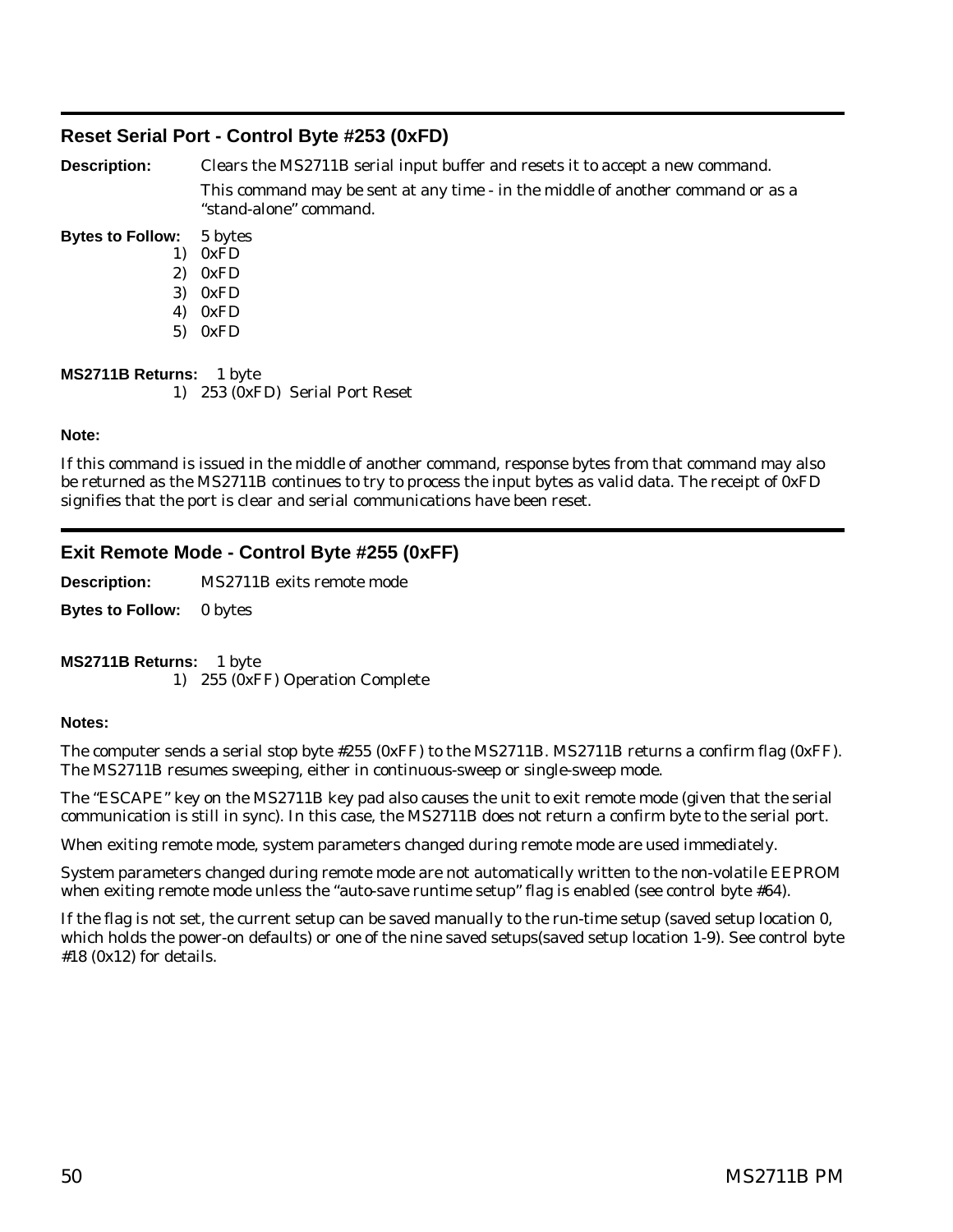# <span id="page-54-0"></span>**Parameter Definitions**

| <b>Parameter</b>        | # of bytes       | <b>Step</b>                  | <b>Example / Description</b>                                                                                                                  |
|-------------------------|------------------|------------------------------|-----------------------------------------------------------------------------------------------------------------------------------------------|
| Frequency               | 4 bytes unsigned | 1 Hz                         | $1000.3 \text{ MHz} = 1000300000$                                                                                                             |
| <b>Frequency Offset</b> | 4 bytes unsigned | 1 Hz                         | $1.00$ MHz = $1000000 + 5000000$<br>$-1.00$ MHz = $-1000000 + 5000000$                                                                        |
| Scale                   | 4 bytes unsigned | $1/1000$ dB                  | $20dB = 290000$<br>$0 dB = 270000$<br>$-120$ dB = 150000                                                                                      |
| <b>Markers</b>          | 2 bytes unsigned | 1 sweep point                | Marker Values are given in relative position of the graph. The<br>lowest value is 0, while the highest is 399 (400 data points in to-<br>tal) |
| Power: dBm/dBr          | 4 bytes unsigned | 1 / 1000 dBm<br>1 / 1000 dBr | $51.3$ dBm = $51300$<br>10.4 $dBr = 10400$                                                                                                    |
| Lock Fail Counter       | 2 bytes unsigned | 1 error count                | $234$ fails = $234$                                                                                                                           |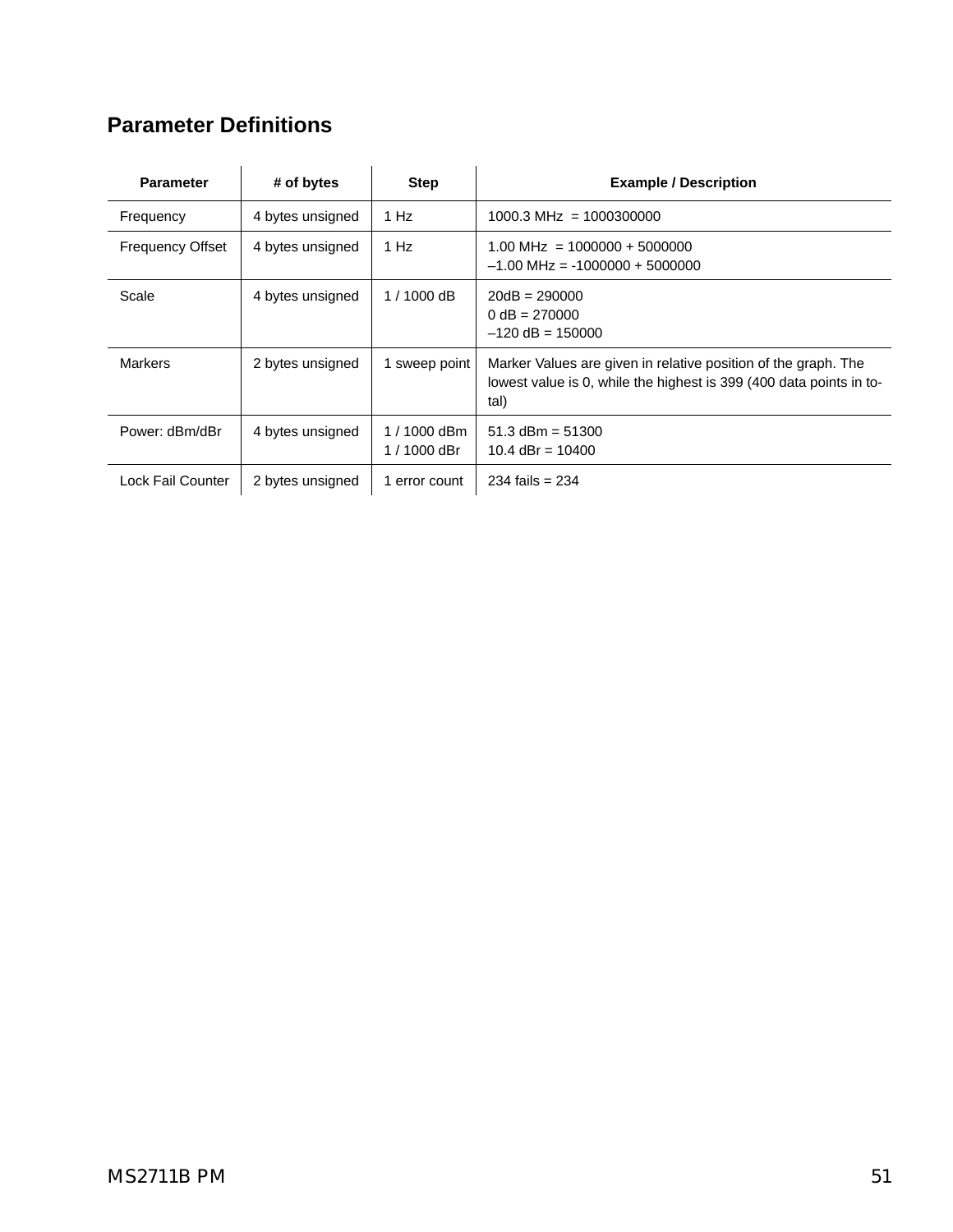# <span id="page-55-0"></span>**Programming Examples**

This section contains several sample functions, written in C, that can be used as references when programming the MS2711B. These include functions to enter and exit remote mode and set the reference level of the spectrum analyzer.

```
/*********************************************************************/
/* unsigned char EnterRemote(BYTE *ResponseBytes) */
/* Description: This function implements control byte #69, Enter */
\frac{1}{x} Remote Mode. If successful, the unit will be in \frac{x}{x}\frac{1}{x} remote mode, waiting to accept additional serial \frac{x}{x}\frac{1}{\sqrt{2}} commands.
\frac{1}{x} Inputs : ResponseBytes = pointer to an array of bytes at \frac{x}{x}/* least 13 elements long (13 bytes are expected in */
\frac{1}{2} response to the Enter Remote command). \frac{1}{2}/* Returns: SUCCESS if the unit is in remote mode */
\frac{1}{x} FAILURE if the command fails \frac{x}{x}/* Response bytes are returned in the variable */
\mathcal{L}^* ResponseBytes. \mathcal{L}^*/*********************************************************************/
unsigned char EnterRemote(BYTE *ResponseBytes)
{
  BYTE *SendEnterRemoteCharPointer; // Data to send
  BYTE SerialCommand;
  SendEnterRemoteCharPointer = &SerialCommand;
  SerialCommand = 69; // 69 is the Enter Remote Mode serial command
  // Write 1 byte of data from SendEnterRemoteCharPointer to the
  // COM Port
  WriteToPort (SendEnterRemoteCharPointer, 1);
  // Read the data returned by the SiteMaster – expecting 13 bytes,
  // give the unit 30 seconds to respond before timing out.
  if(!ReadFromPort(13, ResponseBytes, 30))
        {
       return FAILURE;
        }
  else
        {
        return SUCCESS;
        }
} /* EnterRemote */
```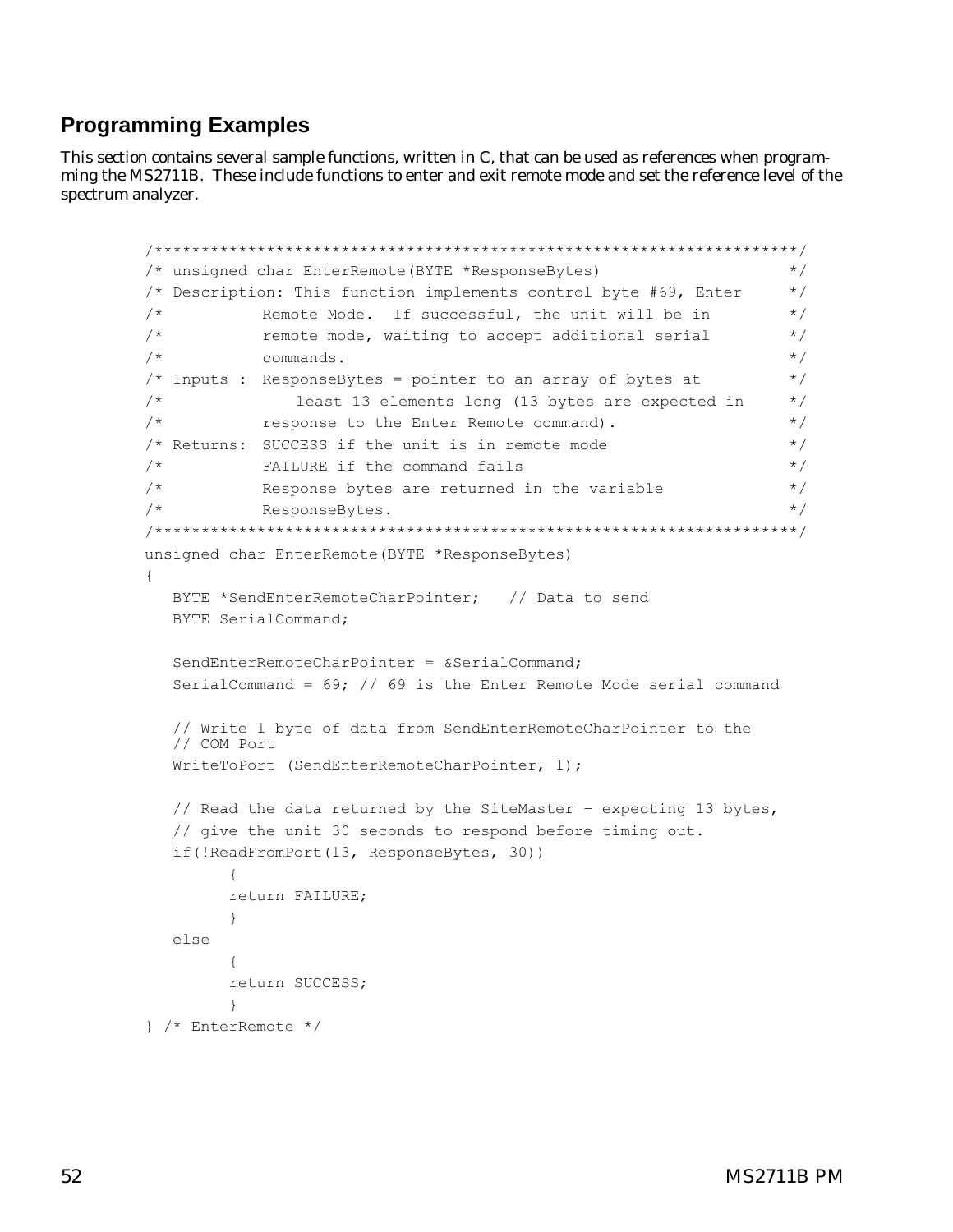```
/*********************************************************************/
/* unsigned char SetSPAScale(unsigned long ReferenceLevel, */
/* unsigned long dBScale, BYTE *ResponseBytes) */
/* Description: This function implements control byte #101, Set */
/* Spectrum Analyzer Scale. It sets the spectrum */
/* analyzer reference level and scale (dB/div). */
/* Inputs : RefLevel = reference level value * */
\frac{1}{x} dBScale = scale value \frac{x}{x}\frac{1}{x} NOTE: This function assumes the values have \frac{x}{x}/* already been checked to fall in the valid range */\frac{1}{x} and scaled according to the formulas in the \frac{x}{x}/* Programming Manual. */
/* ResponseBytes = pointer to an array of bytes at */* least 1 element long (1 byte is expected in */
/* response to the Set Spectrum Analyzer Scale */
\sqrt{\star} command).
\frac{1}{x} Returns: SUCCESS if the values are set \frac{x}{x}\frac{1}{x} FAILURE if the command fails \frac{x}{x}/* Response bytes are returned in the variable */\frac{1}{2} ResponseBytes.
/*********************************************************************/
unsigned char SetSPAScale(unsigned long RefLevel,
unsigned long dBScale, BYTE *ResponseBytes)
{
  BYTE *SendScalePointer; // Data to send
  BYTE SendBytes[9];
  BYTE SerialCommand;
  // Serial Command to Set Scale on the SPA.
  SerialCommand = 101;
  // Data pointer.
  SendScalePointer = &SendByte[0];
  // First byte to send is the serial command, #101.
  SendBytes[0] = SerialCommand;
  // Convert the reference level and scale into 8 bytes
  // (4 bytes each) for the SPA. Put the bytes in the
  // SendBytes variable, starting with byte 1 (leave byte 0
  // as the command byte).
  Get8Bytes(RefLevel, Scale, &SendBytes[1]);
  // Write 9 bytes of data in SendScalePointer to the port.
```

```
WriteToPort (SendScalePointer, 9);
```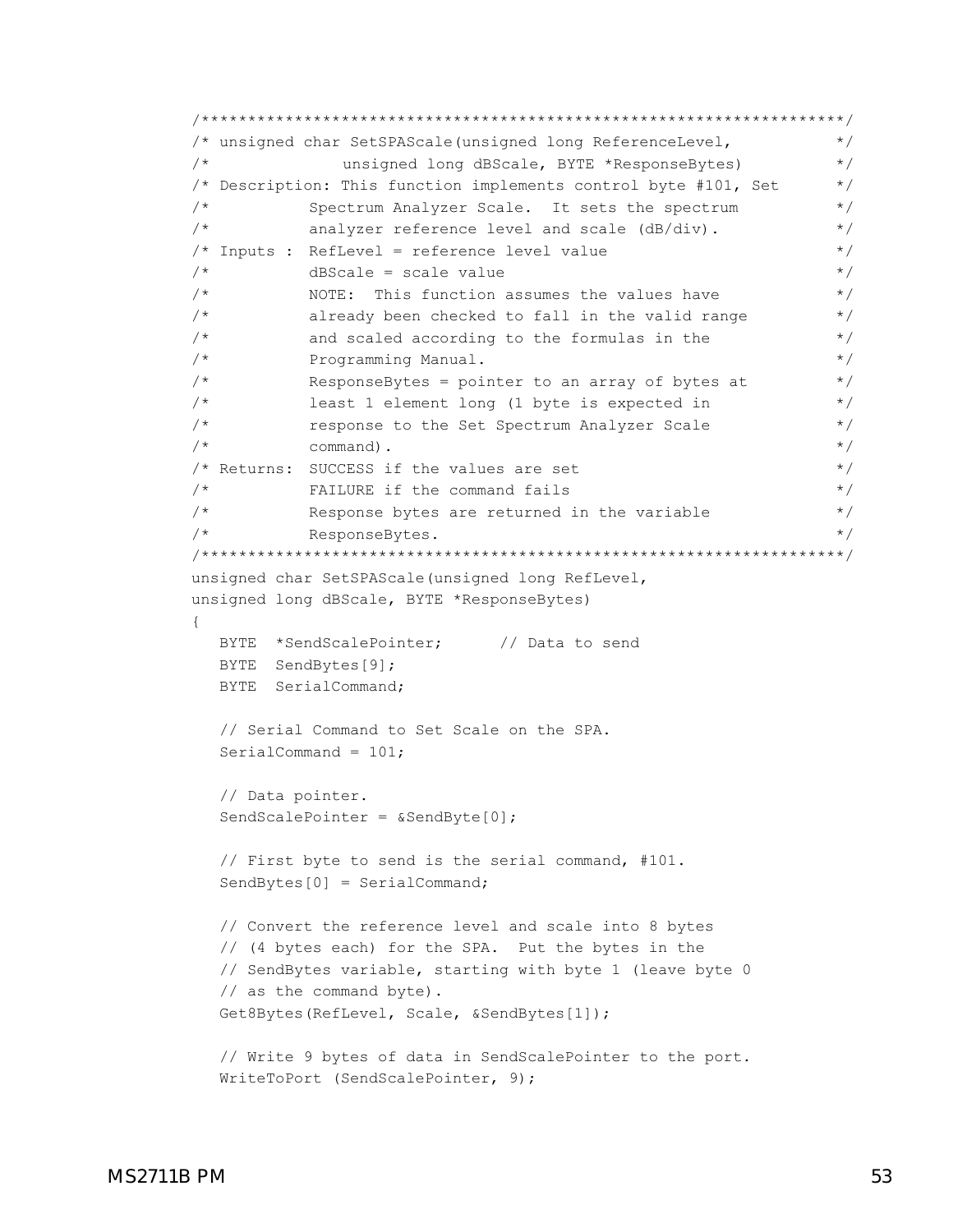```
// Expecting 1 byte back (give the unit 5 seconds to respond):
  // 0xFF = success
  // 0xE0 = parameter failure (invalid value)
  // 0xEE = time-out (insufficient # of bytes received by SPA)
if(!ReadFromPort(1, ResponseBytes, 5))
   {
  return FAILURE;
  }
else
  {
   if ( *ResponseBytes != 0xFF )
         {
         return FAILURE;
         }
  else
         {
         return SUCCESS;
         }
  }
} /* SetSPAScale */
```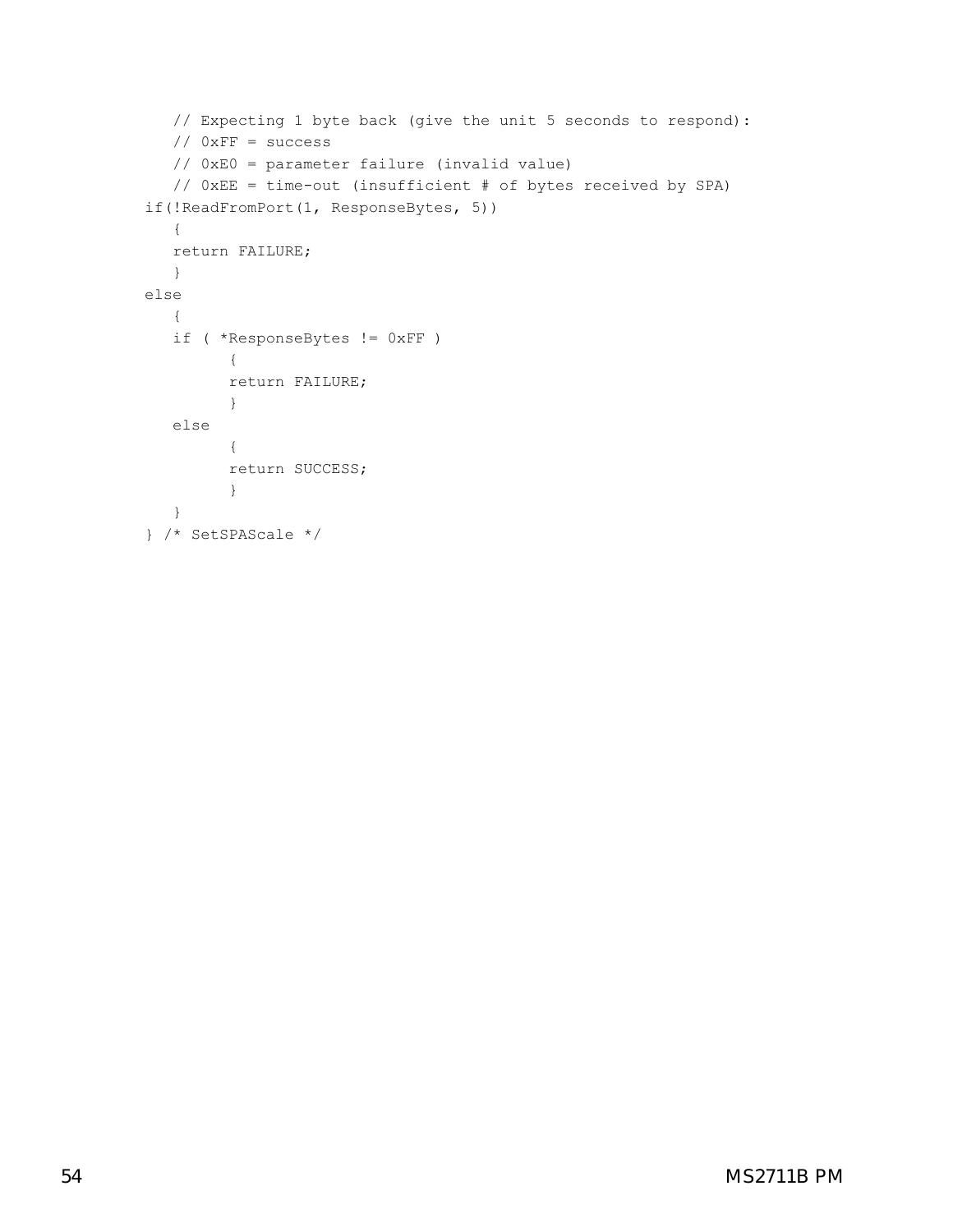```
/*********************************************************************/
/* unsigned char ExitRemote(BYTE *ResponseBytes) */
/* Description: This function implements control byte #255, Exit *//* Remote Mode. If successful, the unit will leave \frac{1}{2}\frac{1}{x} remote mode and resume sweeping. \frac{x}{x}/* Inputs : ResponseBytes = pointer to an array of bytes at *//* least 1 element long (1 byte is expected in */
/* response to the Exit Remote command). *//* Returns: SUCCESS if the unit exits remote mode */
\frac{1}{x} FAILURE if the command fails \frac{x}{x}/* Response bytes are returned in the variable */
\frac{1}{2} ResponseBytes.
/*********************************************************************/
unsigned char ExitRemote(BYTE *ResponseBytes)
{
  BYTE *SendExitRemoteCharPointer; // Data to send
  BYTE SerialCommand;
  SendExitRemoteCharPointer = &SerialCommand;
  SerialCommand = 255; // 255 is the Exit Remote Serial Command
  // Write 1 byte of data from SendExitRemoteCharPointer to the
  // COM Port
  WriteToPort (SendExitRemoteCharPointer, 1);
  // Expecting 1 byte back (give the unit 5 seconds to respond):
  // 0xFF = success
  if(!ReadFromPort(1, ResponseBytes, 1))
       {
       return FAILURE;
       }
  else
       {
       if ( *ResponseBytes != 0xFF )
          {
          return FAILURE;
          }
       else
          {
          return SUCCESS;
          }
       }
} /* ExitRemote */
```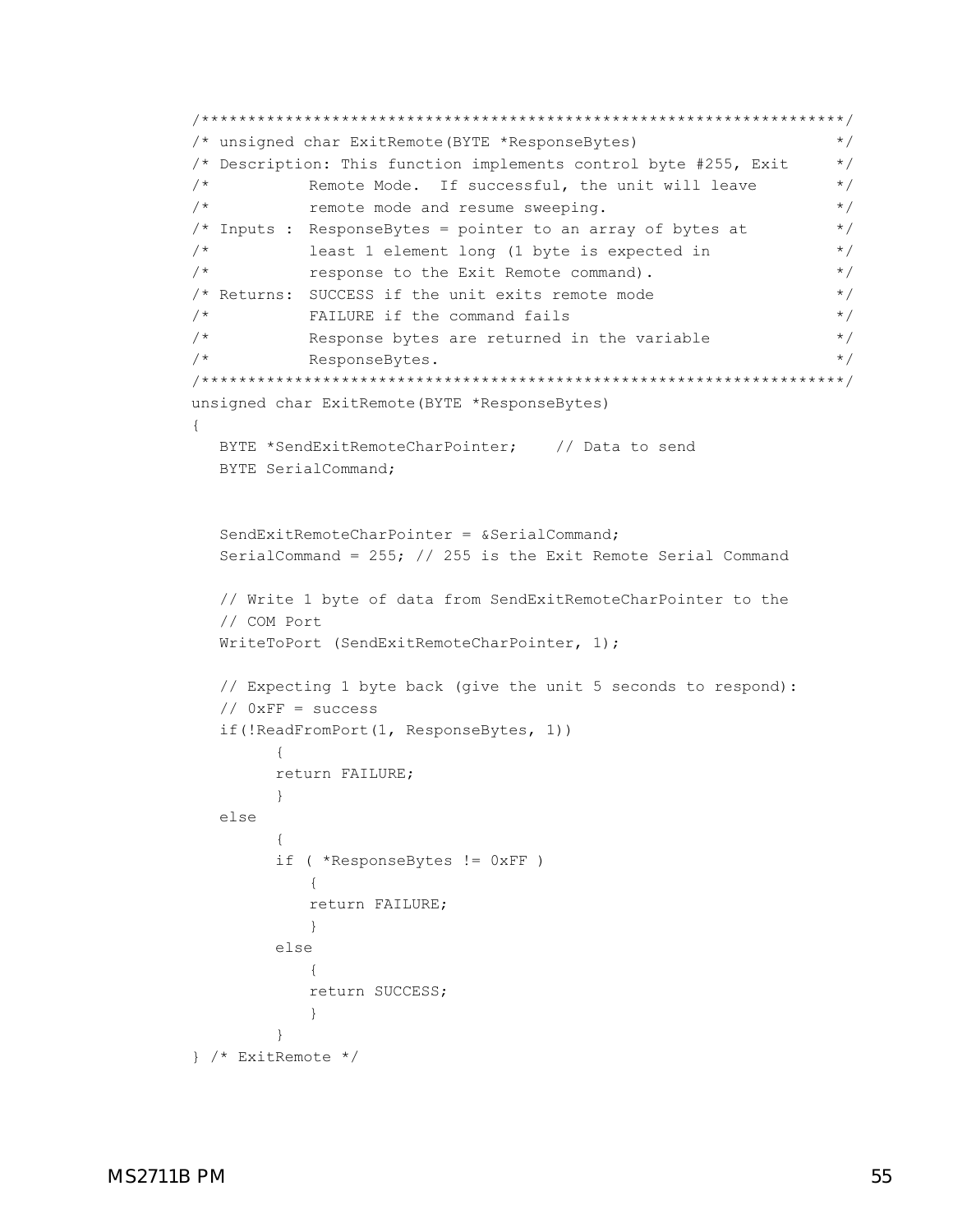```
/*********************************************************************/
/* void Get8Bytes(unsigned long parm1, unsigned long parm2, */
/* BYTE* ByteData ) */
/* Description: This function converts the 2 four byte values to */\frac{1}{10} /* 8 bytes for transmission to the SiteMaster. parm1 occupies \frac{1}{10}/* the first four bytes, parm2 occupies the second 4 bytes. *\frac{1}{x} Inputs: parm1 - 4 byte unsigned long integer \frac{x}{x}\frac{1}{2} parm2 - 4 byte unsigned long integer \frac{1}{2} */
/* Returns: SUCCESS if the unit is in remote mode * /\frac{1}{x} FAILURE if the command fails \frac{x}{x}\frac{1}{2} The resulting bytes are returned in the \frac{1}{2} */
/* memory location pointed to by ByteData. This */
/* location must have at least 8 empty bytes. *//*********************************************************************/
void Get8Bytes(unsigned long parm1, unsigned long parm2,
BYTE* ByteData)
{
  // MSB of 1st parameter
  *ByteData = (BYTE) ((parm1 & 0xFF000000) > 24);
  *(ByteData+1) = (BYTE)((parm1 & 0x00FF0000)>16);
  * (ByteData+2) = (BYTE) ((parm1 & 0x0000FF00) >8);
  // LSB of 1st parameter
  * (ByteData+3) = (BYTE)(parm1 & 0 \times 0000000FF);
  // MSB of 2nd parameter
  * (ByteData+4) = (BYTE) ((parm2 & 0xFF000000) > 24);
  * (ByteData+5) = (BYTE)((parm2 & 0x00FF0000) >16);
  *(ByteData+6)= (BYTE)((parm2 & 0x0000FF00)>8);
  // LSB of 2nd parameter
  * (ByteData+7) = (BYTE)(parm2 & 0x000000FF);
} /* Get8Bytes */
```